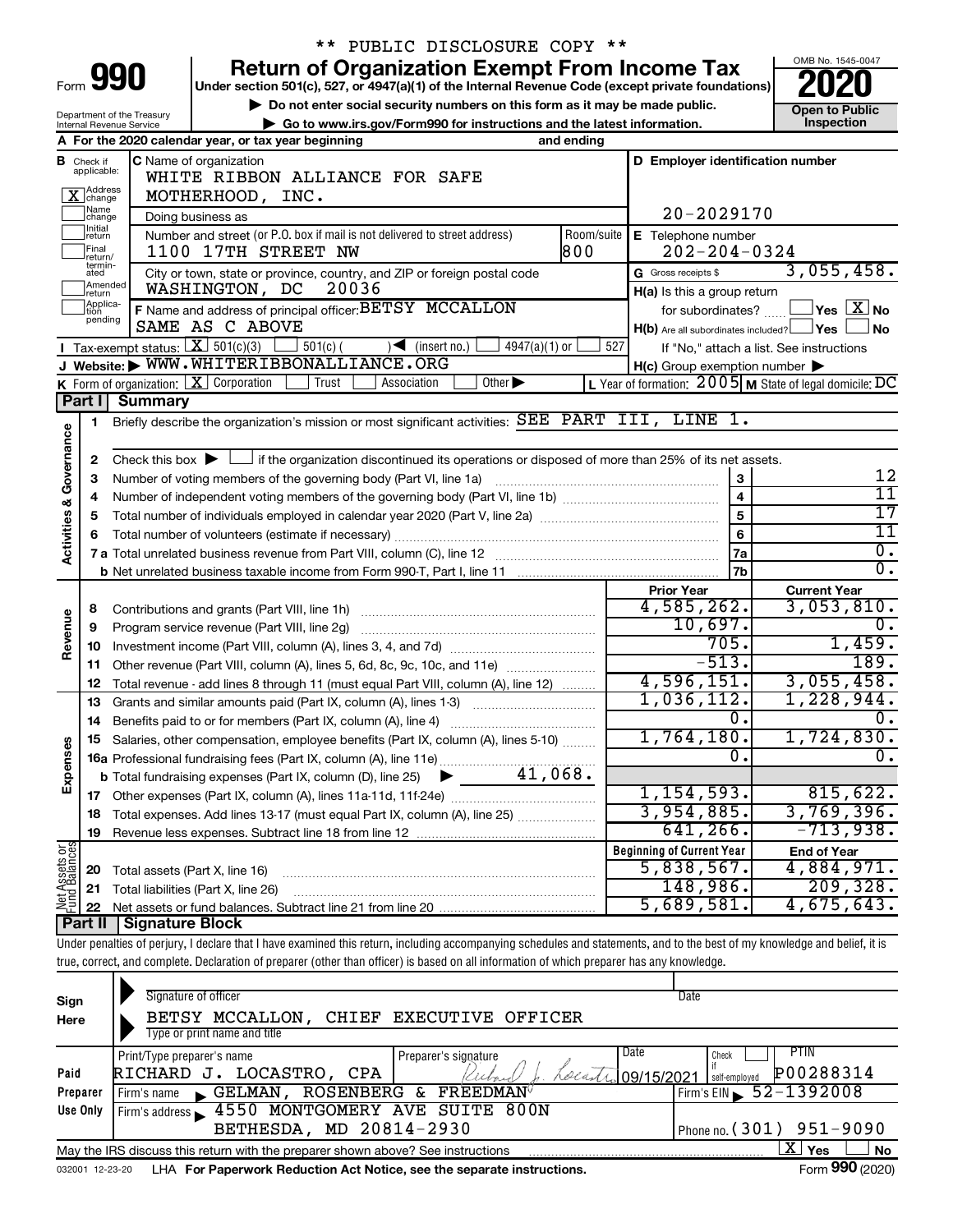| Part III     | $20 - 2029170$<br>MOTHERHOOD, INC.<br>Page 2<br>Form 990 (2020)                                                                                                                                                                                                                                                                                                      |
|--------------|----------------------------------------------------------------------------------------------------------------------------------------------------------------------------------------------------------------------------------------------------------------------------------------------------------------------------------------------------------------------|
|              | <b>Statement of Program Service Accomplishments</b>                                                                                                                                                                                                                                                                                                                  |
| $\mathbf 1$  | Briefly describe the organization's mission:                                                                                                                                                                                                                                                                                                                         |
|              | ACTIVATE A PEOPLE-LED MOVEMENT FOR REPRODUCTIVE, MATERNAL AND NEWBORN                                                                                                                                                                                                                                                                                                |
|              | HEALTH AND RIGHTS.                                                                                                                                                                                                                                                                                                                                                   |
|              |                                                                                                                                                                                                                                                                                                                                                                      |
| $\mathbf{2}$ | Did the organization undertake any significant program services during the year which were not listed on the                                                                                                                                                                                                                                                         |
|              | $\sqrt{}$ Yes $\sqrt{}\frac{\text{X}}{\text{N}}$ No<br>prior Form 990 or 990-EZ?                                                                                                                                                                                                                                                                                     |
|              | If "Yes," describe these new services on Schedule O.                                                                                                                                                                                                                                                                                                                 |
| 3            | $\exists$ Yes $\boxed{\text{X}}$ No<br>Did the organization cease conducting, or make significant changes in how it conducts, any program services?                                                                                                                                                                                                                  |
|              | If "Yes," describe these changes on Schedule O.                                                                                                                                                                                                                                                                                                                      |
| 4            | Describe the organization's program service accomplishments for each of its three largest program services, as measured by expenses.                                                                                                                                                                                                                                 |
|              | Section 501(c)(3) and 501(c)(4) organizations are required to report the amount of grants and allocations to others, the total expenses, and                                                                                                                                                                                                                         |
|              | revenue, if any, for each program service reported.                                                                                                                                                                                                                                                                                                                  |
| 4a           | $1,228,944.$ (Revenue \$)<br>$\overline{3}$ , $010$ , $771$ . including grants of \$<br>) (Expenses \$<br>(Code:                                                                                                                                                                                                                                                     |
|              | GLOBAL ADVOCACY AND ACCOUNTABILITY: WOMEN'S HEALTH & RIGHTS POLICY,                                                                                                                                                                                                                                                                                                  |
|              | ADVOCACY, ACCOUNTABILITY & CAMPAIGNS. WHITE RIBBON ALLIANCE WORKS WITH                                                                                                                                                                                                                                                                                               |
|              | WOMEN AND GIRLS WORLDWIDE TO INFLUENCE GLOBAL, NATIONAL AND LOCAL                                                                                                                                                                                                                                                                                                    |
|              | PLANNING, POLICIES AND STANDARDS THAT ENHANCE EQUITY, ACCESS, QUALITY                                                                                                                                                                                                                                                                                                |
|              | AND REPRESENTATION. TOGETHER WITH ALLIANCES, PARTNERS AND COMMUNITIES                                                                                                                                                                                                                                                                                                |
|              | WE ADVOCATE FOR CHANGES WITHIN HEALTH CARE FACILITIES, COMMUNITIES AND                                                                                                                                                                                                                                                                                               |
|              | FAMILIES THAT HAVE A MATERIAL IMPACT ON IMPROVING SEXUAL, REPRODUCTIVE,                                                                                                                                                                                                                                                                                              |
|              | MATERNAL AND NEWBORN HEALTH AND RIGHTS AND IMPROVE GENDER EQUITY.                                                                                                                                                                                                                                                                                                    |
|              |                                                                                                                                                                                                                                                                                                                                                                      |
|              |                                                                                                                                                                                                                                                                                                                                                                      |
|              |                                                                                                                                                                                                                                                                                                                                                                      |
|              | CONNECTING A GLOBAL MOVEMENT:<br>WHITE<br>AMPLIFYING A GLOBAL MOVEMENT.<br>RIBBON ALLIANCE BRINGS TOGETHER DIVERSE VOICES OF ADVOCATES,<br><b>THROUGH</b><br>STAKEHOLDERS, POLICY MAKERS AND HISTORICALLY EXCLUDED GROUPS<br>THE PLATFORM OF WHITE RIBBON ALLIANCE.<br>THESE EFFORTS INCLUDE<br>MULTISECTORAL STRATEGIES, KNOWLEDGE SHARING, EMERGING BEST PRACTICES |
|              | AND PEER TO PEER SUPPORT.                                                                                                                                                                                                                                                                                                                                            |
|              |                                                                                                                                                                                                                                                                                                                                                                      |
|              |                                                                                                                                                                                                                                                                                                                                                                      |
|              |                                                                                                                                                                                                                                                                                                                                                                      |
|              | ) (Revenue \$<br>(Code:<br>) (Expenses \$<br>including grants of \$                                                                                                                                                                                                                                                                                                  |
|              |                                                                                                                                                                                                                                                                                                                                                                      |
|              |                                                                                                                                                                                                                                                                                                                                                                      |
|              |                                                                                                                                                                                                                                                                                                                                                                      |
|              |                                                                                                                                                                                                                                                                                                                                                                      |
|              |                                                                                                                                                                                                                                                                                                                                                                      |
|              |                                                                                                                                                                                                                                                                                                                                                                      |
|              |                                                                                                                                                                                                                                                                                                                                                                      |
|              | 4d Other program services (Describe on Schedule O.)                                                                                                                                                                                                                                                                                                                  |
|              | (Expenses \$<br>) (Revenue \$<br>including grants of \$                                                                                                                                                                                                                                                                                                              |
| 4с           | 3,077,478.<br>4e Total program service expenses >                                                                                                                                                                                                                                                                                                                    |
|              | Form 990 (2020)<br>032002 12-23-20                                                                                                                                                                                                                                                                                                                                   |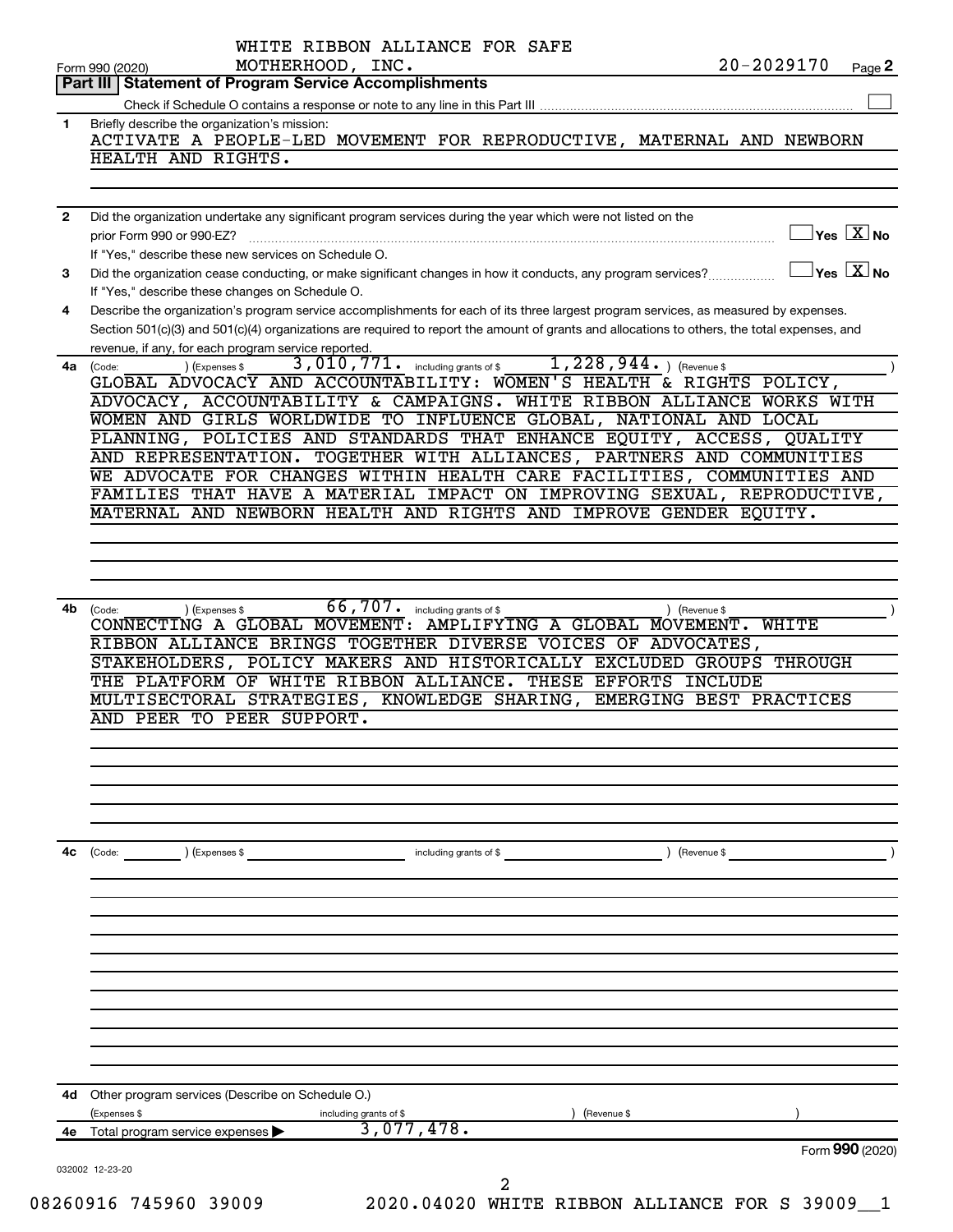**Part IV Checklist of Required Schedules**

|     |                                                                                                                                                                                                                                |                 | Yes                     | No                           |
|-----|--------------------------------------------------------------------------------------------------------------------------------------------------------------------------------------------------------------------------------|-----------------|-------------------------|------------------------------|
| 1   | Is the organization described in section 501(c)(3) or $4947(a)(1)$ (other than a private foundation)?                                                                                                                          |                 |                         |                              |
|     | If "Yes." complete Schedule A                                                                                                                                                                                                  | 1               | х                       |                              |
| 2   | Is the organization required to complete Schedule B, Schedule of Contributors? [111] [12] the organization required to complete Schedule B, Schedule of Contributors? [11] [12] [12] the organization required to complete Sch | $\mathbf{2}$    | $\overline{\textbf{x}}$ |                              |
| 3   | Did the organization engage in direct or indirect political campaign activities on behalf of or in opposition to candidates for                                                                                                |                 |                         |                              |
|     | public office? If "Yes," complete Schedule C, Part I                                                                                                                                                                           | 3               |                         | x                            |
| 4   | Section 501(c)(3) organizations. Did the organization engage in lobbying activities, or have a section 501(h) election in effect                                                                                               |                 |                         |                              |
|     |                                                                                                                                                                                                                                | 4               | х                       |                              |
| 5   | Is the organization a section 501(c)(4), 501(c)(5), or 501(c)(6) organization that receives membership dues, assessments, or                                                                                                   |                 |                         |                              |
|     |                                                                                                                                                                                                                                | 5               |                         | x                            |
| 6   | Did the organization maintain any donor advised funds or any similar funds or accounts for which donors have the right to                                                                                                      |                 |                         |                              |
|     | provide advice on the distribution or investment of amounts in such funds or accounts? If "Yes," complete Schedule D, Part I                                                                                                   | 6               |                         | x                            |
| 7   | Did the organization receive or hold a conservation easement, including easements to preserve open space,                                                                                                                      |                 |                         |                              |
|     | the environment, historic land areas, or historic structures? If "Yes," complete Schedule D, Part II                                                                                                                           | $\overline{7}$  |                         | x                            |
| 8   | Did the organization maintain collections of works of art, historical treasures, or other similar assets? If "Yes," complete                                                                                                   |                 |                         |                              |
|     |                                                                                                                                                                                                                                | 8               |                         | x                            |
| 9   | Did the organization report an amount in Part X, line 21, for escrow or custodial account liability, serve as a custodian for                                                                                                  |                 |                         |                              |
|     | amounts not listed in Part X; or provide credit counseling, debt management, credit repair, or debt negotiation services?                                                                                                      |                 |                         |                              |
|     |                                                                                                                                                                                                                                | 9               |                         | x                            |
| 10  | Did the organization, directly or through a related organization, hold assets in donor-restricted endowments                                                                                                                   |                 |                         |                              |
|     |                                                                                                                                                                                                                                | 10              |                         | x                            |
| 11  | If the organization's answer to any of the following questions is "Yes," then complete Schedule D, Parts VI, VII, VIII, IX, or X                                                                                               |                 |                         |                              |
|     | as applicable.                                                                                                                                                                                                                 |                 |                         |                              |
|     | a Did the organization report an amount for land, buildings, and equipment in Part X, line 10? If "Yes," complete Schedule D,                                                                                                  |                 |                         |                              |
|     | Part VI                                                                                                                                                                                                                        | 11a             |                         | x                            |
|     | <b>b</b> Did the organization report an amount for investments - other securities in Part X, line 12, that is 5% or more of its total                                                                                          |                 |                         |                              |
|     |                                                                                                                                                                                                                                | 11b             |                         | x                            |
|     | c Did the organization report an amount for investments - program related in Part X, line 13, that is 5% or more of its total                                                                                                  |                 |                         |                              |
|     |                                                                                                                                                                                                                                | 11c             |                         | x                            |
|     | d Did the organization report an amount for other assets in Part X, line 15, that is 5% or more of its total assets reported in                                                                                                |                 |                         |                              |
|     |                                                                                                                                                                                                                                | 11d             | х                       |                              |
|     |                                                                                                                                                                                                                                | 11e             | $\overline{\textbf{x}}$ |                              |
| f   | Did the organization's separate or consolidated financial statements for the tax year include a footnote that addresses                                                                                                        |                 |                         |                              |
|     | the organization's liability for uncertain tax positions under FIN 48 (ASC 740)? If "Yes," complete Schedule D, Part X                                                                                                         | 11f             | X                       |                              |
|     | 12a Did the organization obtain separate, independent audited financial statements for the tax year? If "Yes," complete                                                                                                        |                 |                         |                              |
|     | Schedule D, Parts XI and XII                                                                                                                                                                                                   | 12a             | х                       |                              |
|     | <b>b</b> Was the organization included in consolidated, independent audited financial statements for the tax year?                                                                                                             |                 |                         |                              |
|     | If "Yes," and if the organization answered "No" to line 12a, then completing Schedule D, Parts XI and XII is optional                                                                                                          | 12b             |                         | ▵<br>$\overline{\textbf{x}}$ |
| 13  | Is the organization a school described in section 170(b)(1)(A)(ii)? If "Yes," complete Schedule E manual content content of the organization a school described in section 170(b)(1)(A)(ii)? If "Yes," complete Schedule E     | 13              |                         | х                            |
| 14a | Did the organization maintain an office, employees, or agents outside of the United States?                                                                                                                                    | 14a             |                         |                              |
| b   | Did the organization have aggregate revenues or expenses of more than \$10,000 from grantmaking, fundraising, business,                                                                                                        |                 |                         |                              |
|     | investment, and program service activities outside the United States, or aggregate foreign investments valued at \$100,000                                                                                                     |                 | х                       |                              |
|     | Did the organization report on Part IX, column (A), line 3, more than \$5,000 of grants or other assistance to or for any                                                                                                      | 14b             |                         |                              |
| 15  |                                                                                                                                                                                                                                |                 | х                       |                              |
|     | Did the organization report on Part IX, column (A), line 3, more than \$5,000 of aggregate grants or other assistance to                                                                                                       | 15              |                         |                              |
| 16  |                                                                                                                                                                                                                                | 16              |                         | x                            |
|     | Did the organization report a total of more than \$15,000 of expenses for professional fundraising services on Part IX,                                                                                                        |                 |                         |                              |
| 17  |                                                                                                                                                                                                                                | 17              |                         | х                            |
| 18  | Did the organization report more than \$15,000 total of fundraising event gross income and contributions on Part VIII, lines                                                                                                   |                 |                         |                              |
|     |                                                                                                                                                                                                                                | 18              |                         | х                            |
| 19  | Did the organization report more than \$15,000 of gross income from gaming activities on Part VIII, line 9a? If "Yes,"                                                                                                         |                 |                         |                              |
|     |                                                                                                                                                                                                                                | 19              |                         | x                            |
|     |                                                                                                                                                                                                                                | 20a             |                         | X                            |
|     |                                                                                                                                                                                                                                | 20 <sub>b</sub> |                         |                              |
| 21  | Did the organization report more than \$5,000 of grants or other assistance to any domestic organization or                                                                                                                    |                 |                         |                              |
|     |                                                                                                                                                                                                                                | 21              | х                       |                              |
|     | 032003 12-23-20                                                                                                                                                                                                                |                 |                         | Form 990 (2020)              |

08260916 745960 39009 2020.04020 WHITE RIBBON ALLIANCE FOR S 39009\_\_1

3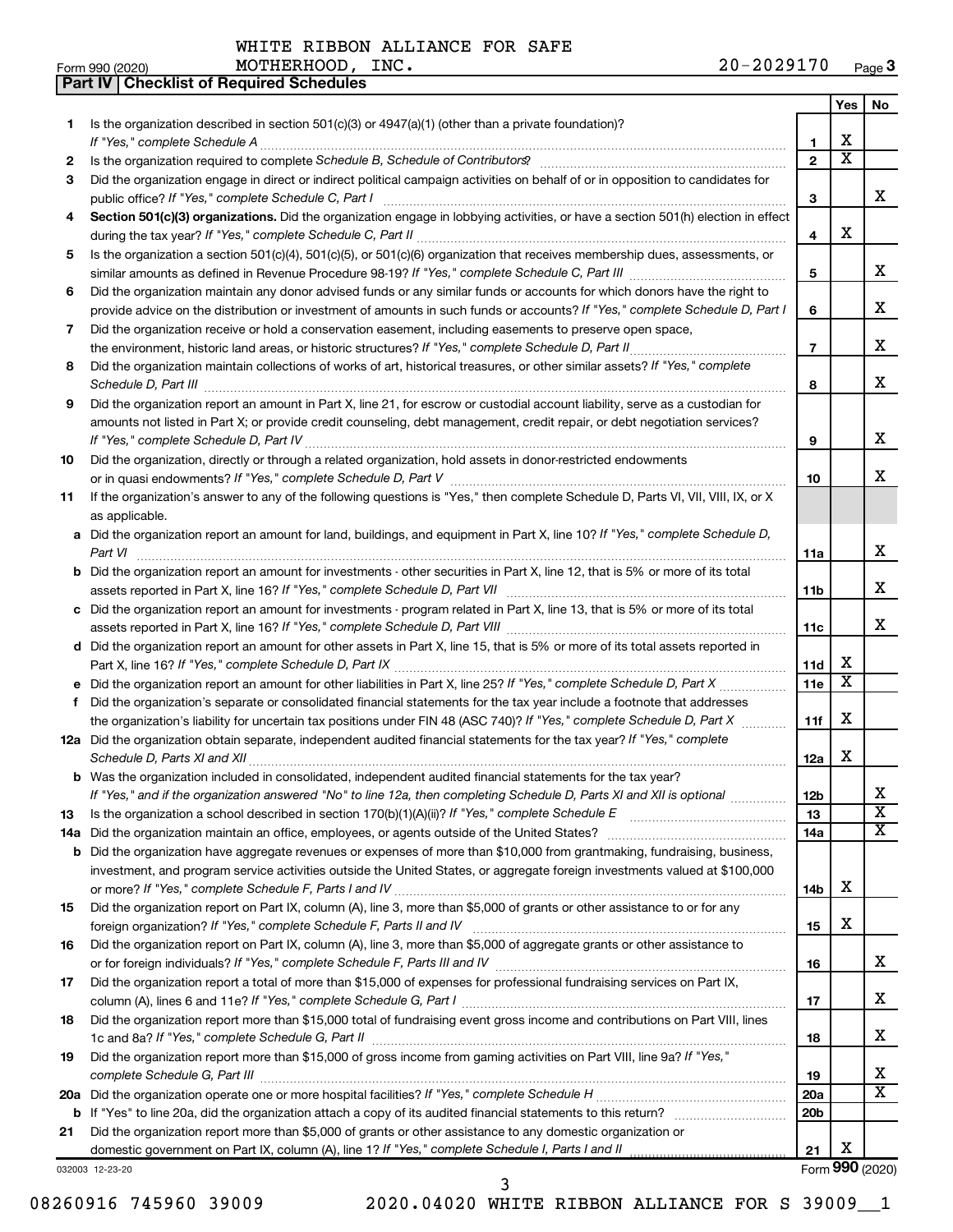*(continued)* **Part IV Checklist of Required Schedules**

|    |                                                                                                                                             |                 | Yes             | No                      |
|----|---------------------------------------------------------------------------------------------------------------------------------------------|-----------------|-----------------|-------------------------|
| 22 | Did the organization report more than \$5,000 of grants or other assistance to or for domestic individuals on                               | 22              |                 | x                       |
| 23 | Did the organization answer "Yes" to Part VII, Section A, line 3, 4, or 5 about compensation of the organization's current                  |                 |                 |                         |
|    | and former officers, directors, trustees, key employees, and highest compensated employees? If "Yes," complete<br>Schedule J                | 23              | х               |                         |
|    | 24a Did the organization have a tax-exempt bond issue with an outstanding principal amount of more than \$100,000 as of the                 |                 |                 |                         |
|    | last day of the year, that was issued after December 31, 2002? If "Yes," answer lines 24b through 24d and complete                          |                 |                 |                         |
|    | Schedule K. If "No," go to line 25a                                                                                                         | 24a             |                 | x                       |
|    |                                                                                                                                             | 24 <sub>b</sub> |                 |                         |
|    | c Did the organization maintain an escrow account other than a refunding escrow at any time during the year to defease                      |                 |                 |                         |
|    | any tax-exempt bonds?                                                                                                                       | 24c             |                 |                         |
|    | d Did the organization act as an "on behalf of" issuer for bonds outstanding at any time during the year?                                   | 24d             |                 |                         |
|    | 25a Section 501(c)(3), 501(c)(4), and 501(c)(29) organizations. Did the organization engage in an excess benefit                            |                 |                 |                         |
|    |                                                                                                                                             | 25a             |                 | x                       |
|    | b Is the organization aware that it engaged in an excess benefit transaction with a disqualified person in a prior year, and                |                 |                 |                         |
|    | that the transaction has not been reported on any of the organization's prior Forms 990 or 990-EZ? If "Yes," complete<br>Schedule L, Part I | 25b             |                 | x                       |
| 26 | Did the organization report any amount on Part X, line 5 or 22, for receivables from or payables to any current                             |                 |                 |                         |
|    | or former officer, director, trustee, key employee, creator or founder, substantial contributor, or 35%                                     |                 |                 |                         |
|    | controlled entity or family member of any of these persons? If "Yes," complete Schedule L, Part II                                          | 26              |                 | x                       |
| 27 | Did the organization provide a grant or other assistance to any current or former officer, director, trustee, key employee,                 |                 |                 |                         |
|    | creator or founder, substantial contributor or employee thereof, a grant selection committee member, or to a 35% controlled                 |                 |                 |                         |
|    | entity (including an employee thereof) or family member of any of these persons? If "Yes," complete Schedule L, Part III                    | 27              |                 | x                       |
| 28 | Was the organization a party to a business transaction with one of the following parties (see Schedule L, Part IV                           |                 |                 |                         |
|    | instructions, for applicable filing thresholds, conditions, and exceptions):                                                                |                 |                 |                         |
|    | a A current or former officer, director, trustee, key employee, creator or founder, or substantial contributor? If                          |                 |                 |                         |
|    | "Yes," complete Schedule L, Part IV                                                                                                         | 28a             |                 | х                       |
|    |                                                                                                                                             | 28 <sub>b</sub> |                 | $\overline{\mathbf{X}}$ |
|    | c A 35% controlled entity of one or more individuals and/or organizations described in lines 28a or 28b?If                                  |                 |                 |                         |
|    | "Yes," complete Schedule L, Part IV                                                                                                         | 28c             |                 | х                       |
| 29 |                                                                                                                                             | 29              |                 | $\overline{\textbf{x}}$ |
| 30 | Did the organization receive contributions of art, historical treasures, or other similar assets, or qualified conservation                 | 30              |                 | х                       |
| 31 | Did the organization liquidate, terminate, or dissolve and cease operations? If "Yes," complete Schedule N, Part I                          | 31              |                 | $\overline{\textbf{x}}$ |
| 32 | Did the organization sell, exchange, dispose of, or transfer more than 25% of its net assets? If "Yes," complete<br>Schedule N, Part II     | 32              |                 | х                       |
| 33 | Did the organization own 100% of an entity disregarded as separate from the organization under Regulations                                  |                 |                 |                         |
|    |                                                                                                                                             | 33              |                 | х                       |
| 34 | Was the organization related to any tax-exempt or taxable entity? If "Yes," complete Schedule R, Part II, III, or IV, and                   |                 |                 |                         |
|    | Part V, line 1                                                                                                                              | 34              |                 | х                       |
|    | 35a Did the organization have a controlled entity within the meaning of section 512(b)(13)?                                                 | 35a             |                 | $\overline{\mathbf{X}}$ |
|    | b If "Yes" to line 35a, did the organization receive any payment from or engage in any transaction with a controlled entity                 |                 |                 |                         |
|    |                                                                                                                                             | 35b             |                 |                         |
| 36 | Section 501(c)(3) organizations. Did the organization make any transfers to an exempt non-charitable related organization?                  |                 |                 |                         |
|    |                                                                                                                                             | 36              |                 | х                       |
| 37 | Did the organization conduct more than 5% of its activities through an entity that is not a related organization                            |                 |                 |                         |
|    | and that is treated as a partnership for federal income tax purposes? If "Yes," complete Schedule R, Part VI                                | 37              |                 | x                       |
| 38 | Did the organization complete Schedule O and provide explanations in Schedule O for Part VI, lines 11b and 19?                              |                 |                 |                         |
|    |                                                                                                                                             | 38              | X               |                         |
|    | <b>Statements Regarding Other IRS Filings and Tax Compliance</b><br><b>Part V</b>                                                           |                 |                 |                         |
|    |                                                                                                                                             |                 |                 |                         |
|    |                                                                                                                                             |                 | Yes             | No                      |
|    | 16<br>1a                                                                                                                                    |                 |                 |                         |
|    | 0l<br>1 <sub>b</sub>                                                                                                                        |                 |                 |                         |
|    | c Did the organization comply with backup withholding rules for reportable payments to vendors and reportable gaming                        |                 |                 |                         |
|    |                                                                                                                                             | 1c              | х               |                         |
|    | 032004 12-23-20                                                                                                                             |                 | Form 990 (2020) |                         |
|    | 4                                                                                                                                           |                 |                 |                         |

08260916 745960 39009 2020.04020 WHITE RIBBON ALLIANCE FOR S 39009\_1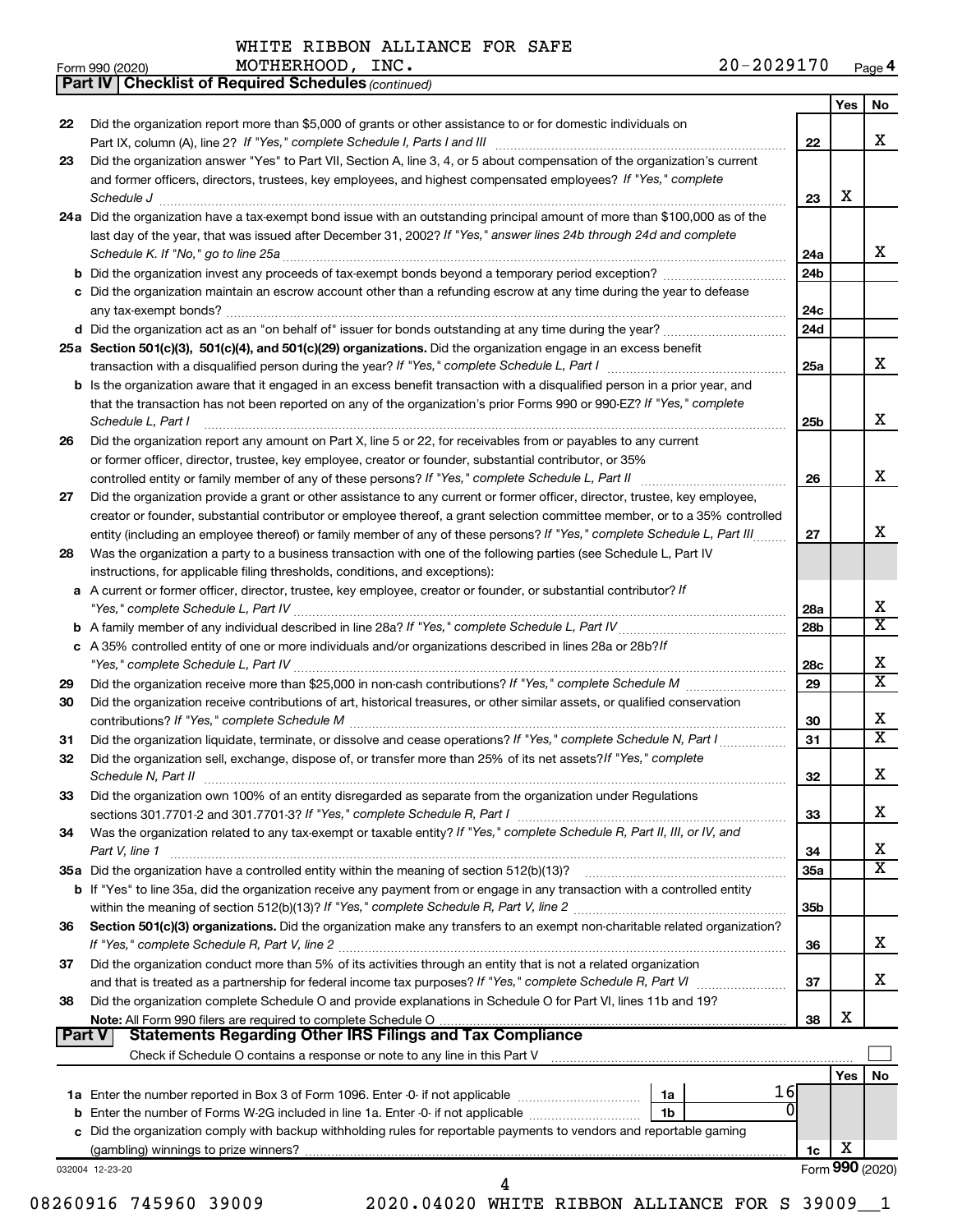| Part V | <b>Statements Regarding Other IRS Filings and Tax Compliance (continued)</b>                                                                    |                |     |                              |  |  |  |  |  |
|--------|-------------------------------------------------------------------------------------------------------------------------------------------------|----------------|-----|------------------------------|--|--|--|--|--|
|        |                                                                                                                                                 |                | Yes | No                           |  |  |  |  |  |
|        | 2a Enter the number of employees reported on Form W-3, Transmittal of Wage and Tax Statements,                                                  |                |     |                              |  |  |  |  |  |
|        | 17<br>filed for the calendar year ending with or within the year covered by this return<br>2a                                                   |                |     |                              |  |  |  |  |  |
| b      |                                                                                                                                                 | 2 <sub>b</sub> | X   |                              |  |  |  |  |  |
|        | Note: If the sum of lines 1a and 2a is greater than 250, you may be required to e-file (see instructions) <i></i>                               |                |     |                              |  |  |  |  |  |
|        | 3a Did the organization have unrelated business gross income of \$1,000 or more during the year?                                                | За             |     | x                            |  |  |  |  |  |
| b      |                                                                                                                                                 |                |     |                              |  |  |  |  |  |
|        | 4a At any time during the calendar year, did the organization have an interest in, or a signature or other authority over, a                    |                |     |                              |  |  |  |  |  |
|        | financial account in a foreign country (such as a bank account, securities account, or other financial account)?                                | 4a             |     | X                            |  |  |  |  |  |
|        | <b>b</b> If "Yes," enter the name of the foreign country $\blacktriangleright$                                                                  |                |     |                              |  |  |  |  |  |
|        | See instructions for filing requirements for FinCEN Form 114, Report of Foreign Bank and Financial Accounts (FBAR).                             |                |     |                              |  |  |  |  |  |
| 5a     |                                                                                                                                                 | 5a             |     | x                            |  |  |  |  |  |
| b      |                                                                                                                                                 | 5 <sub>b</sub> |     | $\overline{\texttt{x}}$      |  |  |  |  |  |
|        |                                                                                                                                                 | 5c             |     |                              |  |  |  |  |  |
|        | 6a Does the organization have annual gross receipts that are normally greater than \$100,000, and did the organization solicit                  |                |     |                              |  |  |  |  |  |
|        |                                                                                                                                                 | 6a             |     | X                            |  |  |  |  |  |
| b      | If "Yes," did the organization include with every solicitation an express statement that such contributions or gifts                            |                |     |                              |  |  |  |  |  |
|        | were not tax deductible?                                                                                                                        | 6b             |     |                              |  |  |  |  |  |
| 7      | Organizations that may receive deductible contributions under section 170(c).                                                                   |                |     |                              |  |  |  |  |  |
| a      | Did the organization receive a payment in excess of \$75 made partly as a contribution and partly for goods and services provided to the payor? | 7a             |     | x                            |  |  |  |  |  |
| b      |                                                                                                                                                 | 7b             |     |                              |  |  |  |  |  |
|        | Did the organization sell, exchange, or otherwise dispose of tangible personal property for which it was required                               |                |     |                              |  |  |  |  |  |
|        | to file Form 8282?                                                                                                                              | 7с             |     | X                            |  |  |  |  |  |
| d      | 7d                                                                                                                                              |                |     |                              |  |  |  |  |  |
|        | Did the organization receive any funds, directly or indirectly, to pay premiums on a personal benefit contract?                                 | 7е             |     | х<br>$\overline{\texttt{x}}$ |  |  |  |  |  |
| f      |                                                                                                                                                 |                |     |                              |  |  |  |  |  |
| g      | If the organization received a contribution of qualified intellectual property, did the organization file Form 8899 as required?                |                |     |                              |  |  |  |  |  |
| h      | If the organization received a contribution of cars, boats, airplanes, or other vehicles, did the organization file a Form 1098-C?              | 7h             |     |                              |  |  |  |  |  |
| 8      | Sponsoring organizations maintaining donor advised funds. Did a donor advised fund maintained by the                                            |                |     |                              |  |  |  |  |  |
|        | N/A<br>sponsoring organization have excess business holdings at any time during the year? [[[[[[[[[[[[[[[[[[[[[[[[[[                            | 8              |     |                              |  |  |  |  |  |
| 9      | Sponsoring organizations maintaining donor advised funds.                                                                                       |                |     |                              |  |  |  |  |  |
| а      | N/A<br>Did the sponsoring organization make any taxable distributions under section 4966?                                                       | 9а             |     |                              |  |  |  |  |  |
| b      | N/A                                                                                                                                             | 9b             |     |                              |  |  |  |  |  |
| 10     | Section 501(c)(7) organizations. Enter:                                                                                                         |                |     |                              |  |  |  |  |  |
| а      | 10a                                                                                                                                             |                |     |                              |  |  |  |  |  |
|        | 10 <sub>b</sub><br>Gross receipts, included on Form 990, Part VIII, line 12, for public use of club facilities                                  |                |     |                              |  |  |  |  |  |
| 11,    | Section 501(c)(12) organizations. Enter:                                                                                                        |                |     |                              |  |  |  |  |  |
| а      | N/A<br>11a                                                                                                                                      |                |     |                              |  |  |  |  |  |
| b      | Gross income from other sources (Do not net amounts due or paid to other sources against                                                        |                |     |                              |  |  |  |  |  |
|        | amounts due or received from them.)<br>11b                                                                                                      |                |     |                              |  |  |  |  |  |
|        | 12a Section 4947(a)(1) non-exempt charitable trusts. Is the organization filing Form 990 in lieu of Form 1041?                                  | 12a            |     |                              |  |  |  |  |  |
|        | <b>b</b> If "Yes," enter the amount of tax-exempt interest received or accrued during the year $\ldots \mathbf{N}/\mathbf{A}$ .<br>12b          |                |     |                              |  |  |  |  |  |
| 13     | Section 501(c)(29) qualified nonprofit health insurance issuers.                                                                                |                |     |                              |  |  |  |  |  |
|        | N/A<br>a Is the organization licensed to issue qualified health plans in more than one state?                                                   | <b>13a</b>     |     |                              |  |  |  |  |  |
|        | <b>Note:</b> See the instructions for additional information the organization must report on Schedule O.                                        |                |     |                              |  |  |  |  |  |
| b      | Enter the amount of reserves the organization is required to maintain by the states in which the                                                |                |     |                              |  |  |  |  |  |
|        | 13 <sub>b</sub>                                                                                                                                 |                |     |                              |  |  |  |  |  |
| с      | 13c                                                                                                                                             |                |     | x                            |  |  |  |  |  |
|        | 14a Did the organization receive any payments for indoor tanning services during the tax year?                                                  | 14a            |     |                              |  |  |  |  |  |
|        | <b>b</b> If "Yes," has it filed a Form 720 to report these payments? If "No," provide an explanation on Schedule O                              | 14b            |     |                              |  |  |  |  |  |
| 15     | Is the organization subject to the section 4960 tax on payment(s) of more than \$1,000,000 in remuneration or                                   |                |     |                              |  |  |  |  |  |
|        |                                                                                                                                                 | 15             |     | x                            |  |  |  |  |  |
|        | If "Yes," see instructions and file Form 4720, Schedule N.                                                                                      |                |     |                              |  |  |  |  |  |
| 16     | Is the organization an educational institution subject to the section 4968 excise tax on net investment income?                                 | 16             |     | x                            |  |  |  |  |  |
|        | If "Yes," complete Form 4720, Schedule O.                                                                                                       |                |     |                              |  |  |  |  |  |

Form (2020) **990**

032005 12-23-20

l,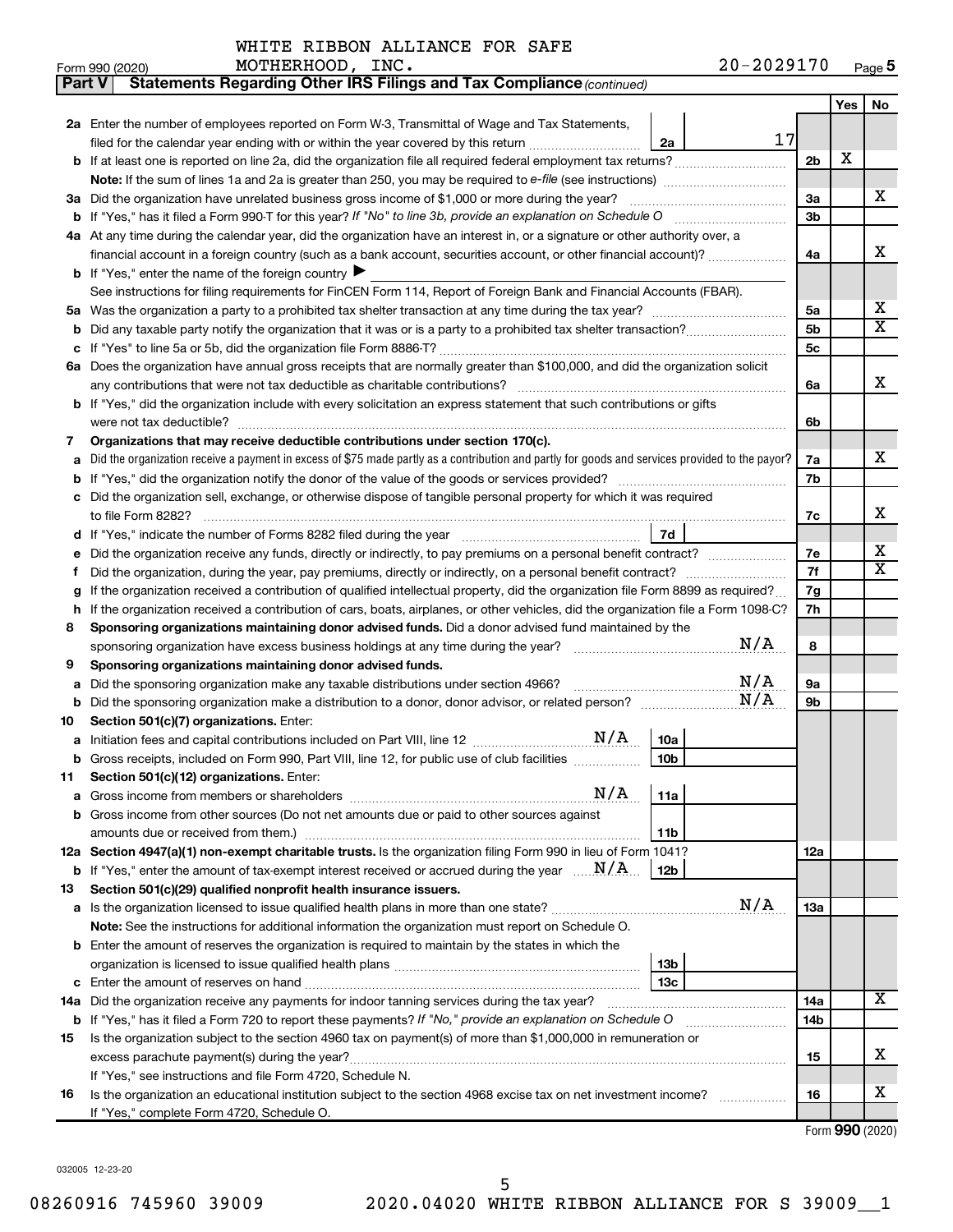**Part VI** Governance, Management, and Disclosure For each "Yes" response to lines 2 through 7b below, and for a "No" response *to line 8a, 8b, or 10b below, describe the circumstances, processes, or changes on Schedule O. See instructions.*

|    | <b>Section A. Governing Body and Management</b>                                                                                                              |                               |    |                 |                         |  |
|----|--------------------------------------------------------------------------------------------------------------------------------------------------------------|-------------------------------|----|-----------------|-------------------------|--|
|    |                                                                                                                                                              |                               |    |                 | Yes                     |  |
|    | <b>1a</b> Enter the number of voting members of the governing body at the end of the tax year                                                                | 1a                            | 12 |                 |                         |  |
|    | If there are material differences in voting rights among members of the governing body, or if the governing                                                  |                               |    |                 |                         |  |
|    | body delegated broad authority to an executive committee or similar committee, explain on Schedule O.                                                        |                               |    |                 |                         |  |
| b  | Enter the number of voting members included on line 1a, above, who are independent                                                                           | 1b                            | 11 |                 |                         |  |
| 2  | Did any officer, director, trustee, or key employee have a family relationship or a business relationship with any other                                     |                               |    |                 |                         |  |
|    | officer, director, trustee, or key employee?                                                                                                                 |                               |    | $\mathbf{2}$    |                         |  |
| З  | Did the organization delegate control over management duties customarily performed by or under the direct supervision                                        |                               |    |                 |                         |  |
|    |                                                                                                                                                              |                               |    | 3               |                         |  |
| 4  | Did the organization make any significant changes to its governing documents since the prior Form 990 was filed?                                             |                               |    | 4               |                         |  |
| 5  |                                                                                                                                                              |                               |    | 5               |                         |  |
|    |                                                                                                                                                              |                               |    | 6               |                         |  |
| 6  |                                                                                                                                                              |                               |    |                 |                         |  |
| 7a | Did the organization have members, stockholders, or other persons who had the power to elect or appoint one or                                               |                               |    |                 |                         |  |
|    |                                                                                                                                                              |                               |    | 7a              |                         |  |
|    | <b>b</b> Are any governance decisions of the organization reserved to (or subject to approval by) members, stockholders, or                                  |                               |    |                 |                         |  |
|    |                                                                                                                                                              |                               |    | 7b              |                         |  |
| 8  | Did the organization contemporaneously document the meetings held or written actions undertaken during the year by the following:                            |                               |    |                 |                         |  |
|    |                                                                                                                                                              |                               |    | 8а              | х                       |  |
|    |                                                                                                                                                              |                               |    | 8b              | $\overline{\text{x}}$   |  |
| 9  | Is there any officer, director, trustee, or key employee listed in Part VII, Section A, who cannot be reached at the                                         |                               |    |                 |                         |  |
|    |                                                                                                                                                              |                               |    | 9               |                         |  |
|    | <b>Section B. Policies</b> (This Section B requests information about policies not required by the Internal Revenue Code.)                                   |                               |    |                 |                         |  |
|    |                                                                                                                                                              |                               |    |                 | Yes                     |  |
|    |                                                                                                                                                              |                               |    | 10a             |                         |  |
|    |                                                                                                                                                              |                               |    |                 |                         |  |
|    | b If "Yes," did the organization have written policies and procedures governing the activities of such chapters, affiliates,                                 |                               |    |                 |                         |  |
|    |                                                                                                                                                              |                               |    | 10 <sub>b</sub> | $\overline{\mathbf{X}}$ |  |
|    | 11a Has the organization provided a complete copy of this Form 990 to all members of its governing body before filing the form?                              |                               |    | 11a             |                         |  |
|    | <b>b</b> Describe in Schedule O the process, if any, used by the organization to review this Form 990.                                                       |                               |    |                 |                         |  |
|    |                                                                                                                                                              |                               |    | 12a             | X                       |  |
|    | <b>b</b> Were officers, directors, or trustees, and key employees required to disclose annually interests that could give rise to conflicts?                 |                               |    | 12 <sub>b</sub> | $\overline{\mathbf{X}}$ |  |
|    | c Did the organization regularly and consistently monitor and enforce compliance with the policy? If "Yes," describe                                         |                               |    |                 |                         |  |
|    | in Schedule O how this was done <i>manufacture contract to the set of the set of the set of the set of the set of t</i>                                      |                               |    | 12c             | х                       |  |
| 13 |                                                                                                                                                              |                               |    | 13              | $\overline{\textbf{x}}$ |  |
| 14 | Did the organization have a written document retention and destruction policy?<br>The organization have a written document retention and destruction policy? |                               |    | 14              | $\overline{\mathbf{X}}$ |  |
| 15 | Did the process for determining compensation of the following persons include a review and approval by independent                                           |                               |    |                 |                         |  |
|    | persons, comparability data, and contemporaneous substantiation of the deliberation and decision?                                                            |                               |    |                 |                         |  |
|    |                                                                                                                                                              |                               |    | <b>15a</b>      | х                       |  |
|    |                                                                                                                                                              |                               |    |                 |                         |  |
|    |                                                                                                                                                              |                               |    | 15 <sub>b</sub> |                         |  |
|    | If "Yes" to line 15a or 15b, describe the process in Schedule O (see instructions).                                                                          |                               |    |                 |                         |  |
|    | 16a Did the organization invest in, contribute assets to, or participate in a joint venture or similar arrangement with a                                    |                               |    |                 |                         |  |
|    | taxable entity during the year?                                                                                                                              |                               |    | 16a             |                         |  |
|    | b If "Yes," did the organization follow a written policy or procedure requiring the organization to evaluate its participation                               |                               |    |                 |                         |  |
|    | in joint venture arrangements under applicable federal tax law, and take steps to safeguard the organization's                                               |                               |    |                 |                         |  |
|    | exempt status with respect to such arrangements?                                                                                                             |                               |    | 16b             |                         |  |
|    | <b>Section C. Disclosure</b>                                                                                                                                 |                               |    |                 |                         |  |
| 17 | List the states with which a copy of this Form 990 is required to be filed $\blacktriangleright$ SEE SCHEDULE O                                              |                               |    |                 |                         |  |
| 18 | Section 6104 requires an organization to make its Forms 1023 (1024 or 1024-A, if applicable), 990, and 990-T (Section 501(c)(3)s only) available             |                               |    |                 |                         |  |
|    | for public inspection. Indicate how you made these available. Check all that apply.                                                                          |                               |    |                 |                         |  |
|    | $\lfloor x \rfloor$ Upon request<br><b>X</b> Own website<br>$ \mathbf{X} $ Another's website                                                                 | Other (explain on Schedule O) |    |                 |                         |  |
|    |                                                                                                                                                              |                               |    |                 |                         |  |
| 19 | Describe on Schedule O whether (and if so, how) the organization made its governing documents, conflict of interest policy, and financial                    |                               |    |                 |                         |  |
|    | statements available to the public during the tax year.                                                                                                      |                               |    |                 |                         |  |
| 20 | State the name, address, and telephone number of the person who possesses the organization's books and records                                               |                               |    |                 |                         |  |
|    | KIMBERLY VITOLO - 202-204-0324                                                                                                                               |                               |    |                 |                         |  |
|    |                                                                                                                                                              |                               |    |                 |                         |  |
|    | 1100 17TH STREET NW, NO. 800, WASHINGTON,<br>20036<br>DC                                                                                                     |                               |    |                 | Form 990 (2020)         |  |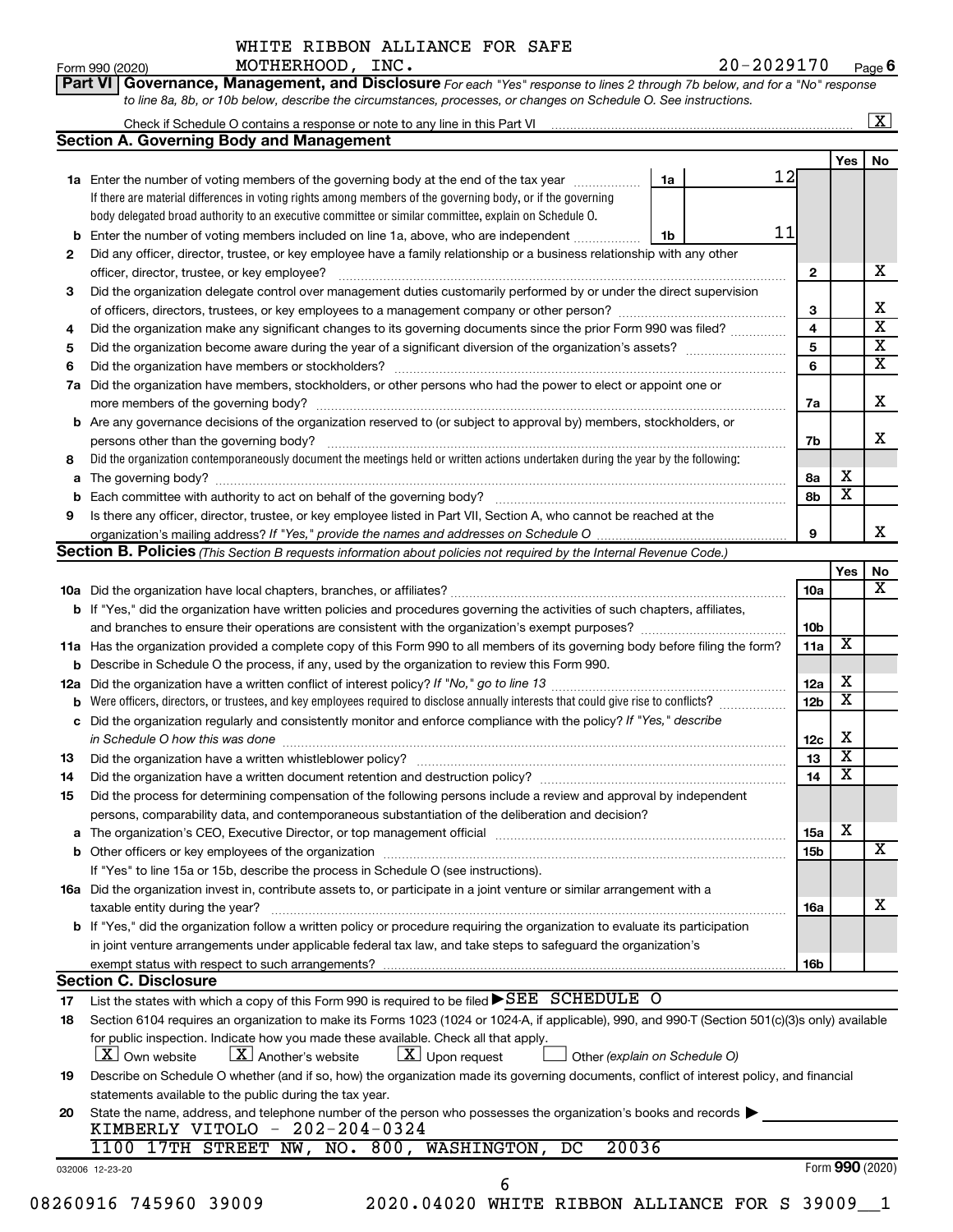|  | WHITE RIBBON ALLIANCE FOR SAFE |  |
|--|--------------------------------|--|
|  |                                |  |

 $\Box$ 

|  | Part VII Compensation of Officers, Directors, Trustees, Key Employees, Highest Compensated |
|--|--------------------------------------------------------------------------------------------|
|  | <b>Employees, and Independent Contractors</b>                                              |

Check if Schedule O contains a response or note to any line in this Part VII

**Section A. Officers, Directors, Trustees, Key Employees, and Highest Compensated Employees**

**1a**  Complete this table for all persons required to be listed. Report compensation for the calendar year ending with or within the organization's tax year.  $\bullet$  List all of the organization's current officers, directors, trustees (whether individuals or organizations), regardless of amount of compensation.

Enter -0- in columns (D), (E), and (F) if no compensation was paid.

**•** List all of the organization's current key employees, if any. See instructions for definition of "key employee."

• List the organization's five *current* highest compensated employees (other than an officer, director, trustee, or key employee) who received reportable compensation (Box 5 of Form W-2 and/or Box 7 of Form 1099-MISC) of more than \$100,000 from the organization and any related organizations.

 $\bullet$  List all of the organization's former officers, key employees, and highest compensated employees who received more than \$100,000 of reportable compensation from the organization and any related organizations.

**•** List all of the organization's former directors or trustees that received, in the capacity as a former director or trustee of the organization, more than \$10,000 of reportable compensation from the organization and any related organizations.

See instructions for the order in which to list the persons above.

Check this box if neither the organization nor any related organization compensated any current officer, director, or trustee.  $\Box$ 

| (A)                                 | (B)                    |                                |                                 | (C)         |              |                                   |        | (D)             | (E)             | (F)                          |
|-------------------------------------|------------------------|--------------------------------|---------------------------------|-------------|--------------|-----------------------------------|--------|-----------------|-----------------|------------------------------|
| Name and title                      | Average                |                                | (do not check more than one     |             | Position     |                                   |        | Reportable      | Reportable      | Estimated                    |
|                                     | hours per              |                                | box, unless person is both an   |             |              |                                   |        | compensation    | compensation    | amount of                    |
|                                     | week                   |                                | officer and a director/trustee) |             |              |                                   |        | from            | from related    | other                        |
|                                     | (list any              |                                |                                 |             |              |                                   |        | the             | organizations   | compensation                 |
|                                     | hours for              |                                |                                 |             |              |                                   |        | organization    | (W-2/1099-MISC) | from the                     |
|                                     | related                |                                |                                 |             |              |                                   |        | (W-2/1099-MISC) |                 | organization                 |
|                                     | organizations<br>below |                                |                                 |             |              |                                   |        |                 |                 | and related<br>organizations |
|                                     | line)                  | Individual trustee or director | nstitutional trustee            | Officer     | Key employee | Highest compensated<br>  employee | Former |                 |                 |                              |
| BETSY MCCALLON<br>(1)               | 40.00                  |                                |                                 |             |              |                                   |        |                 |                 |                              |
| CHIEF EXECUTIVE OFFICER             |                        | $\mathbf x$                    |                                 | X           |              |                                   |        | 189,744.        | 0.              | 16,292.                      |
| <b>KRISTY KADE</b><br>(2)           | 40.00                  |                                |                                 |             |              |                                   |        |                 |                 |                              |
| DEPUTY EXECUTIVE OFFICER            |                        |                                |                                 | $\mathbf X$ |              |                                   |        | 168,239.        | $\mathbf 0$ .   | 8,412.                       |
| STEPHANIE BOWEN<br>(3)              | 40.00                  |                                |                                 |             |              |                                   |        |                 |                 |                              |
| DIRECTOR OF STRATEGIC COMMUNICATION |                        |                                |                                 |             |              | X                                 |        | 124,876.        | $\mathbf 0$ .   | 25,011.                      |
| KIMBERLY VITOLO<br>(4)              | 40.00                  |                                |                                 |             |              |                                   |        |                 |                 |                              |
| DIRECTOR OF OPERATIONS              |                        |                                |                                 |             |              | $\mathbf X$                       |        | 120,800.        | $\mathbf 0$ .   | 10,582.                      |
| KIMBERLY WHIPKEY<br>(5)             | 40.00                  |                                |                                 |             |              |                                   |        |                 |                 |                              |
| ADVOCACY MANAGER                    |                        |                                |                                 |             |              | $\mathbf X$                       |        | 111,389.        | $\mathbf 0$ .   | 5,673.                       |
| CELINE OKOH<br>(6)                  | 40.00                  |                                |                                 |             |              |                                   |        |                 |                 |                              |
| CFO (THROUGH 05/20)                 |                        |                                |                                 | $\mathbf X$ |              |                                   |        | 66,639.         | $\mathbf 0$ .   | 8,738.                       |
| (7)<br>STEVE CROM                   | 1.00                   |                                |                                 |             |              |                                   |        |                 |                 |                              |
| CHAIR                               |                        | $\mathbf X$                    |                                 | $\mathbf X$ |              |                                   |        | $\mathbf 0$ .   | $\mathbf 0$ .   | 0.                           |
| (8)<br><b>RONALD GEARY</b>          | 1.00                   |                                |                                 |             |              |                                   |        |                 |                 |                              |
| TREASURER                           |                        | X                              |                                 | X           |              |                                   |        | $\mathbf 0$ .   | $\mathbf 0$ .   | $\mathbf 0$ .                |
| TIMOTHY THOMAS<br>(9)               | 1.00                   |                                |                                 |             |              |                                   |        |                 |                 |                              |
| <b>SECRETARY</b>                    |                        | X                              |                                 | $\mathbf X$ |              |                                   |        | $\mathbf 0$ .   | $\mathbf 0$ .   | $\mathbf 0$ .                |
| (10) JANE GRIFFITHS                 | 1.00                   |                                |                                 |             |              |                                   |        |                 |                 |                              |
| BOARD MEMBER                        |                        | X                              |                                 |             |              |                                   |        | $\mathbf 0$ .   | $\mathbf 0$ .   | $\mathbf 0$ .                |
| (11) MARIAM CLAESON                 | 1.00                   |                                |                                 |             |              |                                   |        |                 |                 |                              |
| <b>BOARD MEMBER</b>                 |                        | X                              |                                 |             |              |                                   |        | 0.              | 0.              | $\boldsymbol{0}$ .           |
| (12) AMANULLAH KHAN                 | 1.00                   |                                |                                 |             |              |                                   |        |                 |                 |                              |
| BOARD MEMBER                        |                        | $\mathbf X$                    |                                 |             |              |                                   |        | $\mathbf 0$ .   | $\mathbf 0$ .   | $\mathbf 0$ .                |
| (13) LYNN ALTMAN                    | 1.00                   |                                |                                 |             |              |                                   |        |                 |                 |                              |
| <b>BOARD MEMBER</b>                 |                        | X                              |                                 |             |              |                                   |        | $\mathbf 0$ .   | $\mathbf 0$ .   | $\boldsymbol{0}$ .           |
| (14) NORA CONORS                    | 1.00                   |                                |                                 |             |              |                                   |        |                 |                 |                              |
| <b>BOARD MEMBER</b>                 |                        | $\mathbf X$                    |                                 |             |              |                                   |        | $\mathbf 0$ .   | $\mathbf 0$ .   | 0.                           |
| (15) YASMINA ZAIDMAN                | 1.00                   |                                |                                 |             |              |                                   |        |                 |                 |                              |
| <b>BOARD MEMBER</b>                 |                        | X                              |                                 |             |              |                                   |        | $\mathbf 0$ .   | $\mathbf 0$ .   | 0.                           |
| (16) APARAJITA GOGOI                | 1.00                   |                                |                                 |             |              |                                   |        |                 |                 |                              |
| <b>BOARD MEMBER</b>                 |                        | $\mathbf X$                    |                                 |             |              |                                   |        | 0.              | $\mathbf 0$ .   | $\mathbf 0$ .                |
| (17) SUNIL SHRESTHA                 | 1.00                   |                                |                                 |             |              |                                   |        |                 |                 |                              |
| <b>BOARD MEMBER</b>                 |                        | X                              |                                 |             |              |                                   |        | 0.              | $\mathbf 0$ .   | 0.                           |
| 032007 12-23-20                     |                        |                                |                                 |             |              |                                   |        |                 |                 | Form 990 (2020)              |

7

08260916 745960 39009 2020.04020 WHITE RIBBON ALLIANCE FOR S 39009 1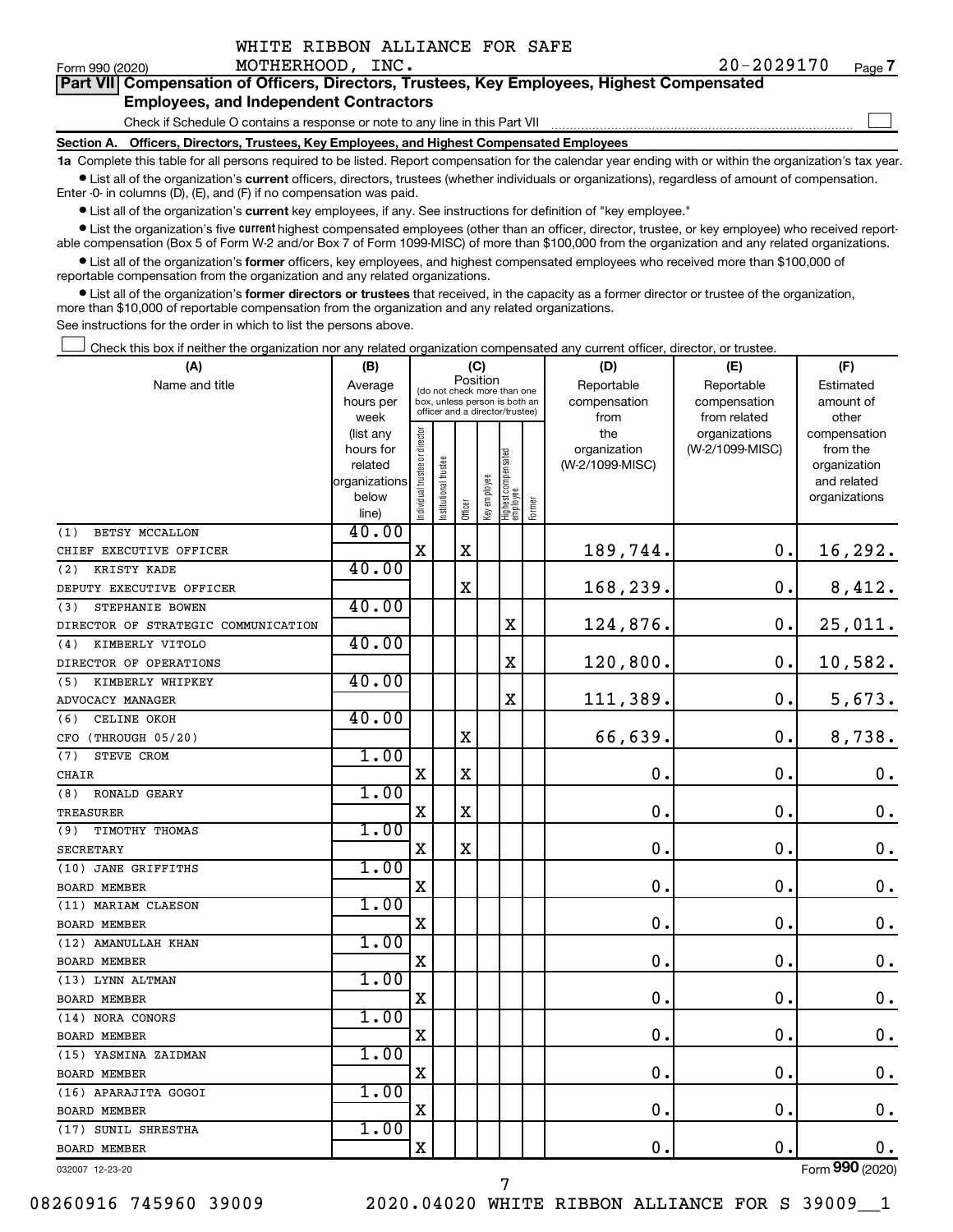| WHITE RIBBON ALLIANCE FOR SAFE                                                                                                                                                                                                                              |                                                                      |                                |                       |         |              |                                                                                                 |        |                                           |                                                   |              |                                                                          |                             |
|-------------------------------------------------------------------------------------------------------------------------------------------------------------------------------------------------------------------------------------------------------------|----------------------------------------------------------------------|--------------------------------|-----------------------|---------|--------------|-------------------------------------------------------------------------------------------------|--------|-------------------------------------------|---------------------------------------------------|--------------|--------------------------------------------------------------------------|-----------------------------|
| MOTHERHOOD, INC.<br>Form 990 (2020)                                                                                                                                                                                                                         |                                                                      |                                |                       |         |              |                                                                                                 |        |                                           | $20 - 2029170$                                    |              |                                                                          | Page 8                      |
| Part VII Section A. Officers, Directors, Trustees, Key Employees, and Highest Compensated Employees (continued)                                                                                                                                             |                                                                      |                                |                       |         |              |                                                                                                 |        |                                           |                                                   |              |                                                                          |                             |
| (A)<br>Name and title                                                                                                                                                                                                                                       | (B)<br>Average<br>hours per<br>week                                  |                                |                       | (C)     | Position     | (do not check more than one<br>box, unless person is both an<br>officer and a director/trustee) |        | (D)<br>Reportable<br>compensation<br>from | (E)<br>Reportable<br>compensation<br>from related |              | (F)<br>Estimated<br>amount of<br>other                                   |                             |
|                                                                                                                                                                                                                                                             | (list any<br>hours for<br>related<br>organizations<br>below<br>line) | Individual trustee or director | Institutional trustee | Officer | Key employee | Highest compensated<br>employee                                                                 | Former | the<br>organization<br>(W-2/1099-MISC)    | organizations<br>(W-2/1099-MISC)                  |              | compensation<br>from the<br>organization<br>and related<br>organizations |                             |
|                                                                                                                                                                                                                                                             |                                                                      |                                |                       |         |              |                                                                                                 |        |                                           |                                                   |              |                                                                          |                             |
|                                                                                                                                                                                                                                                             |                                                                      |                                |                       |         |              |                                                                                                 |        |                                           |                                                   |              |                                                                          |                             |
|                                                                                                                                                                                                                                                             |                                                                      |                                |                       |         |              |                                                                                                 |        |                                           |                                                   |              |                                                                          |                             |
|                                                                                                                                                                                                                                                             |                                                                      |                                |                       |         |              |                                                                                                 |        |                                           |                                                   |              |                                                                          |                             |
|                                                                                                                                                                                                                                                             |                                                                      |                                |                       |         |              |                                                                                                 |        |                                           |                                                   |              |                                                                          |                             |
|                                                                                                                                                                                                                                                             |                                                                      |                                |                       |         |              |                                                                                                 |        |                                           |                                                   |              |                                                                          |                             |
| 1b Subtotal                                                                                                                                                                                                                                                 |                                                                      |                                |                       |         |              |                                                                                                 |        | 781,687.<br>σ.<br>781,687.                | $\overline{0}$ .<br>σ.<br>σ.                      |              | 74,708.                                                                  | $0$ .<br>74,708.            |
| Total number of individuals (including but not limited to those listed above) who received more than \$100,000 of reportable<br>$\mathbf{2}$<br>compensation from the organization $\blacktriangleright$                                                    |                                                                      |                                |                       |         |              |                                                                                                 |        |                                           |                                                   |              |                                                                          | 5                           |
| Did the organization list any former officer, director, trustee, key employee, or highest compensated employee on<br>з<br>line 1a? If "Yes," complete Schedule J for such individual                                                                        |                                                                      |                                |                       |         |              |                                                                                                 |        |                                           |                                                   | З            | Yes                                                                      | No<br>$\overline{\text{X}}$ |
| For any individual listed on line 1a, is the sum of reportable compensation and other compensation from the organization<br>4                                                                                                                               |                                                                      |                                |                       |         |              |                                                                                                 |        |                                           |                                                   | 4            | х                                                                        |                             |
| Did any person listed on line 1a receive or accrue compensation from any unrelated organization or individual for services<br>5                                                                                                                             |                                                                      |                                |                       |         |              |                                                                                                 |        |                                           |                                                   | 5            |                                                                          | x                           |
| <b>Section B. Independent Contractors</b>                                                                                                                                                                                                                   |                                                                      |                                |                       |         |              |                                                                                                 |        |                                           |                                                   |              |                                                                          |                             |
| Complete this table for your five highest compensated independent contractors that received more than \$100,000 of compensation from<br>1<br>the organization. Report compensation for the calendar year ending with or within the organization's tax year. |                                                                      |                                |                       |         |              |                                                                                                 |        |                                           |                                                   |              |                                                                          |                             |
| (A)<br>Name and business address                                                                                                                                                                                                                            |                                                                      |                                | <b>NONE</b>           |         |              |                                                                                                 |        | (B)<br>Description of services            |                                                   | Compensation | (C)                                                                      |                             |
|                                                                                                                                                                                                                                                             |                                                                      |                                |                       |         |              |                                                                                                 |        |                                           |                                                   |              |                                                                          |                             |
|                                                                                                                                                                                                                                                             |                                                                      |                                |                       |         |              |                                                                                                 |        |                                           |                                                   |              |                                                                          |                             |
|                                                                                                                                                                                                                                                             |                                                                      |                                |                       |         |              |                                                                                                 |        |                                           |                                                   |              |                                                                          |                             |
| Total number of independent contractors (including but not limited to those listed above) who received more than<br>2<br>\$100,000 of compensation from the organization                                                                                    |                                                                      |                                |                       |         | 0            |                                                                                                 |        |                                           |                                                   |              |                                                                          |                             |
|                                                                                                                                                                                                                                                             |                                                                      |                                |                       |         |              |                                                                                                 |        |                                           |                                                   |              | Form 990 (2020)                                                          |                             |

032008 12-23-20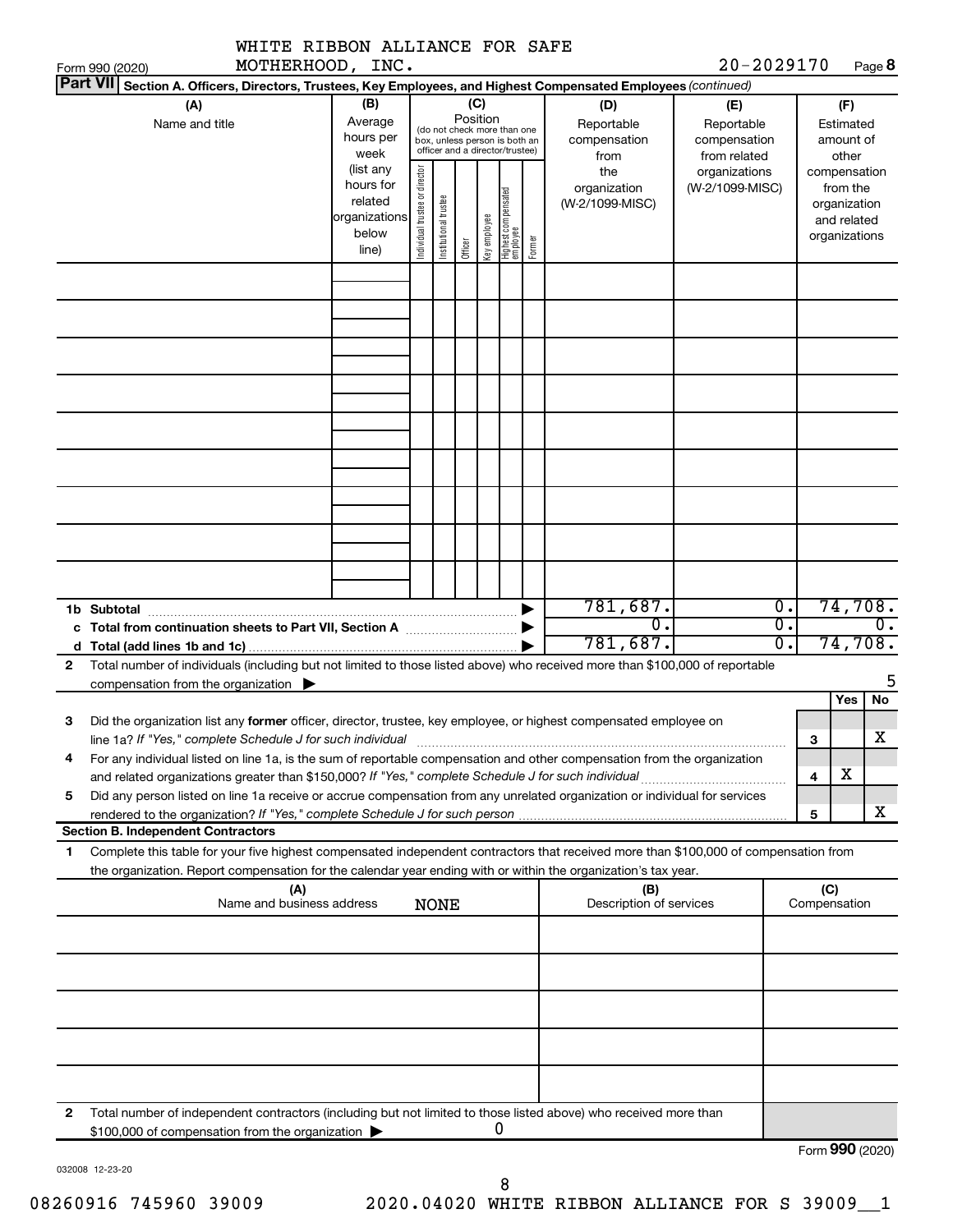|                                                           |    |    | MOTHERHOOD, INC.<br>Form 990 (2020)                                                                                                         |                 |                       |                        |                                       | $20 - 2029170$                | Page 9                                                          |
|-----------------------------------------------------------|----|----|---------------------------------------------------------------------------------------------------------------------------------------------|-----------------|-----------------------|------------------------|---------------------------------------|-------------------------------|-----------------------------------------------------------------|
| <b>Part VIII</b>                                          |    |    | <b>Statement of Revenue</b>                                                                                                                 |                 |                       |                        |                                       |                               |                                                                 |
|                                                           |    |    |                                                                                                                                             |                 |                       |                        |                                       |                               |                                                                 |
|                                                           |    |    |                                                                                                                                             |                 |                       | Total revenue          | Related or exempt<br>function revenue | Unrelated<br>business revenue | (D)<br>Revenue excluded<br>from tax under<br>sections 512 - 514 |
|                                                           |    |    | 1 a Federated campaigns<br>1a                                                                                                               |                 |                       |                        |                                       |                               |                                                                 |
| Contributions, Gifts, Grants<br>and Other Similar Amounts |    |    | 1 <sub>b</sub><br><b>b</b> Membership dues<br>$\overline{\phantom{a}}$                                                                      |                 |                       |                        |                                       |                               |                                                                 |
|                                                           |    |    | 1 <sub>c</sub><br>c Fundraising events                                                                                                      |                 |                       |                        |                                       |                               |                                                                 |
|                                                           |    |    | 1d<br>d Related organizations                                                                                                               |                 |                       |                        |                                       |                               |                                                                 |
|                                                           |    |    | e Government grants (contributions)<br>1e                                                                                                   |                 | 912, 239.             |                        |                                       |                               |                                                                 |
|                                                           |    |    | f All other contributions, gifts, grants, and                                                                                               |                 |                       |                        |                                       |                               |                                                                 |
|                                                           |    |    | similar amounts not included above<br>1f                                                                                                    |                 | 2, 141, 571.          |                        |                                       |                               |                                                                 |
|                                                           |    | g  | $1g$ \$<br>Noncash contributions included in lines 1a-1f                                                                                    |                 |                       |                        |                                       |                               |                                                                 |
|                                                           |    |    |                                                                                                                                             |                 | $\blacktriangleright$ | 3,053,810.             |                                       |                               |                                                                 |
|                                                           |    |    |                                                                                                                                             |                 | <b>Business Code</b>  |                        |                                       |                               |                                                                 |
|                                                           |    | 2a |                                                                                                                                             |                 |                       |                        |                                       |                               |                                                                 |
| Program Service<br>Revenue                                |    | b  |                                                                                                                                             |                 |                       |                        |                                       |                               |                                                                 |
|                                                           |    | с  | the control of the control of the control of the control of the control of                                                                  |                 |                       |                        |                                       |                               |                                                                 |
|                                                           |    | d  | the control of the control of the control of the control of the control of                                                                  |                 |                       |                        |                                       |                               |                                                                 |
|                                                           |    | е  |                                                                                                                                             |                 |                       |                        |                                       |                               |                                                                 |
|                                                           |    |    |                                                                                                                                             |                 |                       |                        |                                       |                               |                                                                 |
|                                                           |    |    |                                                                                                                                             |                 | ▶                     |                        |                                       |                               |                                                                 |
|                                                           | 3  |    | Investment income (including dividends, interest, and                                                                                       |                 |                       |                        |                                       |                               |                                                                 |
|                                                           |    |    |                                                                                                                                             |                 |                       | 1,459.                 |                                       |                               | 1,459.                                                          |
|                                                           | 4  |    | Income from investment of tax-exempt bond proceeds                                                                                          |                 |                       |                        |                                       |                               |                                                                 |
|                                                           | 5  |    |                                                                                                                                             |                 |                       |                        |                                       |                               |                                                                 |
|                                                           |    |    | (i) Real                                                                                                                                    |                 | (ii) Personal         |                        |                                       |                               |                                                                 |
|                                                           |    |    | <b>6 a</b> Gross rents<br>6a                                                                                                                |                 |                       |                        |                                       |                               |                                                                 |
|                                                           |    |    | <b>b</b> Less: rental expenses<br>6b                                                                                                        |                 |                       |                        |                                       |                               |                                                                 |
|                                                           |    |    | c Rental income or (loss)<br>6c                                                                                                             |                 |                       |                        |                                       |                               |                                                                 |
|                                                           |    |    | d Net rental income or (loss)                                                                                                               |                 |                       |                        |                                       |                               |                                                                 |
|                                                           |    |    | (i) Securities<br>7 a Gross amount from sales of                                                                                            |                 | (ii) Other            |                        |                                       |                               |                                                                 |
|                                                           |    |    | assets other than inventory<br>7a                                                                                                           |                 |                       |                        |                                       |                               |                                                                 |
|                                                           |    |    | <b>b</b> Less: cost or other basis                                                                                                          |                 |                       |                        |                                       |                               |                                                                 |
| evenue                                                    |    |    | and sales expenses<br>7b                                                                                                                    |                 |                       |                        |                                       |                               |                                                                 |
|                                                           |    |    | 7c<br>c Gain or (loss)                                                                                                                      |                 |                       |                        |                                       |                               |                                                                 |
|                                                           |    |    |                                                                                                                                             |                 |                       |                        |                                       |                               |                                                                 |
| Other                                                     |    |    | 8 a Gross income from fundraising events (not                                                                                               |                 |                       |                        |                                       |                               |                                                                 |
|                                                           |    |    | including $$$<br><u> 1989 - Jan Stein Stein Stein Stein Stein Stein Stein Stein Stein Stein Stein Stein Stein Stein Stein Stein S</u><br>of |                 |                       |                        |                                       |                               |                                                                 |
|                                                           |    |    | contributions reported on line 1c). See                                                                                                     |                 |                       |                        |                                       |                               |                                                                 |
|                                                           |    |    |                                                                                                                                             | 8 <sub>b</sub>  |                       |                        |                                       |                               |                                                                 |
|                                                           |    |    | <b>b</b> Less: direct expenses<br>c Net income or (loss) from fundraising events                                                            |                 |                       |                        |                                       |                               |                                                                 |
|                                                           |    |    | 9 a Gross income from gaming activities. See                                                                                                |                 |                       |                        |                                       |                               |                                                                 |
|                                                           |    |    |                                                                                                                                             | 9a              |                       |                        |                                       |                               |                                                                 |
|                                                           |    |    |                                                                                                                                             | 9 <sub>b</sub>  |                       |                        |                                       |                               |                                                                 |
|                                                           |    |    | c Net income or (loss) from gaming activities                                                                                               |                 |                       |                        |                                       |                               |                                                                 |
|                                                           |    |    | 10 a Gross sales of inventory, less returns                                                                                                 |                 |                       |                        |                                       |                               |                                                                 |
|                                                           |    |    |                                                                                                                                             |                 |                       |                        |                                       |                               |                                                                 |
|                                                           |    |    | <b>b</b> Less: cost of goods sold                                                                                                           | 10 <sub>b</sub> |                       |                        |                                       |                               |                                                                 |
|                                                           |    |    | c Net income or (loss) from sales of inventory                                                                                              |                 |                       |                        |                                       |                               |                                                                 |
|                                                           |    |    |                                                                                                                                             |                 | <b>Business Code</b>  |                        |                                       |                               |                                                                 |
| Miscellaneous<br>Revenue                                  |    |    | 11 a MISCELLANEOUS                                                                                                                          |                 | 900099                | 189.                   |                                       |                               | 189.                                                            |
|                                                           |    | b  |                                                                                                                                             |                 |                       |                        |                                       |                               |                                                                 |
|                                                           |    | с  |                                                                                                                                             |                 |                       |                        |                                       |                               |                                                                 |
|                                                           |    |    |                                                                                                                                             |                 |                       |                        |                                       |                               |                                                                 |
|                                                           |    |    |                                                                                                                                             |                 | $\blacktriangleright$ | 189.                   |                                       |                               |                                                                 |
|                                                           | 12 |    |                                                                                                                                             |                 |                       | $\overline{3,055,458}$ | 0.                                    | Ο.                            | 1,648.                                                          |
| 032009 12-23-20                                           |    |    |                                                                                                                                             |                 |                       | 9                      |                                       |                               | Form 990 (2020)                                                 |

08260916 745960 39009 2020.04020 WHITE RIBBON ALLIANCE FOR S 39009 1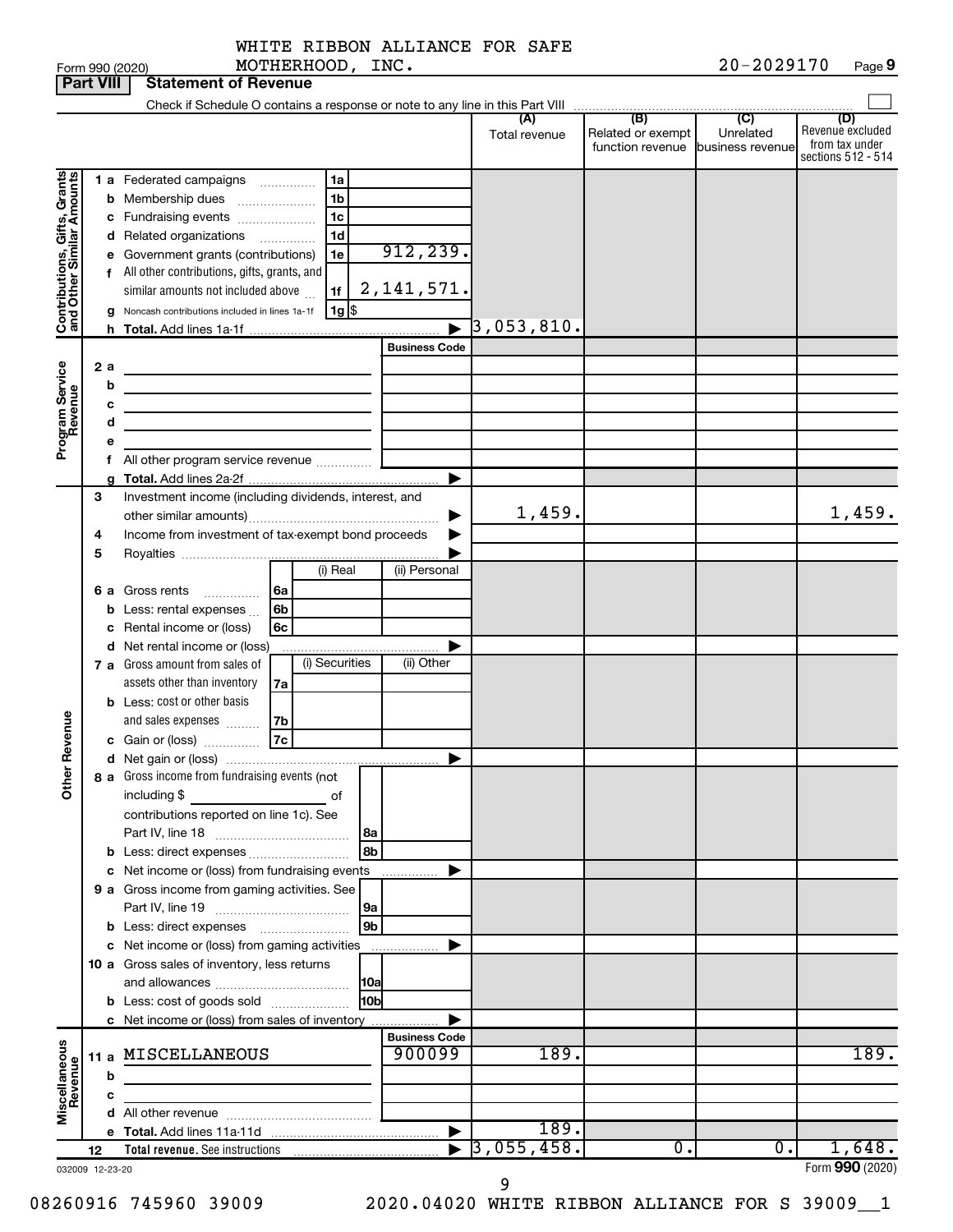|        | WHITE RIBBON ALLIANCE FOR SAFE                                                                                                                                                                             |                       |                                    |                                           |                                   |
|--------|------------------------------------------------------------------------------------------------------------------------------------------------------------------------------------------------------------|-----------------------|------------------------------------|-------------------------------------------|-----------------------------------|
|        | MOTHERHOOD, INC.<br>Form 990 (2020)                                                                                                                                                                        |                       |                                    |                                           | $20 - 2029170$<br>Page ${\bf 10}$ |
|        | <b>Part IX   Statement of Functional Expenses</b>                                                                                                                                                          |                       |                                    |                                           |                                   |
|        | Section 501(c)(3) and 501(c)(4) organizations must complete all columns. All other organizations must complete column (A).                                                                                 |                       |                                    |                                           |                                   |
|        | Check if Schedule O contains a response or note to any line in this Part IX                                                                                                                                |                       |                                    |                                           |                                   |
|        | Do not include amounts reported on lines 6b,<br>7b, 8b, 9b, and 10b of Part VIII.                                                                                                                          | (A)<br>Total expenses | (B)<br>Program service<br>expenses | (C)<br>Management and<br>general expenses | (D)<br>Fundraising<br>expenses    |
| 1.     | Grants and other assistance to domestic organizations                                                                                                                                                      |                       |                                    |                                           |                                   |
|        | and domestic governments. See Part IV, line 21                                                                                                                                                             | 11,882.               | 11,882.                            |                                           |                                   |
| 2      | Grants and other assistance to domestic                                                                                                                                                                    |                       |                                    |                                           |                                   |
|        | individuals. See Part IV, line 22                                                                                                                                                                          |                       |                                    |                                           |                                   |
| 3      | Grants and other assistance to foreign                                                                                                                                                                     |                       |                                    |                                           |                                   |
|        | organizations, foreign governments, and foreign                                                                                                                                                            |                       |                                    |                                           |                                   |
|        | individuals. See Part IV, lines 15 and 16                                                                                                                                                                  | 1, 217, 062.          | 1,217,062.                         |                                           |                                   |
| 4      | Benefits paid to or for members                                                                                                                                                                            |                       |                                    |                                           |                                   |
| 5      | Compensation of current officers, directors,                                                                                                                                                               |                       |                                    |                                           |                                   |
|        | trustees, and key employees                                                                                                                                                                                | 458,064.              | 314,754.                           | 137,129.                                  | 6,181.                            |
| 6      | Compensation not included above to disqualified                                                                                                                                                            |                       |                                    |                                           |                                   |
|        | persons (as defined under section 4958(f)(1)) and                                                                                                                                                          |                       |                                    |                                           |                                   |
|        | persons described in section 4958(c)(3)(B)                                                                                                                                                                 |                       |                                    |                                           |                                   |
| 7      |                                                                                                                                                                                                            | 950, 163.             | 775, 186.                          | 161,694.                                  | 13,283.                           |
| 8      | Pension plan accruals and contributions (include                                                                                                                                                           |                       |                                    |                                           | 150.                              |
|        | section 401(k) and 403(b) employer contributions)                                                                                                                                                          | 49,915.<br>142,222.   | 17,254.<br>63,554.                 | 32,511.<br>77,929.                        | 739.                              |
| 9      | Other employee benefits                                                                                                                                                                                    | 124, 466.             | 55,928.                            | 67,778.                                   | 760.                              |
| 10     |                                                                                                                                                                                                            |                       |                                    |                                           |                                   |
| 11     | Fees for services (nonemployees):                                                                                                                                                                          |                       |                                    |                                           |                                   |
|        |                                                                                                                                                                                                            | 3,882.                |                                    | 3,882.                                    |                                   |
| b<br>с |                                                                                                                                                                                                            | 63, 154.              | 46,987.                            | 13,527.                                   | 2,640.                            |
|        |                                                                                                                                                                                                            |                       |                                    |                                           |                                   |
|        | e Professional fundraising services. See Part IV, line 17                                                                                                                                                  |                       |                                    |                                           |                                   |
|        | f Investment management fees                                                                                                                                                                               |                       |                                    |                                           |                                   |
| g      | Other. (If line 11g amount exceeds 10% of line 25,                                                                                                                                                         |                       |                                    |                                           |                                   |
|        | column (A) amount, list line 11g expenses on Sch O.)                                                                                                                                                       | 346,702.              | 333,362.                           | 7,655.                                    | 5,685.                            |
| 12     |                                                                                                                                                                                                            | 598.                  |                                    | 598.                                      |                                   |
| 13     |                                                                                                                                                                                                            | 33,765.               | 20,860.                            | 9,828.                                    | 3,077.                            |
| 14     |                                                                                                                                                                                                            | 79,938.               | 38,979.                            | 39,058.                                   | 1,901.                            |
| 15     |                                                                                                                                                                                                            |                       |                                    |                                           |                                   |
| 16     |                                                                                                                                                                                                            | 229,623.              | 139,984.                           | 85,315.                                   | 4,324.                            |
| 17     |                                                                                                                                                                                                            | 22, 373.              | 21,936.                            | 432.                                      | 5.                                |
| 18     | Payments of travel or entertainment expenses                                                                                                                                                               |                       |                                    |                                           |                                   |
|        | for any federal, state, or local public officials                                                                                                                                                          |                       |                                    |                                           |                                   |
| 19     | Conferences, conventions, and meetings                                                                                                                                                                     | 2,302.                | 2,261.                             | 41.                                       |                                   |
| 20     | Interest                                                                                                                                                                                                   |                       |                                    |                                           |                                   |
| 21     |                                                                                                                                                                                                            |                       |                                    |                                           |                                   |
| 22     | Depreciation, depletion, and amortization                                                                                                                                                                  | 11,463.               |                                    |                                           |                                   |
| 23     | Insurance                                                                                                                                                                                                  |                       | 61.                                | 11,402.                                   |                                   |
| 24     | Other expenses. Itemize expenses not covered<br>above (List miscellaneous expenses on line 24e. If<br>line 24e amount exceeds 10% of line 25, column (A)<br>amount, list line 24e expenses on Schedule O.) |                       |                                    |                                           |                                   |
| a      | SUBSCRIPTIONS                                                                                                                                                                                              | 21,586.               | 17,260.                            | 2,004.                                    | 2,322.                            |
| b      | EQUIP. RENTAL & MAINT.                                                                                                                                                                                     | 119.                  | 51.                                | 67.                                       | 1.                                |
|        | <b>MISCELLANEOUS</b>                                                                                                                                                                                       | 117.                  | 117.                               |                                           |                                   |
| d      |                                                                                                                                                                                                            |                       |                                    |                                           |                                   |
| е      | All other expenses                                                                                                                                                                                         |                       |                                    |                                           |                                   |
| 25     | Total functional expenses. Add lines 1 through 24e                                                                                                                                                         | 3,769,396.            | 3,077,478.                         | 650, 850.                                 | 41,068.                           |
| 26     | Joint costs. Complete this line only if the organization                                                                                                                                                   |                       |                                    |                                           |                                   |
|        | reported in column (B) joint costs from a combined                                                                                                                                                         |                       |                                    |                                           |                                   |
|        | educational campaign and fundraising solicitation.                                                                                                                                                         |                       |                                    |                                           |                                   |
|        | Check here<br>if following SOP 98-2 (ASC 958-720)                                                                                                                                                          |                       |                                    |                                           |                                   |

032010 12-23-20

08260916 745960 39009 2020.04020 WHITE RIBBON ALLIANCE FOR S 39009\_\_1 10

Form (2020) **990**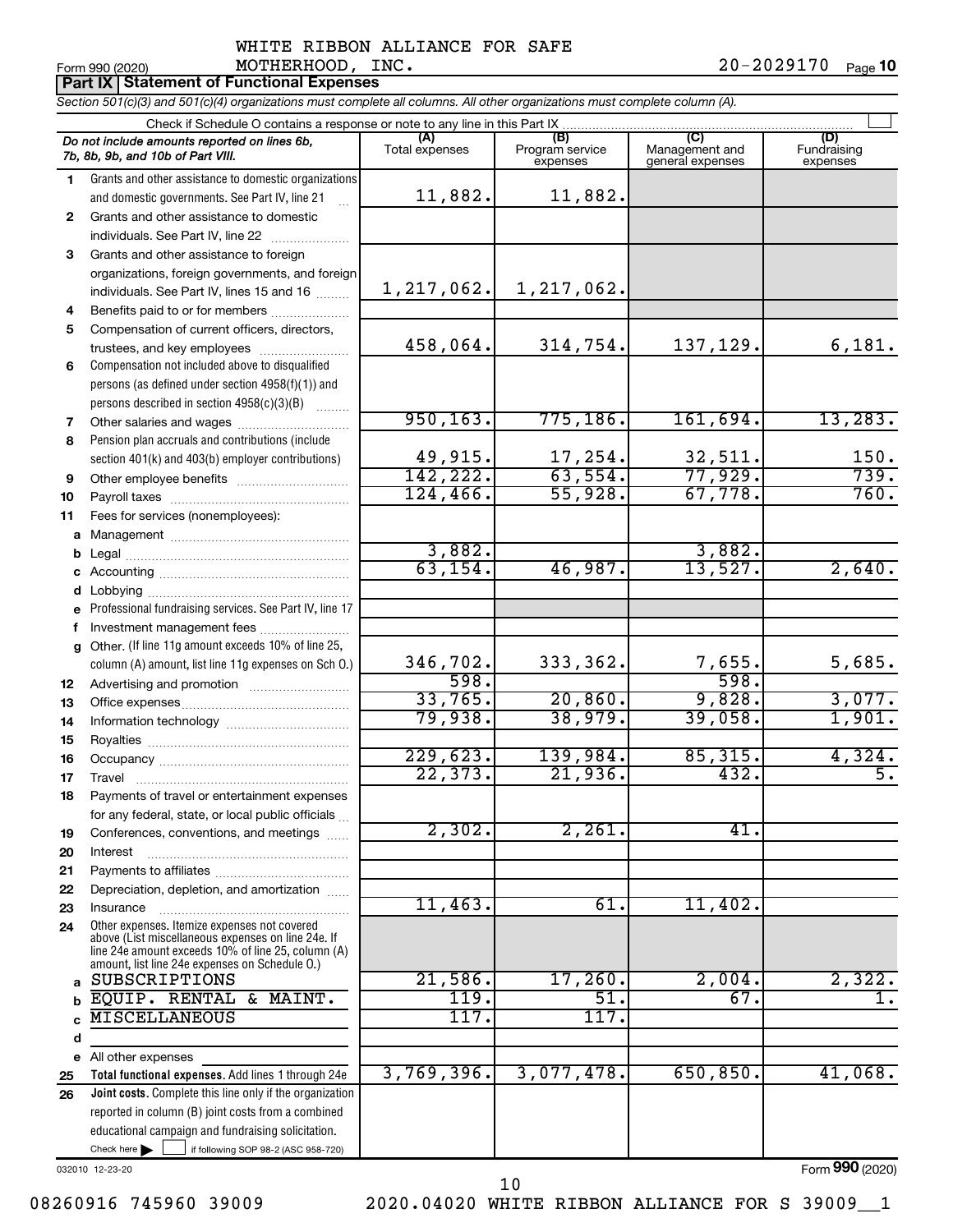|  | Form 990 (2020) |
|--|-----------------|
|  |                 |

|                             | LOLLU AAN (SASA) | wo induitivo ,                                                                                                                                                                                                                |                          |                | וויף ט <i>ו</i> ⊥ר⊿ט בע |
|-----------------------------|------------------|-------------------------------------------------------------------------------------------------------------------------------------------------------------------------------------------------------------------------------|--------------------------|----------------|-------------------------|
|                             | Part X           | <b>Balance Sheet</b>                                                                                                                                                                                                          |                          |                |                         |
|                             |                  |                                                                                                                                                                                                                               |                          |                |                         |
|                             |                  |                                                                                                                                                                                                                               | (A)<br>Beginning of year |                | (B)<br>End of year      |
|                             | 1                |                                                                                                                                                                                                                               | 359, 327.                | $\mathbf{1}$   | 125, 338.               |
|                             | 2                |                                                                                                                                                                                                                               | 2, 241, 211.             | $\overline{2}$ | 4, 103, 615.            |
|                             | 3                |                                                                                                                                                                                                                               | 3,069,948.               | 3              | 253,010.                |
|                             | 4                |                                                                                                                                                                                                                               | 6,612.                   | 4              | 14,807.                 |
|                             | 5                | Loans and other receivables from any current or former officer, director,                                                                                                                                                     |                          |                |                         |
|                             |                  | trustee, key employee, creator or founder, substantial contributor, or 35%                                                                                                                                                    |                          |                |                         |
|                             |                  | controlled entity or family member of any of these persons                                                                                                                                                                    |                          | 5              |                         |
|                             | 6                | Loans and other receivables from other disqualified persons (as defined                                                                                                                                                       |                          |                |                         |
|                             |                  | under section 4958(f)(1)), and persons described in section 4958(c)(3)(B)                                                                                                                                                     |                          | 6              |                         |
|                             | 7                |                                                                                                                                                                                                                               |                          | $\overline{7}$ |                         |
| Assets                      | 8                |                                                                                                                                                                                                                               |                          | 8              |                         |
|                             | 9                | Prepaid expenses and deferred charges [11] [11] Prepaid expenses and deferred charges [11] [11] Martin Martin (11] (11] Arthur Martin (11] Arthur Martin (11] Arthur Martin (11] Arthur Martin (11] Arthur Martin (11] Arthur | 43, 199.                 | 9              | 78,688.                 |
|                             |                  | <b>10a</b> Land, buildings, and equipment: cost or other                                                                                                                                                                      |                          |                |                         |
|                             |                  | basis. Complete Part VI of Schedule D    10a                                                                                                                                                                                  |                          |                |                         |
|                             |                  | 10 <sub>b</sub><br><b>b</b> Less: accumulated depreciation <i></i>                                                                                                                                                            |                          | 10c            |                         |
|                             | 11               |                                                                                                                                                                                                                               |                          | 11             |                         |
|                             | 12               |                                                                                                                                                                                                                               |                          | 12             |                         |
|                             | 13               |                                                                                                                                                                                                                               |                          | 13             |                         |
|                             | 14               |                                                                                                                                                                                                                               |                          | 14             |                         |
|                             | 15               |                                                                                                                                                                                                                               | 118,270.                 | 15             | 309,513.                |
|                             | 16               |                                                                                                                                                                                                                               | 5,838,567.               | 16             | 4,884,971.              |
|                             | 17               |                                                                                                                                                                                                                               | 127, 737.                | 17             | 95, 233.                |
|                             | 18               |                                                                                                                                                                                                                               | 666.                     | 18             |                         |
|                             | 19               |                                                                                                                                                                                                                               |                          | 19             |                         |
|                             | 20               |                                                                                                                                                                                                                               |                          | 20             |                         |
|                             | 21               | Escrow or custodial account liability. Complete Part IV of Schedule D                                                                                                                                                         |                          | 21             |                         |
|                             | 22               | Loans and other payables to any current or former officer, director,                                                                                                                                                          |                          |                |                         |
|                             |                  | trustee, key employee, creator or founder, substantial contributor, or 35%                                                                                                                                                    |                          |                |                         |
| Liabilities                 |                  | controlled entity or family member of any of these persons                                                                                                                                                                    |                          | 22             |                         |
|                             | 23               | Secured mortgages and notes payable to unrelated third parties                                                                                                                                                                |                          | 23             |                         |
|                             | 24               | Unsecured notes and loans payable to unrelated third parties                                                                                                                                                                  |                          | 24             |                         |
|                             | 25               | Other liabilities (including federal income tax, payables to related third                                                                                                                                                    |                          |                |                         |
|                             |                  | parties, and other liabilities not included on lines 17-24). Complete Part X                                                                                                                                                  |                          |                |                         |
|                             |                  | of Schedule D                                                                                                                                                                                                                 | 20,583.                  | 25             | 114,095.                |
|                             | 26               |                                                                                                                                                                                                                               | 148,986.                 | 26             | 209, 328.               |
|                             |                  | Organizations that follow FASB ASC 958, check here $\blacktriangleright \lfloor \underline{X} \rfloor$                                                                                                                        |                          |                |                         |
|                             |                  | and complete lines 27, 28, 32, and 33.                                                                                                                                                                                        |                          |                |                         |
|                             | 27               |                                                                                                                                                                                                                               | 5,588.                   | 27             | 117, 239.               |
|                             | 28               |                                                                                                                                                                                                                               | 5,683,993.               | 28             | 4,558,404.              |
|                             |                  | Organizations that do not follow FASB ASC 958, check here $\blacktriangleright$                                                                                                                                               |                          |                |                         |
| Net Assets or Fund Balances |                  | and complete lines 29 through 33.                                                                                                                                                                                             |                          |                |                         |
|                             | 29               |                                                                                                                                                                                                                               |                          | 29             |                         |
|                             | 30               | Paid-in or capital surplus, or land, building, or equipment fund                                                                                                                                                              |                          | 30             |                         |
|                             | 31               | Retained earnings, endowment, accumulated income, or other funds                                                                                                                                                              |                          | 31             |                         |
|                             | 32               |                                                                                                                                                                                                                               | 5,689,581.               | 32             | 4,675,643.              |
|                             | 33               |                                                                                                                                                                                                                               | 5,838,567.               | 33             | 4,884,971.              |

Form (2020) **990**

032011 12-23-20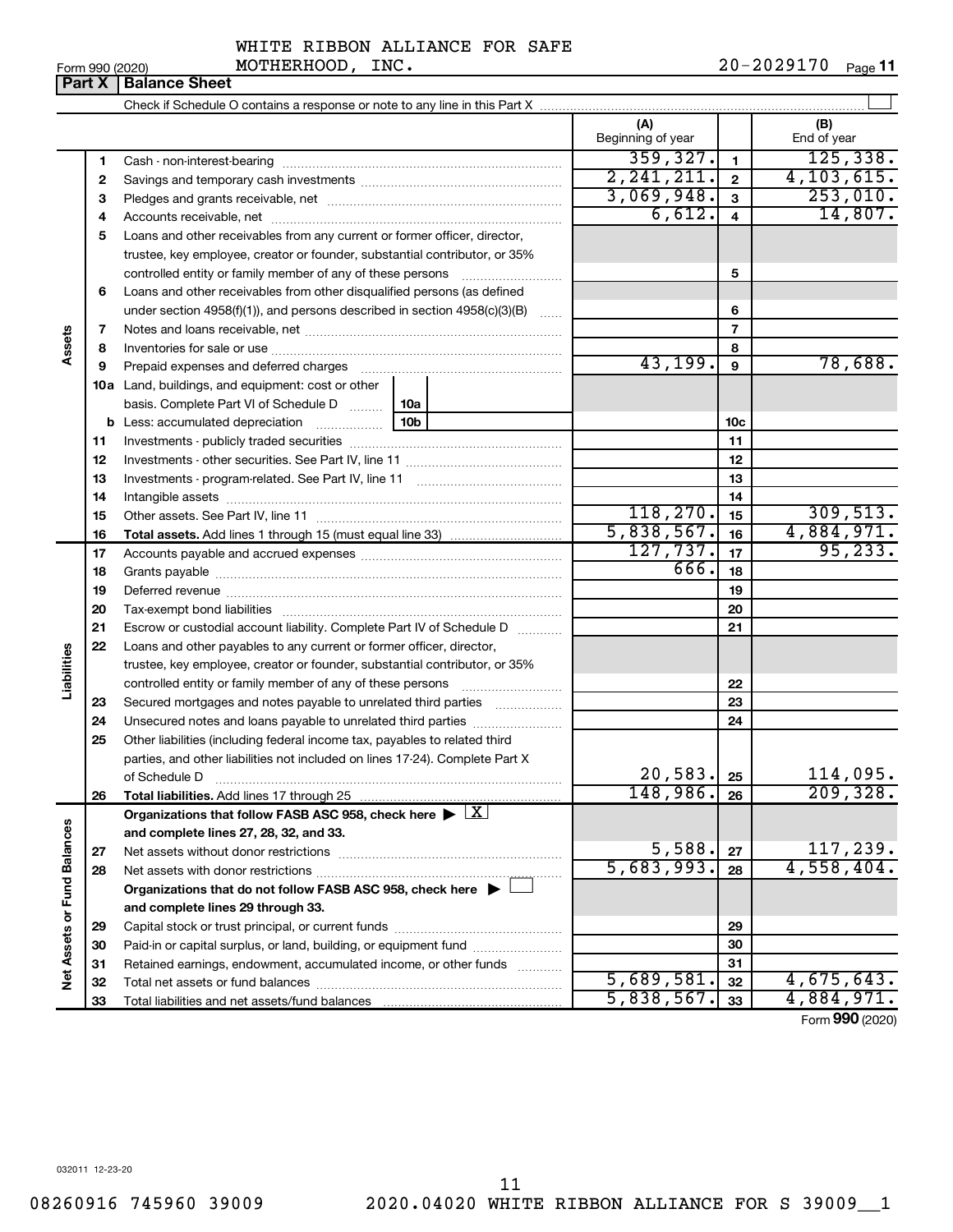|                   | WHITE RIBBON ALLIANCE FOR SAFE |  |            |                |
|-------------------|--------------------------------|--|------------|----------------|
| <b>MOTHERHOOD</b> |                                |  | 20-2029170 | D <sub>c</sub> |

|    | Form 990 (2020)<br>MOTHERHOOD, INC.                                                                                                                                                                                            | 20-20291/0              |                |            | Page 12              |
|----|--------------------------------------------------------------------------------------------------------------------------------------------------------------------------------------------------------------------------------|-------------------------|----------------|------------|----------------------|
|    | Part XI   Reconciliation of Net Assets                                                                                                                                                                                         |                         |                |            |                      |
|    |                                                                                                                                                                                                                                |                         |                |            | $\boxed{\mathbf{X}}$ |
|    |                                                                                                                                                                                                                                |                         |                |            |                      |
| 1  |                                                                                                                                                                                                                                | $\mathbf{1}$            | 3,055,458.     |            |                      |
| 2  |                                                                                                                                                                                                                                | $\overline{2}$          | 3,769,396.     |            |                      |
| З  |                                                                                                                                                                                                                                | 3                       | $-713,938.$    |            |                      |
| 4  |                                                                                                                                                                                                                                | $\overline{\mathbf{4}}$ | 5,689,581.     |            |                      |
| 5  | Net unrealized gains (losses) on investments [111] matter in the contract of the contract of the contract of the contract of the contract of the contract of the contract of the contract of the contract of the contract of t | 5                       |                |            |                      |
| 6  | Donated services and use of facilities [[111] matter contracts and all the services and use of facilities [[11                                                                                                                 | 6                       |                |            |                      |
| 7  |                                                                                                                                                                                                                                | $\overline{7}$          |                |            |                      |
| 8  | Prior period adjustments www.communication.communication.communication.com/                                                                                                                                                    | 8                       |                |            |                      |
| 9  | Other changes in net assets or fund balances (explain on Schedule O)                                                                                                                                                           | $\mathbf{Q}$            | $-300,000.$    |            |                      |
| 10 | Net assets or fund balances at end of year. Combine lines 3 through 9 (must equal Part X, line 32,                                                                                                                             |                         |                |            |                      |
|    |                                                                                                                                                                                                                                | 10                      | 4,675,643.     |            |                      |
|    | Part XII Financial Statements and Reporting                                                                                                                                                                                    |                         |                |            |                      |
|    |                                                                                                                                                                                                                                |                         |                |            |                      |
|    |                                                                                                                                                                                                                                |                         |                | <b>Yes</b> | No                   |
| 1  | $\boxed{\text{X}}$ Accrual<br>Accounting method used to prepare the Form 990: [130] Cash<br>$\Box$ Other                                                                                                                       |                         |                |            |                      |
|    | If the organization changed its method of accounting from a prior year or checked "Other," explain in Schedule O.                                                                                                              |                         |                |            |                      |
|    |                                                                                                                                                                                                                                |                         | 2a             |            | x                    |
|    | If "Yes," check a box below to indicate whether the financial statements for the year were compiled or reviewed on a                                                                                                           |                         |                |            |                      |
|    | separate basis, consolidated basis, or both:                                                                                                                                                                                   |                         |                |            |                      |
|    | Separate basis<br>$\Box$ Both consolidated and separate basis<br>Consolidated basis                                                                                                                                            |                         |                |            |                      |
|    |                                                                                                                                                                                                                                |                         | 2 <sub>b</sub> | x          |                      |
|    | If "Yes," check a box below to indicate whether the financial statements for the year were audited on a separate basis,                                                                                                        |                         |                |            |                      |
|    | consolidated basis, or both:                                                                                                                                                                                                   |                         |                |            |                      |
|    | $\lfloor x \rfloor$ Separate basis<br>Consolidated basis<br>Both consolidated and separate basis                                                                                                                               |                         |                |            |                      |
|    | c If "Yes" to line 2a or 2b, does the organization have a committee that assumes responsibility for oversight of the audit,                                                                                                    |                         |                |            |                      |
|    |                                                                                                                                                                                                                                |                         | 2c             | х          |                      |
|    | If the organization changed either its oversight process or selection process during the tax year, explain on Schedule O.                                                                                                      |                         |                |            |                      |
|    | 3a As a result of a federal award, was the organization required to undergo an audit or audits as set forth in the Single Audit                                                                                                |                         |                |            |                      |
|    | Act and OMB Circular A-133?                                                                                                                                                                                                    |                         | За             |            | x                    |
|    | <b>b</b> If "Yes," did the organization undergo the required audit or audits? If the organization did not undergo the required audit                                                                                           |                         |                |            |                      |
|    |                                                                                                                                                                                                                                |                         | 3b             |            |                      |

Form (2020) **990**

032012 12-23-20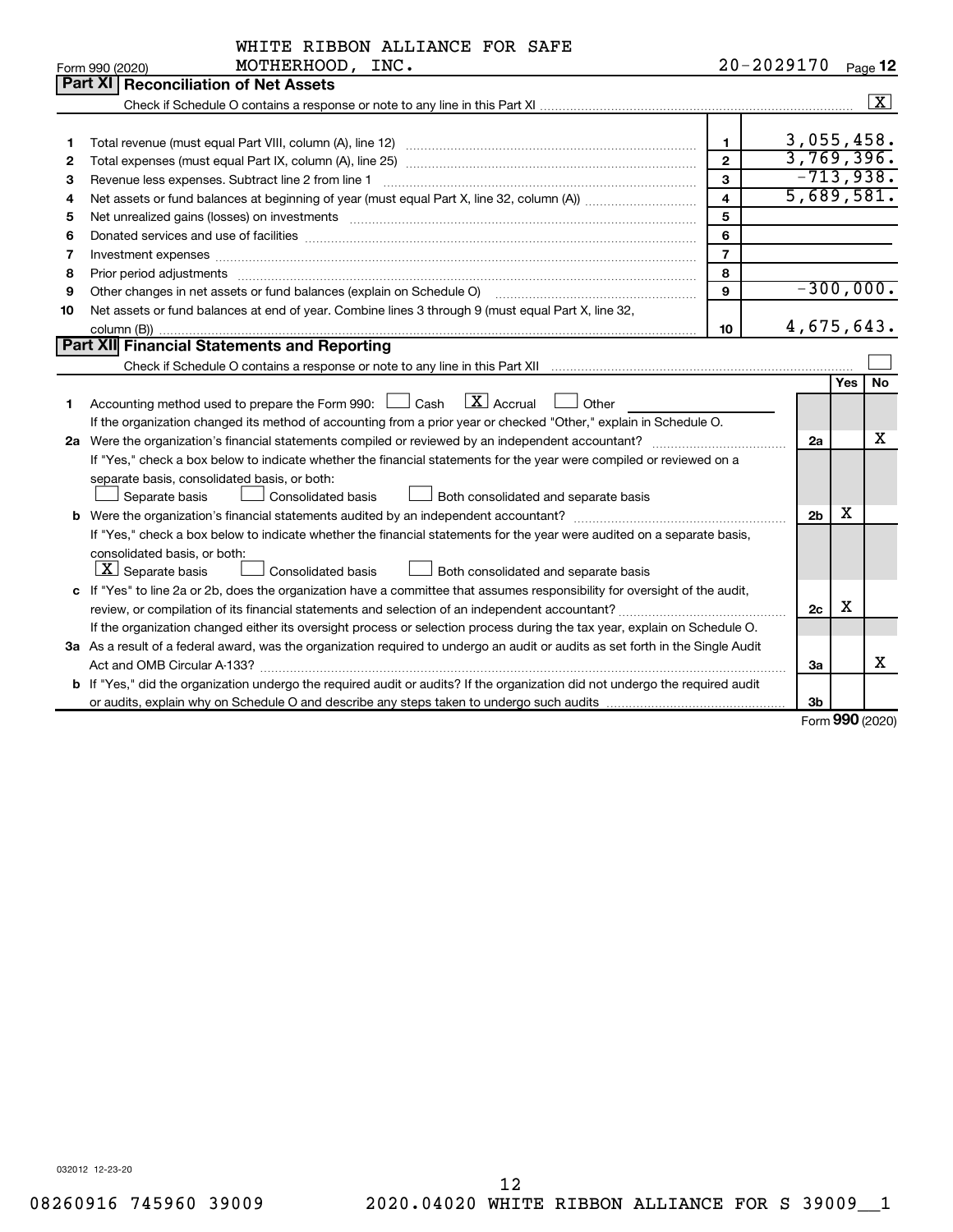| <b>SCHEDULE A</b><br><b>Public Charity Status and Public Support</b> |                                                                          |                                                                                                                                                                                                                                                      | OMB No. 1545-0047                                              |    |                                                      |  |                                                    |
|----------------------------------------------------------------------|--------------------------------------------------------------------------|------------------------------------------------------------------------------------------------------------------------------------------------------------------------------------------------------------------------------------------------------|----------------------------------------------------------------|----|------------------------------------------------------|--|----------------------------------------------------|
| (Form 990 or 990-EZ)                                                 |                                                                          | Complete if the organization is a section 501(c)(3) organization or a section                                                                                                                                                                        |                                                                |    |                                                      |  |                                                    |
|                                                                      |                                                                          | 4947(a)(1) nonexempt charitable trust.                                                                                                                                                                                                               |                                                                |    |                                                      |  |                                                    |
| Department of the Treasury<br>Internal Revenue Service               |                                                                          | Attach to Form 990 or Form 990-EZ.                                                                                                                                                                                                                   |                                                                |    |                                                      |  | <b>Open to Public</b><br>Inspection                |
| Name of the organization                                             |                                                                          | Go to www.irs.gov/Form990 for instructions and the latest information.<br>WHITE RIBBON ALLIANCE FOR SAFE                                                                                                                                             |                                                                |    |                                                      |  | <b>Employer identification number</b>              |
|                                                                      | MOTHERHOOD, INC.                                                         |                                                                                                                                                                                                                                                      |                                                                |    |                                                      |  | 20-2029170                                         |
| Part I                                                               |                                                                          | Reason for Public Charity Status. (All organizations must complete this part.) See instructions.                                                                                                                                                     |                                                                |    |                                                      |  |                                                    |
|                                                                      |                                                                          | The organization is not a private foundation because it is: (For lines 1 through 12, check only one box.)                                                                                                                                            |                                                                |    |                                                      |  |                                                    |
| 1                                                                    |                                                                          | A church, convention of churches, or association of churches described in section 170(b)(1)(A)(i).                                                                                                                                                   |                                                                |    |                                                      |  |                                                    |
| 2                                                                    |                                                                          | A school described in section 170(b)(1)(A)(ii). (Attach Schedule E (Form 990 or 990-EZ).)                                                                                                                                                            |                                                                |    |                                                      |  |                                                    |
| з                                                                    |                                                                          | A hospital or a cooperative hospital service organization described in section 170(b)(1)(A)(iii).                                                                                                                                                    |                                                                |    |                                                      |  |                                                    |
| 4                                                                    |                                                                          | A medical research organization operated in conjunction with a hospital described in section 170(b)(1)(A)(iii). Enter the hospital's name,                                                                                                           |                                                                |    |                                                      |  |                                                    |
| city, and state:                                                     |                                                                          |                                                                                                                                                                                                                                                      |                                                                |    |                                                      |  |                                                    |
| 5                                                                    |                                                                          | An organization operated for the benefit of a college or university owned or operated by a governmental unit described in                                                                                                                            |                                                                |    |                                                      |  |                                                    |
|                                                                      | section 170(b)(1)(A)(iv). (Complete Part II.)                            |                                                                                                                                                                                                                                                      |                                                                |    |                                                      |  |                                                    |
| 6<br>$\mathbf{X}$                                                    |                                                                          | A federal, state, or local government or governmental unit described in section 170(b)(1)(A)(v).                                                                                                                                                     |                                                                |    |                                                      |  |                                                    |
| $\overline{7}$                                                       | section 170(b)(1)(A)(vi). (Complete Part II.)                            | An organization that normally receives a substantial part of its support from a governmental unit or from the general public described in                                                                                                            |                                                                |    |                                                      |  |                                                    |
| 8                                                                    |                                                                          | A community trust described in section 170(b)(1)(A)(vi). (Complete Part II.)                                                                                                                                                                         |                                                                |    |                                                      |  |                                                    |
| 9                                                                    |                                                                          | An agricultural research organization described in section 170(b)(1)(A)(ix) operated in conjunction with a land-grant college                                                                                                                        |                                                                |    |                                                      |  |                                                    |
|                                                                      |                                                                          | or university or a non-land-grant college of agriculture (see instructions). Enter the name, city, and state of the college or                                                                                                                       |                                                                |    |                                                      |  |                                                    |
| university:                                                          |                                                                          |                                                                                                                                                                                                                                                      |                                                                |    |                                                      |  |                                                    |
| 10                                                                   |                                                                          | An organization that normally receives (1) more than 33 1/3% of its support from contributions, membership fees, and gross receipts from                                                                                                             |                                                                |    |                                                      |  |                                                    |
|                                                                      |                                                                          | activities related to its exempt functions, subject to certain exceptions; and (2) no more than 33 1/3% of its support from gross investment                                                                                                         |                                                                |    |                                                      |  |                                                    |
|                                                                      |                                                                          | income and unrelated business taxable income (less section 511 tax) from businesses acquired by the organization after June 30, 1975.                                                                                                                |                                                                |    |                                                      |  |                                                    |
|                                                                      | See section 509(a)(2). (Complete Part III.)                              |                                                                                                                                                                                                                                                      |                                                                |    |                                                      |  |                                                    |
| 11                                                                   |                                                                          | An organization organized and operated exclusively to test for public safety. See section 509(a)(4).                                                                                                                                                 |                                                                |    |                                                      |  |                                                    |
| 12                                                                   |                                                                          | An organization organized and operated exclusively for the benefit of, to perform the functions of, or to carry out the purposes of one or                                                                                                           |                                                                |    |                                                      |  |                                                    |
|                                                                      |                                                                          | more publicly supported organizations described in section 509(a)(1) or section 509(a)(2). See section 509(a)(3). Check the box in<br>lines 12a through 12d that describes the type of supporting organization and complete lines 12e, 12f, and 12g. |                                                                |    |                                                      |  |                                                    |
| a                                                                    |                                                                          | Type I. A supporting organization operated, supervised, or controlled by its supported organization(s), typically by giving                                                                                                                          |                                                                |    |                                                      |  |                                                    |
|                                                                      |                                                                          | the supported organization(s) the power to regularly appoint or elect a majority of the directors or trustees of the supporting                                                                                                                      |                                                                |    |                                                      |  |                                                    |
|                                                                      | organization. You must complete Part IV, Sections A and B.               |                                                                                                                                                                                                                                                      |                                                                |    |                                                      |  |                                                    |
| b                                                                    |                                                                          | Type II. A supporting organization supervised or controlled in connection with its supported organization(s), by having                                                                                                                              |                                                                |    |                                                      |  |                                                    |
|                                                                      |                                                                          | control or management of the supporting organization vested in the same persons that control or manage the supported                                                                                                                                 |                                                                |    |                                                      |  |                                                    |
|                                                                      | organization(s). You must complete Part IV, Sections A and C.            |                                                                                                                                                                                                                                                      |                                                                |    |                                                      |  |                                                    |
| с                                                                    |                                                                          | Type III functionally integrated. A supporting organization operated in connection with, and functionally integrated with,                                                                                                                           |                                                                |    |                                                      |  |                                                    |
|                                                                      |                                                                          | its supported organization(s) (see instructions). You must complete Part IV, Sections A, D, and E.                                                                                                                                                   |                                                                |    |                                                      |  |                                                    |
| d                                                                    |                                                                          | Type III non-functionally integrated. A supporting organization operated in connection with its supported organization(s)                                                                                                                            |                                                                |    |                                                      |  |                                                    |
|                                                                      |                                                                          | that is not functionally integrated. The organization generally must satisfy a distribution requirement and an attentiveness<br>requirement (see instructions). You must complete Part IV, Sections A and D, and Part V.                             |                                                                |    |                                                      |  |                                                    |
| е                                                                    |                                                                          | Check this box if the organization received a written determination from the IRS that it is a Type I, Type II, Type III                                                                                                                              |                                                                |    |                                                      |  |                                                    |
|                                                                      |                                                                          | functionally integrated, or Type III non-functionally integrated supporting organization.                                                                                                                                                            |                                                                |    |                                                      |  |                                                    |
|                                                                      | f Enter the number of supported organizations                            |                                                                                                                                                                                                                                                      |                                                                |    |                                                      |  |                                                    |
|                                                                      | g Provide the following information about the supported organization(s). |                                                                                                                                                                                                                                                      |                                                                |    |                                                      |  |                                                    |
| (i) Name of supported<br>organization                                | (ii) EIN                                                                 | (iii) Type of organization<br>(described on lines 1-10                                                                                                                                                                                               | (iv) Is the organization listed<br>in your governing document? |    | (v) Amount of monetary<br>support (see instructions) |  | (vi) Amount of other<br>support (see instructions) |
|                                                                      |                                                                          | above (see instructions))                                                                                                                                                                                                                            | Yes                                                            | No |                                                      |  |                                                    |
|                                                                      |                                                                          |                                                                                                                                                                                                                                                      |                                                                |    |                                                      |  |                                                    |
|                                                                      |                                                                          |                                                                                                                                                                                                                                                      |                                                                |    |                                                      |  |                                                    |
|                                                                      |                                                                          |                                                                                                                                                                                                                                                      |                                                                |    |                                                      |  |                                                    |
|                                                                      |                                                                          |                                                                                                                                                                                                                                                      |                                                                |    |                                                      |  |                                                    |
|                                                                      |                                                                          |                                                                                                                                                                                                                                                      |                                                                |    |                                                      |  |                                                    |
|                                                                      |                                                                          |                                                                                                                                                                                                                                                      |                                                                |    |                                                      |  |                                                    |
|                                                                      |                                                                          |                                                                                                                                                                                                                                                      |                                                                |    |                                                      |  |                                                    |
|                                                                      |                                                                          |                                                                                                                                                                                                                                                      |                                                                |    |                                                      |  |                                                    |
|                                                                      |                                                                          |                                                                                                                                                                                                                                                      |                                                                |    |                                                      |  |                                                    |
| Total                                                                |                                                                          | LHA For Paperwork Reduction Act Notice, see the Instructions for Form 990 or 990-EZ, 032021 01-25-21 Schedule A (Form 990 or 990-EZ) 2020                                                                                                            |                                                                |    |                                                      |  |                                                    |
|                                                                      |                                                                          |                                                                                                                                                                                                                                                      |                                                                |    |                                                      |  |                                                    |

032021 01-25-21 **For Paperwork Reduction Act Notice, see the Instructions for Form 990 or 990-EZ. Schedule A (Form 990 or 990-EZ) 2020** LHA 13

08260916 745960 39009 2020.04020 WHITE RIBBON ALLIANCE FOR S 39009\_1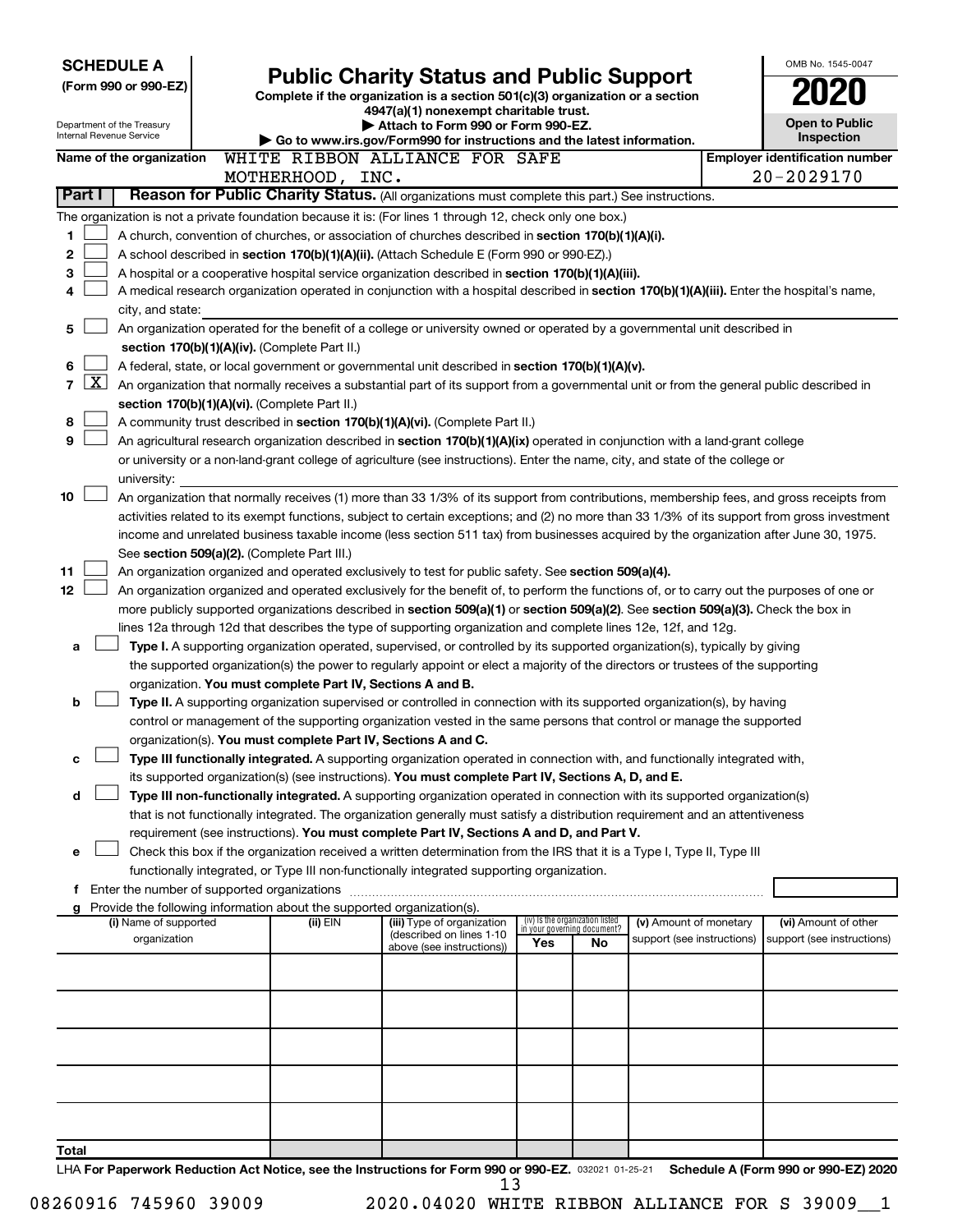20-2029170 Page 2 Schedule A (Form 990 or 990-EZ) 2020 Page MOTHERHOOD, INC. 20-2029170

**Part II Support Schedule for Organizations Described in Sections 170(b)(1)(A)(iv) and 170(b)(1)(A)(vi)**

(Complete only if you checked the box on line 5, 7, or 8 of Part I or if the organization failed to qualify under Part III. If the organization fails to qualify under the tests listed below, please complete Part III.)

| Calendar year (or fiscal year beginning in)<br>(a) 2016<br>$(c)$ 2018<br>$(d)$ 2019<br>(f) Total<br>(b) 2017<br>(e) 2020<br>1 Gifts, grants, contributions, and<br>membership fees received. (Do not<br>1,546,229.<br>7,544,308.<br>4, 285, 262.<br>3,053,810.<br>18, 343, 928.<br>include any "unusual grants.")<br>1,914,319.<br>2 Tax revenues levied for the organ-<br>ization's benefit and either paid to<br>or expended on its behalf<br>3 The value of services or facilities<br>furnished by a governmental unit to<br>the organization without charge<br>1,914,319<br>1,546,229<br>7,544,308<br>4,285,262<br>3,053,810.<br>18, 343, 928.<br>4 Total. Add lines 1 through 3<br>5 The portion of total contributions<br>by each person (other than a<br>governmental unit or publicly<br>supported organization) included<br>on line 1 that exceeds 2% of the<br>amount shown on line 11,<br>column (f)<br>11, 229, 135.<br>7, 114, 793.<br>6 Public support. Subtract line 5 from line 4.<br>(a) 2016<br>$(d)$ 2019<br>(b) 2017<br>$(c)$ 2018<br>(e) 2020<br>(f) Total<br>1,914,319<br>1,546,229<br>7,544,308<br>4,285,262<br>3,053,810<br>18, 343, 928.<br><b>7</b> Amounts from line 4<br>8 Gross income from interest,<br>dividends, payments received on<br>securities loans, rents, royalties,<br>525.<br>409.<br>626.<br>705.<br>1,459.<br>3,724.<br>and income from similar sources<br>9 Net income from unrelated business<br>activities, whether or not the<br>business is regularly carried on<br>10 Other income. Do not include gain<br>or loss from the sale of capital<br>$-1, 218.$<br>$-513.$<br>$-9,576.$<br>$-1,673.$<br>189.<br>$-6, 361.$<br>assets (Explain in Part VI.)<br>18, 338, 076.<br>11 Total support. Add lines 7 through 10<br>10,697.<br>12<br><b>12</b> Gross receipts from related activities, etc. (see instructions)<br>13 First 5 years. If the Form 990 is for the organization's first, second, third, fourth, or fifth tax year as a section 501(c)(3)<br>38.80<br>14<br>$\%$<br>32.81<br>15<br>$\%$<br>16a 33 1/3% support test - 2020. If the organization did not check the box on line 13, and line 14 is 33 1/3% or more, check this box and<br>$\blacktriangleright$ $\boxed{\text{X}}$<br>stop here. The organization qualifies as a publicly supported organization manufaction manufacture or manufacture or the organization manufacture or the state of the state of the state of the state of the state of the stat<br>b 33 1/3% support test - 2019. If the organization did not check a box on line 13 or 16a, and line 15 is 33 1/3% or more, check this box<br>17a 10% -facts-and-circumstances test - 2020. If the organization did not check a box on line 13, 16a, or 16b, and line 14 is 10% or more,<br>and if the organization meets the facts-and-circumstances test, check this box and stop here. Explain in Part VI how the organization<br>meets the facts-and-circumstances test. The organization qualifies as a publicly supported organization<br><b>b 10% -facts-and-circumstances test - 2019.</b> If the organization did not check a box on line 13, 16a, 16b, or 17a, and line 15 is 10% or<br>more, and if the organization meets the facts-and-circumstances test, check this box and stop here. Explain in Part VI how the<br>organization meets the facts-and-circumstances test. The organization qualifies as a publicly supported organization<br>18 Private foundation. If the organization did not check a box on line 13, 16a, 16b, 17a, or 17b, check this box and see instructions<br>Schedule A (Form 990 or 990-F7) 2020 | <b>Section A. Public Support</b> |  |  |  |
|-----------------------------------------------------------------------------------------------------------------------------------------------------------------------------------------------------------------------------------------------------------------------------------------------------------------------------------------------------------------------------------------------------------------------------------------------------------------------------------------------------------------------------------------------------------------------------------------------------------------------------------------------------------------------------------------------------------------------------------------------------------------------------------------------------------------------------------------------------------------------------------------------------------------------------------------------------------------------------------------------------------------------------------------------------------------------------------------------------------------------------------------------------------------------------------------------------------------------------------------------------------------------------------------------------------------------------------------------------------------------------------------------------------------------------------------------------------------------------------------------------------------------------------------------------------------------------------------------------------------------------------------------------------------------------------------------------------------------------------------------------------------------------------------------------------------------------------------------------------------------------------------------------------------------------------------------------------------------------------------------------------------------------------------------------------------------------------------------------------------------------------------------------------------------------------------------------------------------------------------------------------------------------------------------------------------------------------------------------------------------------------------------------------------------------------------------------------------------------------------------------------------------------------------------------------------------------------------------------------------------------------------------------------------------------------------------------------------------------------------------------------------------------------------------------------------------------------------------------------------------------------------------------------------------------------------------------------------------------------------------------------------------------------------------------------------------------------------------------------------------------------------------------------------------------------------------------------------------------------------------------------------------------------------------------------------------------------------------------------------------------------------------------------------------------------------------------------------------------------------------------------------------------------------------------------------------------------------------------------------------------|----------------------------------|--|--|--|
|                                                                                                                                                                                                                                                                                                                                                                                                                                                                                                                                                                                                                                                                                                                                                                                                                                                                                                                                                                                                                                                                                                                                                                                                                                                                                                                                                                                                                                                                                                                                                                                                                                                                                                                                                                                                                                                                                                                                                                                                                                                                                                                                                                                                                                                                                                                                                                                                                                                                                                                                                                                                                                                                                                                                                                                                                                                                                                                                                                                                                                                                                                                                                                                                                                                                                                                                                                                                                                                                                                                                                                                                                             |                                  |  |  |  |
| <b>Section B. Total Support</b><br>Calendar year (or fiscal year beginning in)<br><b>Section C. Computation of Public Support Percentage</b>                                                                                                                                                                                                                                                                                                                                                                                                                                                                                                                                                                                                                                                                                                                                                                                                                                                                                                                                                                                                                                                                                                                                                                                                                                                                                                                                                                                                                                                                                                                                                                                                                                                                                                                                                                                                                                                                                                                                                                                                                                                                                                                                                                                                                                                                                                                                                                                                                                                                                                                                                                                                                                                                                                                                                                                                                                                                                                                                                                                                                                                                                                                                                                                                                                                                                                                                                                                                                                                                                |                                  |  |  |  |
|                                                                                                                                                                                                                                                                                                                                                                                                                                                                                                                                                                                                                                                                                                                                                                                                                                                                                                                                                                                                                                                                                                                                                                                                                                                                                                                                                                                                                                                                                                                                                                                                                                                                                                                                                                                                                                                                                                                                                                                                                                                                                                                                                                                                                                                                                                                                                                                                                                                                                                                                                                                                                                                                                                                                                                                                                                                                                                                                                                                                                                                                                                                                                                                                                                                                                                                                                                                                                                                                                                                                                                                                                             |                                  |  |  |  |
|                                                                                                                                                                                                                                                                                                                                                                                                                                                                                                                                                                                                                                                                                                                                                                                                                                                                                                                                                                                                                                                                                                                                                                                                                                                                                                                                                                                                                                                                                                                                                                                                                                                                                                                                                                                                                                                                                                                                                                                                                                                                                                                                                                                                                                                                                                                                                                                                                                                                                                                                                                                                                                                                                                                                                                                                                                                                                                                                                                                                                                                                                                                                                                                                                                                                                                                                                                                                                                                                                                                                                                                                                             |                                  |  |  |  |
|                                                                                                                                                                                                                                                                                                                                                                                                                                                                                                                                                                                                                                                                                                                                                                                                                                                                                                                                                                                                                                                                                                                                                                                                                                                                                                                                                                                                                                                                                                                                                                                                                                                                                                                                                                                                                                                                                                                                                                                                                                                                                                                                                                                                                                                                                                                                                                                                                                                                                                                                                                                                                                                                                                                                                                                                                                                                                                                                                                                                                                                                                                                                                                                                                                                                                                                                                                                                                                                                                                                                                                                                                             |                                  |  |  |  |
|                                                                                                                                                                                                                                                                                                                                                                                                                                                                                                                                                                                                                                                                                                                                                                                                                                                                                                                                                                                                                                                                                                                                                                                                                                                                                                                                                                                                                                                                                                                                                                                                                                                                                                                                                                                                                                                                                                                                                                                                                                                                                                                                                                                                                                                                                                                                                                                                                                                                                                                                                                                                                                                                                                                                                                                                                                                                                                                                                                                                                                                                                                                                                                                                                                                                                                                                                                                                                                                                                                                                                                                                                             |                                  |  |  |  |
|                                                                                                                                                                                                                                                                                                                                                                                                                                                                                                                                                                                                                                                                                                                                                                                                                                                                                                                                                                                                                                                                                                                                                                                                                                                                                                                                                                                                                                                                                                                                                                                                                                                                                                                                                                                                                                                                                                                                                                                                                                                                                                                                                                                                                                                                                                                                                                                                                                                                                                                                                                                                                                                                                                                                                                                                                                                                                                                                                                                                                                                                                                                                                                                                                                                                                                                                                                                                                                                                                                                                                                                                                             |                                  |  |  |  |
|                                                                                                                                                                                                                                                                                                                                                                                                                                                                                                                                                                                                                                                                                                                                                                                                                                                                                                                                                                                                                                                                                                                                                                                                                                                                                                                                                                                                                                                                                                                                                                                                                                                                                                                                                                                                                                                                                                                                                                                                                                                                                                                                                                                                                                                                                                                                                                                                                                                                                                                                                                                                                                                                                                                                                                                                                                                                                                                                                                                                                                                                                                                                                                                                                                                                                                                                                                                                                                                                                                                                                                                                                             |                                  |  |  |  |
|                                                                                                                                                                                                                                                                                                                                                                                                                                                                                                                                                                                                                                                                                                                                                                                                                                                                                                                                                                                                                                                                                                                                                                                                                                                                                                                                                                                                                                                                                                                                                                                                                                                                                                                                                                                                                                                                                                                                                                                                                                                                                                                                                                                                                                                                                                                                                                                                                                                                                                                                                                                                                                                                                                                                                                                                                                                                                                                                                                                                                                                                                                                                                                                                                                                                                                                                                                                                                                                                                                                                                                                                                             |                                  |  |  |  |
|                                                                                                                                                                                                                                                                                                                                                                                                                                                                                                                                                                                                                                                                                                                                                                                                                                                                                                                                                                                                                                                                                                                                                                                                                                                                                                                                                                                                                                                                                                                                                                                                                                                                                                                                                                                                                                                                                                                                                                                                                                                                                                                                                                                                                                                                                                                                                                                                                                                                                                                                                                                                                                                                                                                                                                                                                                                                                                                                                                                                                                                                                                                                                                                                                                                                                                                                                                                                                                                                                                                                                                                                                             |                                  |  |  |  |
|                                                                                                                                                                                                                                                                                                                                                                                                                                                                                                                                                                                                                                                                                                                                                                                                                                                                                                                                                                                                                                                                                                                                                                                                                                                                                                                                                                                                                                                                                                                                                                                                                                                                                                                                                                                                                                                                                                                                                                                                                                                                                                                                                                                                                                                                                                                                                                                                                                                                                                                                                                                                                                                                                                                                                                                                                                                                                                                                                                                                                                                                                                                                                                                                                                                                                                                                                                                                                                                                                                                                                                                                                             |                                  |  |  |  |
|                                                                                                                                                                                                                                                                                                                                                                                                                                                                                                                                                                                                                                                                                                                                                                                                                                                                                                                                                                                                                                                                                                                                                                                                                                                                                                                                                                                                                                                                                                                                                                                                                                                                                                                                                                                                                                                                                                                                                                                                                                                                                                                                                                                                                                                                                                                                                                                                                                                                                                                                                                                                                                                                                                                                                                                                                                                                                                                                                                                                                                                                                                                                                                                                                                                                                                                                                                                                                                                                                                                                                                                                                             |                                  |  |  |  |
|                                                                                                                                                                                                                                                                                                                                                                                                                                                                                                                                                                                                                                                                                                                                                                                                                                                                                                                                                                                                                                                                                                                                                                                                                                                                                                                                                                                                                                                                                                                                                                                                                                                                                                                                                                                                                                                                                                                                                                                                                                                                                                                                                                                                                                                                                                                                                                                                                                                                                                                                                                                                                                                                                                                                                                                                                                                                                                                                                                                                                                                                                                                                                                                                                                                                                                                                                                                                                                                                                                                                                                                                                             |                                  |  |  |  |
|                                                                                                                                                                                                                                                                                                                                                                                                                                                                                                                                                                                                                                                                                                                                                                                                                                                                                                                                                                                                                                                                                                                                                                                                                                                                                                                                                                                                                                                                                                                                                                                                                                                                                                                                                                                                                                                                                                                                                                                                                                                                                                                                                                                                                                                                                                                                                                                                                                                                                                                                                                                                                                                                                                                                                                                                                                                                                                                                                                                                                                                                                                                                                                                                                                                                                                                                                                                                                                                                                                                                                                                                                             |                                  |  |  |  |
|                                                                                                                                                                                                                                                                                                                                                                                                                                                                                                                                                                                                                                                                                                                                                                                                                                                                                                                                                                                                                                                                                                                                                                                                                                                                                                                                                                                                                                                                                                                                                                                                                                                                                                                                                                                                                                                                                                                                                                                                                                                                                                                                                                                                                                                                                                                                                                                                                                                                                                                                                                                                                                                                                                                                                                                                                                                                                                                                                                                                                                                                                                                                                                                                                                                                                                                                                                                                                                                                                                                                                                                                                             |                                  |  |  |  |
|                                                                                                                                                                                                                                                                                                                                                                                                                                                                                                                                                                                                                                                                                                                                                                                                                                                                                                                                                                                                                                                                                                                                                                                                                                                                                                                                                                                                                                                                                                                                                                                                                                                                                                                                                                                                                                                                                                                                                                                                                                                                                                                                                                                                                                                                                                                                                                                                                                                                                                                                                                                                                                                                                                                                                                                                                                                                                                                                                                                                                                                                                                                                                                                                                                                                                                                                                                                                                                                                                                                                                                                                                             |                                  |  |  |  |
|                                                                                                                                                                                                                                                                                                                                                                                                                                                                                                                                                                                                                                                                                                                                                                                                                                                                                                                                                                                                                                                                                                                                                                                                                                                                                                                                                                                                                                                                                                                                                                                                                                                                                                                                                                                                                                                                                                                                                                                                                                                                                                                                                                                                                                                                                                                                                                                                                                                                                                                                                                                                                                                                                                                                                                                                                                                                                                                                                                                                                                                                                                                                                                                                                                                                                                                                                                                                                                                                                                                                                                                                                             |                                  |  |  |  |
|                                                                                                                                                                                                                                                                                                                                                                                                                                                                                                                                                                                                                                                                                                                                                                                                                                                                                                                                                                                                                                                                                                                                                                                                                                                                                                                                                                                                                                                                                                                                                                                                                                                                                                                                                                                                                                                                                                                                                                                                                                                                                                                                                                                                                                                                                                                                                                                                                                                                                                                                                                                                                                                                                                                                                                                                                                                                                                                                                                                                                                                                                                                                                                                                                                                                                                                                                                                                                                                                                                                                                                                                                             |                                  |  |  |  |
|                                                                                                                                                                                                                                                                                                                                                                                                                                                                                                                                                                                                                                                                                                                                                                                                                                                                                                                                                                                                                                                                                                                                                                                                                                                                                                                                                                                                                                                                                                                                                                                                                                                                                                                                                                                                                                                                                                                                                                                                                                                                                                                                                                                                                                                                                                                                                                                                                                                                                                                                                                                                                                                                                                                                                                                                                                                                                                                                                                                                                                                                                                                                                                                                                                                                                                                                                                                                                                                                                                                                                                                                                             |                                  |  |  |  |
|                                                                                                                                                                                                                                                                                                                                                                                                                                                                                                                                                                                                                                                                                                                                                                                                                                                                                                                                                                                                                                                                                                                                                                                                                                                                                                                                                                                                                                                                                                                                                                                                                                                                                                                                                                                                                                                                                                                                                                                                                                                                                                                                                                                                                                                                                                                                                                                                                                                                                                                                                                                                                                                                                                                                                                                                                                                                                                                                                                                                                                                                                                                                                                                                                                                                                                                                                                                                                                                                                                                                                                                                                             |                                  |  |  |  |
|                                                                                                                                                                                                                                                                                                                                                                                                                                                                                                                                                                                                                                                                                                                                                                                                                                                                                                                                                                                                                                                                                                                                                                                                                                                                                                                                                                                                                                                                                                                                                                                                                                                                                                                                                                                                                                                                                                                                                                                                                                                                                                                                                                                                                                                                                                                                                                                                                                                                                                                                                                                                                                                                                                                                                                                                                                                                                                                                                                                                                                                                                                                                                                                                                                                                                                                                                                                                                                                                                                                                                                                                                             |                                  |  |  |  |
|                                                                                                                                                                                                                                                                                                                                                                                                                                                                                                                                                                                                                                                                                                                                                                                                                                                                                                                                                                                                                                                                                                                                                                                                                                                                                                                                                                                                                                                                                                                                                                                                                                                                                                                                                                                                                                                                                                                                                                                                                                                                                                                                                                                                                                                                                                                                                                                                                                                                                                                                                                                                                                                                                                                                                                                                                                                                                                                                                                                                                                                                                                                                                                                                                                                                                                                                                                                                                                                                                                                                                                                                                             |                                  |  |  |  |
|                                                                                                                                                                                                                                                                                                                                                                                                                                                                                                                                                                                                                                                                                                                                                                                                                                                                                                                                                                                                                                                                                                                                                                                                                                                                                                                                                                                                                                                                                                                                                                                                                                                                                                                                                                                                                                                                                                                                                                                                                                                                                                                                                                                                                                                                                                                                                                                                                                                                                                                                                                                                                                                                                                                                                                                                                                                                                                                                                                                                                                                                                                                                                                                                                                                                                                                                                                                                                                                                                                                                                                                                                             |                                  |  |  |  |
|                                                                                                                                                                                                                                                                                                                                                                                                                                                                                                                                                                                                                                                                                                                                                                                                                                                                                                                                                                                                                                                                                                                                                                                                                                                                                                                                                                                                                                                                                                                                                                                                                                                                                                                                                                                                                                                                                                                                                                                                                                                                                                                                                                                                                                                                                                                                                                                                                                                                                                                                                                                                                                                                                                                                                                                                                                                                                                                                                                                                                                                                                                                                                                                                                                                                                                                                                                                                                                                                                                                                                                                                                             |                                  |  |  |  |
|                                                                                                                                                                                                                                                                                                                                                                                                                                                                                                                                                                                                                                                                                                                                                                                                                                                                                                                                                                                                                                                                                                                                                                                                                                                                                                                                                                                                                                                                                                                                                                                                                                                                                                                                                                                                                                                                                                                                                                                                                                                                                                                                                                                                                                                                                                                                                                                                                                                                                                                                                                                                                                                                                                                                                                                                                                                                                                                                                                                                                                                                                                                                                                                                                                                                                                                                                                                                                                                                                                                                                                                                                             |                                  |  |  |  |
|                                                                                                                                                                                                                                                                                                                                                                                                                                                                                                                                                                                                                                                                                                                                                                                                                                                                                                                                                                                                                                                                                                                                                                                                                                                                                                                                                                                                                                                                                                                                                                                                                                                                                                                                                                                                                                                                                                                                                                                                                                                                                                                                                                                                                                                                                                                                                                                                                                                                                                                                                                                                                                                                                                                                                                                                                                                                                                                                                                                                                                                                                                                                                                                                                                                                                                                                                                                                                                                                                                                                                                                                                             |                                  |  |  |  |
|                                                                                                                                                                                                                                                                                                                                                                                                                                                                                                                                                                                                                                                                                                                                                                                                                                                                                                                                                                                                                                                                                                                                                                                                                                                                                                                                                                                                                                                                                                                                                                                                                                                                                                                                                                                                                                                                                                                                                                                                                                                                                                                                                                                                                                                                                                                                                                                                                                                                                                                                                                                                                                                                                                                                                                                                                                                                                                                                                                                                                                                                                                                                                                                                                                                                                                                                                                                                                                                                                                                                                                                                                             |                                  |  |  |  |
|                                                                                                                                                                                                                                                                                                                                                                                                                                                                                                                                                                                                                                                                                                                                                                                                                                                                                                                                                                                                                                                                                                                                                                                                                                                                                                                                                                                                                                                                                                                                                                                                                                                                                                                                                                                                                                                                                                                                                                                                                                                                                                                                                                                                                                                                                                                                                                                                                                                                                                                                                                                                                                                                                                                                                                                                                                                                                                                                                                                                                                                                                                                                                                                                                                                                                                                                                                                                                                                                                                                                                                                                                             |                                  |  |  |  |
|                                                                                                                                                                                                                                                                                                                                                                                                                                                                                                                                                                                                                                                                                                                                                                                                                                                                                                                                                                                                                                                                                                                                                                                                                                                                                                                                                                                                                                                                                                                                                                                                                                                                                                                                                                                                                                                                                                                                                                                                                                                                                                                                                                                                                                                                                                                                                                                                                                                                                                                                                                                                                                                                                                                                                                                                                                                                                                                                                                                                                                                                                                                                                                                                                                                                                                                                                                                                                                                                                                                                                                                                                             |                                  |  |  |  |
|                                                                                                                                                                                                                                                                                                                                                                                                                                                                                                                                                                                                                                                                                                                                                                                                                                                                                                                                                                                                                                                                                                                                                                                                                                                                                                                                                                                                                                                                                                                                                                                                                                                                                                                                                                                                                                                                                                                                                                                                                                                                                                                                                                                                                                                                                                                                                                                                                                                                                                                                                                                                                                                                                                                                                                                                                                                                                                                                                                                                                                                                                                                                                                                                                                                                                                                                                                                                                                                                                                                                                                                                                             |                                  |  |  |  |
|                                                                                                                                                                                                                                                                                                                                                                                                                                                                                                                                                                                                                                                                                                                                                                                                                                                                                                                                                                                                                                                                                                                                                                                                                                                                                                                                                                                                                                                                                                                                                                                                                                                                                                                                                                                                                                                                                                                                                                                                                                                                                                                                                                                                                                                                                                                                                                                                                                                                                                                                                                                                                                                                                                                                                                                                                                                                                                                                                                                                                                                                                                                                                                                                                                                                                                                                                                                                                                                                                                                                                                                                                             |                                  |  |  |  |
|                                                                                                                                                                                                                                                                                                                                                                                                                                                                                                                                                                                                                                                                                                                                                                                                                                                                                                                                                                                                                                                                                                                                                                                                                                                                                                                                                                                                                                                                                                                                                                                                                                                                                                                                                                                                                                                                                                                                                                                                                                                                                                                                                                                                                                                                                                                                                                                                                                                                                                                                                                                                                                                                                                                                                                                                                                                                                                                                                                                                                                                                                                                                                                                                                                                                                                                                                                                                                                                                                                                                                                                                                             |                                  |  |  |  |
|                                                                                                                                                                                                                                                                                                                                                                                                                                                                                                                                                                                                                                                                                                                                                                                                                                                                                                                                                                                                                                                                                                                                                                                                                                                                                                                                                                                                                                                                                                                                                                                                                                                                                                                                                                                                                                                                                                                                                                                                                                                                                                                                                                                                                                                                                                                                                                                                                                                                                                                                                                                                                                                                                                                                                                                                                                                                                                                                                                                                                                                                                                                                                                                                                                                                                                                                                                                                                                                                                                                                                                                                                             |                                  |  |  |  |
|                                                                                                                                                                                                                                                                                                                                                                                                                                                                                                                                                                                                                                                                                                                                                                                                                                                                                                                                                                                                                                                                                                                                                                                                                                                                                                                                                                                                                                                                                                                                                                                                                                                                                                                                                                                                                                                                                                                                                                                                                                                                                                                                                                                                                                                                                                                                                                                                                                                                                                                                                                                                                                                                                                                                                                                                                                                                                                                                                                                                                                                                                                                                                                                                                                                                                                                                                                                                                                                                                                                                                                                                                             |                                  |  |  |  |
|                                                                                                                                                                                                                                                                                                                                                                                                                                                                                                                                                                                                                                                                                                                                                                                                                                                                                                                                                                                                                                                                                                                                                                                                                                                                                                                                                                                                                                                                                                                                                                                                                                                                                                                                                                                                                                                                                                                                                                                                                                                                                                                                                                                                                                                                                                                                                                                                                                                                                                                                                                                                                                                                                                                                                                                                                                                                                                                                                                                                                                                                                                                                                                                                                                                                                                                                                                                                                                                                                                                                                                                                                             |                                  |  |  |  |
|                                                                                                                                                                                                                                                                                                                                                                                                                                                                                                                                                                                                                                                                                                                                                                                                                                                                                                                                                                                                                                                                                                                                                                                                                                                                                                                                                                                                                                                                                                                                                                                                                                                                                                                                                                                                                                                                                                                                                                                                                                                                                                                                                                                                                                                                                                                                                                                                                                                                                                                                                                                                                                                                                                                                                                                                                                                                                                                                                                                                                                                                                                                                                                                                                                                                                                                                                                                                                                                                                                                                                                                                                             |                                  |  |  |  |
|                                                                                                                                                                                                                                                                                                                                                                                                                                                                                                                                                                                                                                                                                                                                                                                                                                                                                                                                                                                                                                                                                                                                                                                                                                                                                                                                                                                                                                                                                                                                                                                                                                                                                                                                                                                                                                                                                                                                                                                                                                                                                                                                                                                                                                                                                                                                                                                                                                                                                                                                                                                                                                                                                                                                                                                                                                                                                                                                                                                                                                                                                                                                                                                                                                                                                                                                                                                                                                                                                                                                                                                                                             |                                  |  |  |  |
|                                                                                                                                                                                                                                                                                                                                                                                                                                                                                                                                                                                                                                                                                                                                                                                                                                                                                                                                                                                                                                                                                                                                                                                                                                                                                                                                                                                                                                                                                                                                                                                                                                                                                                                                                                                                                                                                                                                                                                                                                                                                                                                                                                                                                                                                                                                                                                                                                                                                                                                                                                                                                                                                                                                                                                                                                                                                                                                                                                                                                                                                                                                                                                                                                                                                                                                                                                                                                                                                                                                                                                                                                             |                                  |  |  |  |
|                                                                                                                                                                                                                                                                                                                                                                                                                                                                                                                                                                                                                                                                                                                                                                                                                                                                                                                                                                                                                                                                                                                                                                                                                                                                                                                                                                                                                                                                                                                                                                                                                                                                                                                                                                                                                                                                                                                                                                                                                                                                                                                                                                                                                                                                                                                                                                                                                                                                                                                                                                                                                                                                                                                                                                                                                                                                                                                                                                                                                                                                                                                                                                                                                                                                                                                                                                                                                                                                                                                                                                                                                             |                                  |  |  |  |
|                                                                                                                                                                                                                                                                                                                                                                                                                                                                                                                                                                                                                                                                                                                                                                                                                                                                                                                                                                                                                                                                                                                                                                                                                                                                                                                                                                                                                                                                                                                                                                                                                                                                                                                                                                                                                                                                                                                                                                                                                                                                                                                                                                                                                                                                                                                                                                                                                                                                                                                                                                                                                                                                                                                                                                                                                                                                                                                                                                                                                                                                                                                                                                                                                                                                                                                                                                                                                                                                                                                                                                                                                             |                                  |  |  |  |
|                                                                                                                                                                                                                                                                                                                                                                                                                                                                                                                                                                                                                                                                                                                                                                                                                                                                                                                                                                                                                                                                                                                                                                                                                                                                                                                                                                                                                                                                                                                                                                                                                                                                                                                                                                                                                                                                                                                                                                                                                                                                                                                                                                                                                                                                                                                                                                                                                                                                                                                                                                                                                                                                                                                                                                                                                                                                                                                                                                                                                                                                                                                                                                                                                                                                                                                                                                                                                                                                                                                                                                                                                             |                                  |  |  |  |
|                                                                                                                                                                                                                                                                                                                                                                                                                                                                                                                                                                                                                                                                                                                                                                                                                                                                                                                                                                                                                                                                                                                                                                                                                                                                                                                                                                                                                                                                                                                                                                                                                                                                                                                                                                                                                                                                                                                                                                                                                                                                                                                                                                                                                                                                                                                                                                                                                                                                                                                                                                                                                                                                                                                                                                                                                                                                                                                                                                                                                                                                                                                                                                                                                                                                                                                                                                                                                                                                                                                                                                                                                             |                                  |  |  |  |
|                                                                                                                                                                                                                                                                                                                                                                                                                                                                                                                                                                                                                                                                                                                                                                                                                                                                                                                                                                                                                                                                                                                                                                                                                                                                                                                                                                                                                                                                                                                                                                                                                                                                                                                                                                                                                                                                                                                                                                                                                                                                                                                                                                                                                                                                                                                                                                                                                                                                                                                                                                                                                                                                                                                                                                                                                                                                                                                                                                                                                                                                                                                                                                                                                                                                                                                                                                                                                                                                                                                                                                                                                             |                                  |  |  |  |
|                                                                                                                                                                                                                                                                                                                                                                                                                                                                                                                                                                                                                                                                                                                                                                                                                                                                                                                                                                                                                                                                                                                                                                                                                                                                                                                                                                                                                                                                                                                                                                                                                                                                                                                                                                                                                                                                                                                                                                                                                                                                                                                                                                                                                                                                                                                                                                                                                                                                                                                                                                                                                                                                                                                                                                                                                                                                                                                                                                                                                                                                                                                                                                                                                                                                                                                                                                                                                                                                                                                                                                                                                             |                                  |  |  |  |
|                                                                                                                                                                                                                                                                                                                                                                                                                                                                                                                                                                                                                                                                                                                                                                                                                                                                                                                                                                                                                                                                                                                                                                                                                                                                                                                                                                                                                                                                                                                                                                                                                                                                                                                                                                                                                                                                                                                                                                                                                                                                                                                                                                                                                                                                                                                                                                                                                                                                                                                                                                                                                                                                                                                                                                                                                                                                                                                                                                                                                                                                                                                                                                                                                                                                                                                                                                                                                                                                                                                                                                                                                             |                                  |  |  |  |
|                                                                                                                                                                                                                                                                                                                                                                                                                                                                                                                                                                                                                                                                                                                                                                                                                                                                                                                                                                                                                                                                                                                                                                                                                                                                                                                                                                                                                                                                                                                                                                                                                                                                                                                                                                                                                                                                                                                                                                                                                                                                                                                                                                                                                                                                                                                                                                                                                                                                                                                                                                                                                                                                                                                                                                                                                                                                                                                                                                                                                                                                                                                                                                                                                                                                                                                                                                                                                                                                                                                                                                                                                             |                                  |  |  |  |
|                                                                                                                                                                                                                                                                                                                                                                                                                                                                                                                                                                                                                                                                                                                                                                                                                                                                                                                                                                                                                                                                                                                                                                                                                                                                                                                                                                                                                                                                                                                                                                                                                                                                                                                                                                                                                                                                                                                                                                                                                                                                                                                                                                                                                                                                                                                                                                                                                                                                                                                                                                                                                                                                                                                                                                                                                                                                                                                                                                                                                                                                                                                                                                                                                                                                                                                                                                                                                                                                                                                                                                                                                             |                                  |  |  |  |
|                                                                                                                                                                                                                                                                                                                                                                                                                                                                                                                                                                                                                                                                                                                                                                                                                                                                                                                                                                                                                                                                                                                                                                                                                                                                                                                                                                                                                                                                                                                                                                                                                                                                                                                                                                                                                                                                                                                                                                                                                                                                                                                                                                                                                                                                                                                                                                                                                                                                                                                                                                                                                                                                                                                                                                                                                                                                                                                                                                                                                                                                                                                                                                                                                                                                                                                                                                                                                                                                                                                                                                                                                             |                                  |  |  |  |
|                                                                                                                                                                                                                                                                                                                                                                                                                                                                                                                                                                                                                                                                                                                                                                                                                                                                                                                                                                                                                                                                                                                                                                                                                                                                                                                                                                                                                                                                                                                                                                                                                                                                                                                                                                                                                                                                                                                                                                                                                                                                                                                                                                                                                                                                                                                                                                                                                                                                                                                                                                                                                                                                                                                                                                                                                                                                                                                                                                                                                                                                                                                                                                                                                                                                                                                                                                                                                                                                                                                                                                                                                             |                                  |  |  |  |
|                                                                                                                                                                                                                                                                                                                                                                                                                                                                                                                                                                                                                                                                                                                                                                                                                                                                                                                                                                                                                                                                                                                                                                                                                                                                                                                                                                                                                                                                                                                                                                                                                                                                                                                                                                                                                                                                                                                                                                                                                                                                                                                                                                                                                                                                                                                                                                                                                                                                                                                                                                                                                                                                                                                                                                                                                                                                                                                                                                                                                                                                                                                                                                                                                                                                                                                                                                                                                                                                                                                                                                                                                             |                                  |  |  |  |

**Schedule A (Form 990 or 990-EZ) 2020**

032022 01-25-21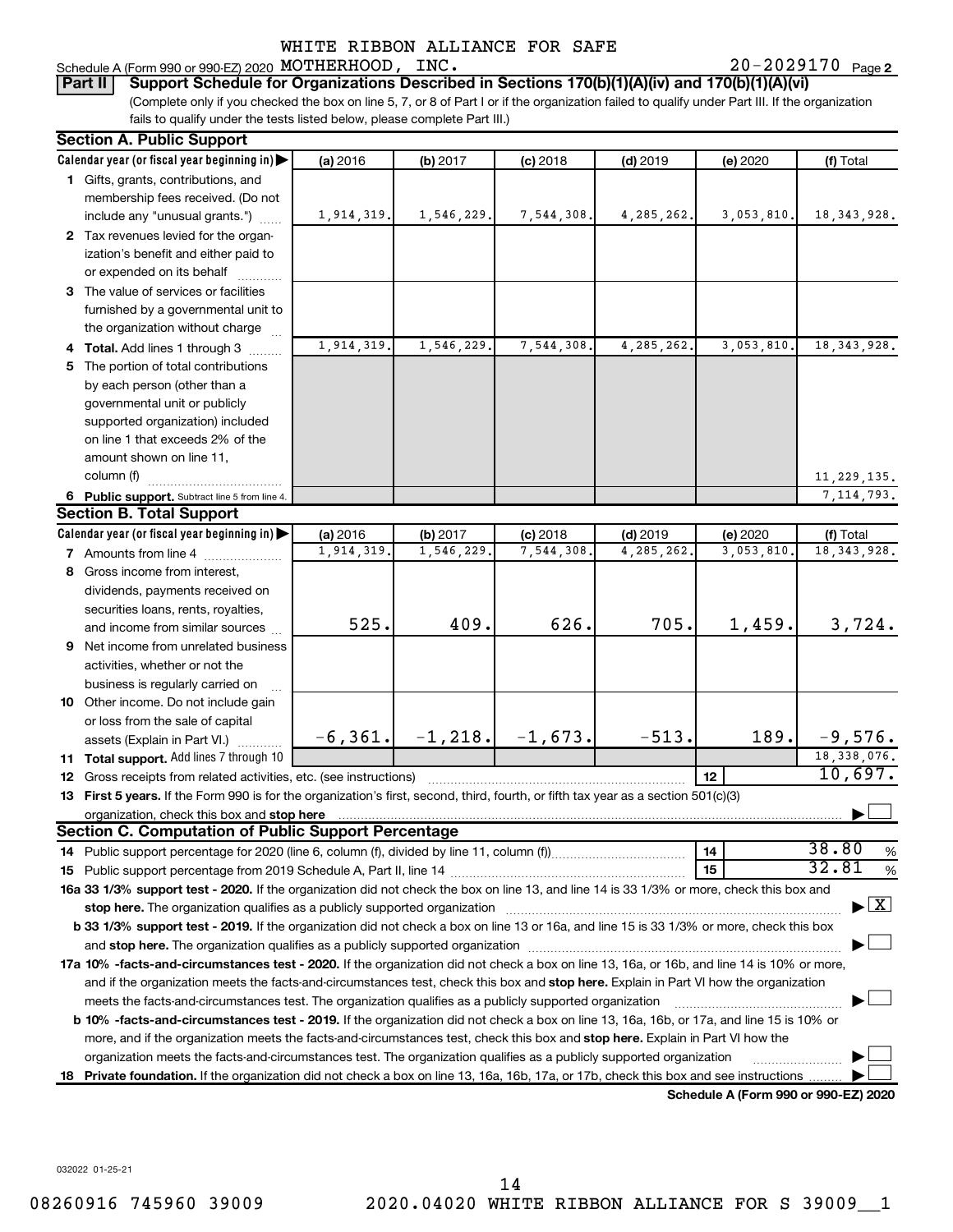## **Part III Support Schedule for Organizations Described in Section 509(a)(2)**

(Complete only if you checked the box on line 10 of Part I or if the organization failed to qualify under Part II. If the organization fails to qualify under the tests listed below, please complete Part II.)

|              | Calendar year (or fiscal year beginning in)                                                                                                         | (a) 2016 | (b) 2017 | $(c)$ 2018 | $(d)$ 2019 |    | (e) 2020 | (f) Total |
|--------------|-----------------------------------------------------------------------------------------------------------------------------------------------------|----------|----------|------------|------------|----|----------|-----------|
|              | 1 Gifts, grants, contributions, and                                                                                                                 |          |          |            |            |    |          |           |
|              | membership fees received. (Do not                                                                                                                   |          |          |            |            |    |          |           |
|              | include any "unusual grants.")                                                                                                                      |          |          |            |            |    |          |           |
| $\mathbf{2}$ | Gross receipts from admissions,<br>merchandise sold or services per-<br>formed, or facilities furnished in<br>any activity that is related to the   |          |          |            |            |    |          |           |
|              | organization's tax-exempt purpose                                                                                                                   |          |          |            |            |    |          |           |
| 3            | Gross receipts from activities that                                                                                                                 |          |          |            |            |    |          |           |
|              | are not an unrelated trade or bus-<br>iness under section 513                                                                                       |          |          |            |            |    |          |           |
| 4            | Tax revenues levied for the organ-                                                                                                                  |          |          |            |            |    |          |           |
|              | ization's benefit and either paid to<br>or expended on its behalf<br>.                                                                              |          |          |            |            |    |          |           |
| 5            | The value of services or facilities                                                                                                                 |          |          |            |            |    |          |           |
|              | furnished by a governmental unit to<br>the organization without charge                                                                              |          |          |            |            |    |          |           |
| 6            | Total. Add lines 1 through 5                                                                                                                        |          |          |            |            |    |          |           |
|              | 7a Amounts included on lines 1, 2, and                                                                                                              |          |          |            |            |    |          |           |
|              | 3 received from disqualified persons                                                                                                                |          |          |            |            |    |          |           |
|              | <b>b</b> Amounts included on lines 2 and 3 received                                                                                                 |          |          |            |            |    |          |           |
|              | from other than disqualified persons that<br>exceed the greater of \$5,000 or 1% of the<br>amount on line 13 for the year                           |          |          |            |            |    |          |           |
|              | c Add lines 7a and 7b                                                                                                                               |          |          |            |            |    |          |           |
|              | 8 Public support. (Subtract line 7c from line 6.)                                                                                                   |          |          |            |            |    |          |           |
|              | <b>Section B. Total Support</b>                                                                                                                     |          |          |            |            |    |          |           |
|              | Calendar year (or fiscal year beginning in)                                                                                                         | (a) 2016 | (b) 2017 | $(c)$ 2018 | $(d)$ 2019 |    | (e) 2020 | (f) Total |
|              | 9 Amounts from line 6                                                                                                                               |          |          |            |            |    |          |           |
|              | <b>10a</b> Gross income from interest,<br>dividends, payments received on<br>securities loans, rents, royalties,<br>and income from similar sources |          |          |            |            |    |          |           |
|              | <b>b</b> Unrelated business taxable income                                                                                                          |          |          |            |            |    |          |           |
|              | (less section 511 taxes) from businesses<br>acquired after June 30, 1975                                                                            |          |          |            |            |    |          |           |
|              | c Add lines 10a and 10b                                                                                                                             |          |          |            |            |    |          |           |
| 11           | Net income from unrelated business<br>activities not included in line 10b.<br>whether or not the business is<br>regularly carried on                |          |          |            |            |    |          |           |
|              | <b>12</b> Other income. Do not include gain<br>or loss from the sale of capital<br>assets (Explain in Part VI.)                                     |          |          |            |            |    |          |           |
|              | <b>13</b> Total support. (Add lines 9, 10c, 11, and 12.)                                                                                            |          |          |            |            |    |          |           |
|              | 14 First 5 years. If the Form 990 is for the organization's first, second, third, fourth, or fifth tax year as a section 501(c)(3) organization,    |          |          |            |            |    |          |           |
|              |                                                                                                                                                     |          |          |            |            |    |          |           |
|              | Section C. Computation of Public Support Percentage                                                                                                 |          |          |            |            |    |          |           |
|              |                                                                                                                                                     |          |          |            |            | 15 |          | %         |
|              |                                                                                                                                                     |          |          |            |            | 16 |          | %         |
|              | Section D. Computation of Investment Income Percentage                                                                                              |          |          |            |            |    |          |           |
|              |                                                                                                                                                     |          |          |            |            | 17 |          | %         |
|              |                                                                                                                                                     |          |          |            |            | 18 |          | %         |
|              |                                                                                                                                                     |          |          |            |            |    |          |           |
|              |                                                                                                                                                     |          |          |            |            |    |          |           |
|              | 19a 33 1/3% support tests - 2020. If the organization did not check the box on line 14, and line 15 is more than 33 1/3%, and line 17 is not        |          |          |            |            |    |          |           |
|              | more than 33 1/3%, check this box and stop here. The organization qualifies as a publicly supported organization                                    |          |          |            |            |    |          |           |
|              | <b>b 33 1/3% support tests - 2019.</b> If the organization did not check a box on line 14 or line 19a, and line 16 is more than 33 1/3%, and        |          |          |            |            |    |          |           |
|              | line 18 is not more than 33 1/3%, check this box and stop here. The organization qualifies as a publicly supported organization                     |          |          |            |            |    |          |           |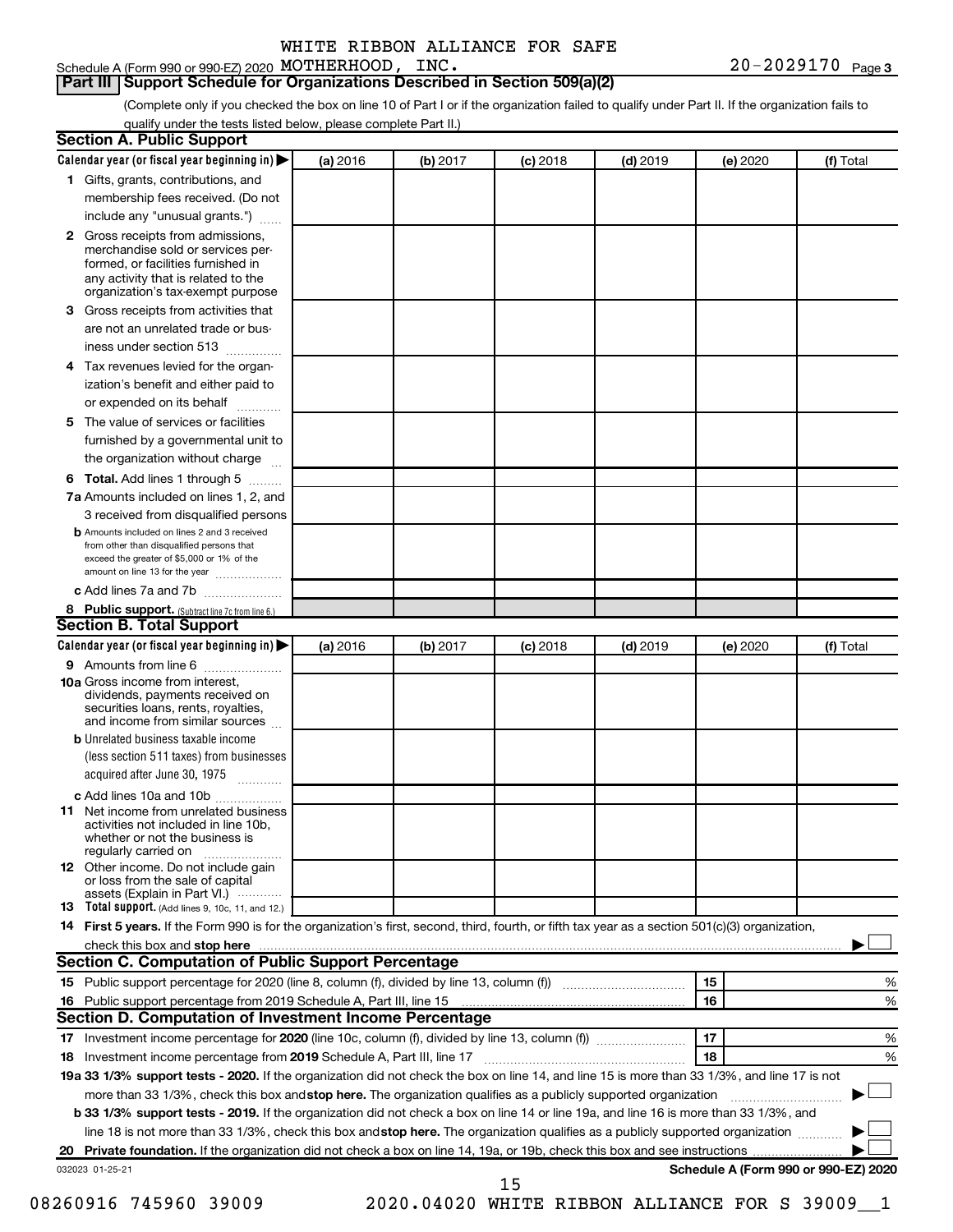**1**

**2**

**3a**

**3b**

**3c**

**4a**

**4b**

**4c**

**5a**

**5b 5c**

**6**

**7**

**8**

**9a**

**9b**

**9c**

**10a**

**10b**

**Yes No**

## **Part IV Supporting Organizations**

(Complete only if you checked a box in line 12 on Part I. If you checked box 12a, Part I, complete Sections A and B. If you checked box 12b, Part I, complete Sections A and C. If you checked box 12c, Part I, complete Sections A, D, and E. If you checked box 12d, Part I, complete Sections A and D, and complete Part V.)

## **Section A. All Supporting Organizations**

- **1** Are all of the organization's supported organizations listed by name in the organization's governing documents? If "No," describe in Part VI how the supported organizations are designated. If designated by *class or purpose, describe the designation. If historic and continuing relationship, explain.*
- **2** Did the organization have any supported organization that does not have an IRS determination of status under section 509(a)(1) or (2)? If "Yes," explain in Part **VI** how the organization determined that the supported *organization was described in section 509(a)(1) or (2).*
- **3a** Did the organization have a supported organization described in section 501(c)(4), (5), or (6)? If "Yes," answer *lines 3b and 3c below.*
- **b** Did the organization confirm that each supported organization qualified under section 501(c)(4), (5), or (6) and satisfied the public support tests under section 509(a)(2)? If "Yes," describe in Part VI when and how the *organization made the determination.*
- **c** Did the organization ensure that all support to such organizations was used exclusively for section 170(c)(2)(B) purposes? If "Yes," explain in Part VI what controls the organization put in place to ensure such use.
- **4 a** *If* Was any supported organization not organized in the United States ("foreign supported organization")? *"Yes," and if you checked box 12a or 12b in Part I, answer lines 4b and 4c below.*
- **b** Did the organization have ultimate control and discretion in deciding whether to make grants to the foreign supported organization? If "Yes," describe in Part VI how the organization had such control and discretion *despite being controlled or supervised by or in connection with its supported organizations.*
- **c** Did the organization support any foreign supported organization that does not have an IRS determination under sections 501(c)(3) and 509(a)(1) or (2)? If "Yes," explain in Part VI what controls the organization used *to ensure that all support to the foreign supported organization was used exclusively for section 170(c)(2)(B) purposes.*
- **5a** Did the organization add, substitute, or remove any supported organizations during the tax year? If "Yes," answer lines 5b and 5c below (if applicable). Also, provide detail in **Part VI,** including (i) the names and EIN *numbers of the supported organizations added, substituted, or removed; (ii) the reasons for each such action; (iii) the authority under the organization's organizing document authorizing such action; and (iv) how the action was accomplished (such as by amendment to the organizing document).*
- **b** Type I or Type II only. Was any added or substituted supported organization part of a class already designated in the organization's organizing document?
- **c Substitutions only.**  Was the substitution the result of an event beyond the organization's control?
- **6** Did the organization provide support (whether in the form of grants or the provision of services or facilities) to **Part VI.** support or benefit one or more of the filing organization's supported organizations? If "Yes," provide detail in anyone other than (i) its supported organizations, (ii) individuals that are part of the charitable class benefited by one or more of its supported organizations, or (iii) other supporting organizations that also
- **7** Did the organization provide a grant, loan, compensation, or other similar payment to a substantial contributor regard to a substantial contributor? If "Yes," complete Part I of Schedule L (Form 990 or 990-EZ). (as defined in section 4958(c)(3)(C)), a family member of a substantial contributor, or a 35% controlled entity with
- **8** Did the organization make a loan to a disqualified person (as defined in section 4958) not described in line 7? *If "Yes," complete Part I of Schedule L (Form 990 or 990-EZ).*
- **9 a** Was the organization controlled directly or indirectly at any time during the tax year by one or more in section 509(a)(1) or (2))? If "Yes," provide detail in **Part VI.** disqualified persons, as defined in section 4946 (other than foundation managers and organizations described
- **b** Did one or more disqualified persons (as defined in line 9a) hold a controlling interest in any entity in which the supporting organization had an interest? If "Yes," provide detail in Part VI.
- **c** Did a disqualified person (as defined in line 9a) have an ownership interest in, or derive any personal benefit from, assets in which the supporting organization also had an interest? If "Yes," provide detail in Part VI.
- **10 a** Was the organization subject to the excess business holdings rules of section 4943 because of section supporting organizations)? If "Yes," answer line 10b below. 4943(f) (regarding certain Type II supporting organizations, and all Type III non-functionally integrated
	- **b** Did the organization have any excess business holdings in the tax year? (Use Schedule C, Form 4720, to *determine whether the organization had excess business holdings.)*

032024 01-25-21

**Schedule A (Form 990 or 990-EZ) 2020**

16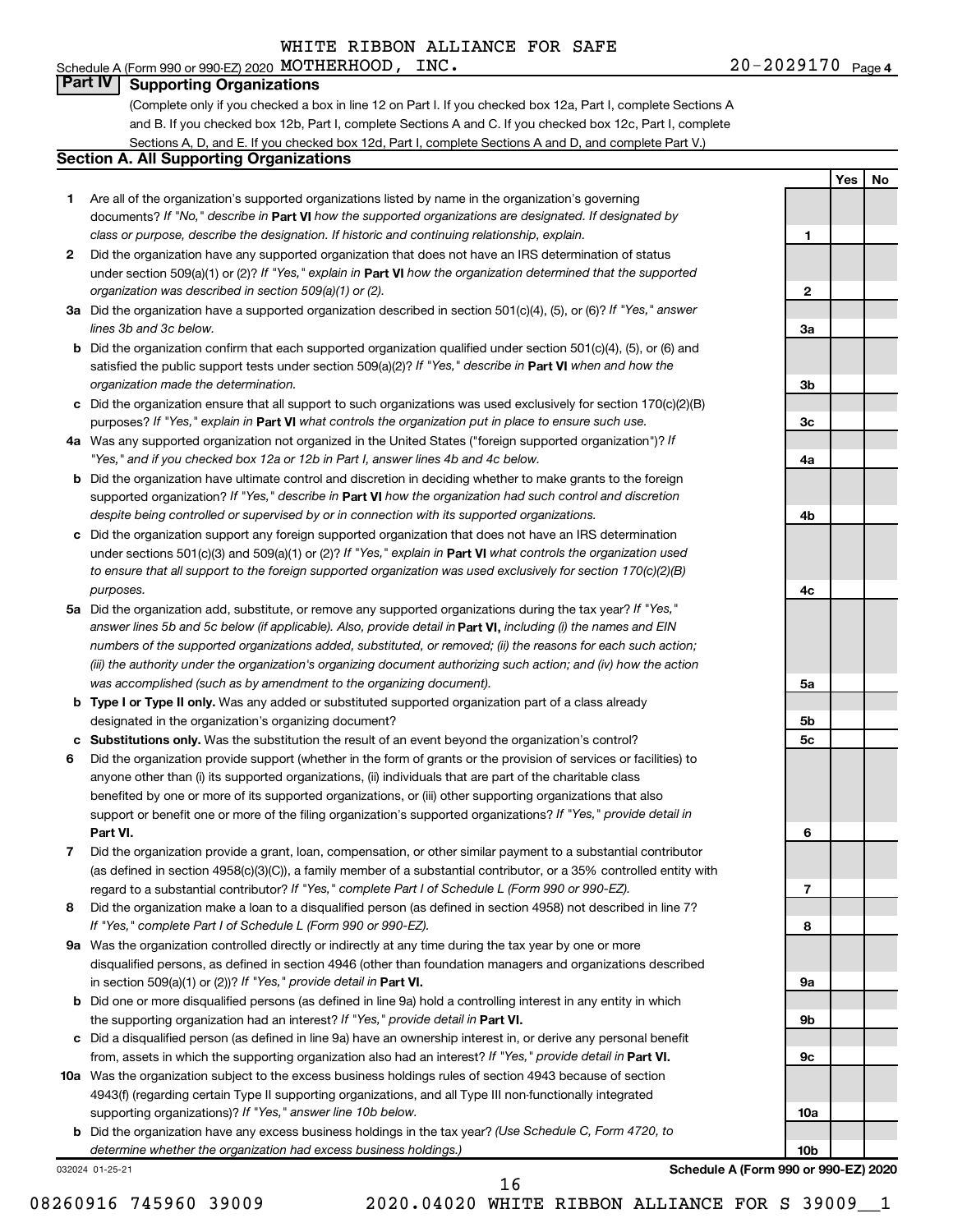20-2029170 Page 5 **Yes No 11** Has the organization accepted a gift or contribution from any of the following persons? **a** A person who directly or indirectly controls, either alone or together with persons described in lines 11b and **b** A family member of a person described in line 11a above? **c** *If "Yes" to line 11a, 11b, or 11c, provide* A 35% controlled entity of a person described in line 11a or 11b above? **11a 11b Part VI. 11c Yes No 1** Did the governing body, members of the governing body, officers acting in their official capacity, or membership of one or **2** Did the organization operate for the benefit of any supported organization other than the supported directors, or trustees at all times during the tax year? If "No," describe in Part VI how the supported organization(s) **1 2 Part VI**  *how providing such benefit carried out the purposes of the supported organization(s) that operated,* **Yes No 1** Were a majority of the organization's directors or trustees during the tax year also a majority of the directors or trustees of each of the organization's supported organization(s)? If "No," describe in Part VI how control **1 Yes No 1** Did the organization provide to each of its supported organizations, by the last day of the fifth month of the **2** Were any of the organization's officers, directors, or trustees either (i) appointed or elected by the supported **3** By reason of the relationship described in line 2, above, did the organization's supported organizations have a **1 2 3** organization(s) or (ii) serving on the governing body of a supported organization? If "No," explain in Part VI how income or assets at all times during the tax year? If "Yes," describe in Part VI the role the organization's **1 2 Answer lines 2a and 2b below. Yes No** Activities Test. Check the box next to the method that the organization used to satisfy the Integral Part Test during the yealsee instructions). **a b c The organization satisfied the Activities Test. Complete line 2 below.** The organization is the parent of each of its supported organizations. Complete line 3 below. The organization supported a governmental entity. Describe in Part VI how you supported a governmental entity (see instructions). **a** Did substantially all of the organization's activities during the tax year directly further the exempt purposes of **b** Did the activities described in line 2a, above, constitute activities that, but for the organization's involvement, the supported organization(s) to which the organization was responsive? If "Yes," then in Part VI identify **those supported organizations and explain**  *how these activities directly furthered their exempt purposes,* **2a 2b Part VI**  *the reasons for the organization's position that its supported organization(s) would have engaged in* detail in Part VI. *effectively operated, supervised, or controlled the organization's activities. If the organization had more than one supported organization, describe how the powers to appoint and/or remove officers, directors, or trustees were allocated among the supported organizations and what conditions or restrictions, if any, applied to such powers during the tax year.* organization(s) that operated, supervised, or controlled the supporting organization? If "Yes," explain in *supervised, or controlled the supporting organization. or management of the supporting organization was vested in the same persons that controlled or managed the supported organization(s). the organization maintained a close and continuous working relationship with the supported organization(s). supported organizations played in this regard. how the organization was responsive to those supported organizations, and how the organization determined that these activities constituted substantially all of its activities.* one or more of the organization's supported organization(s) would have been engaged in? If "Yes," explain in *these activities but for the organization's involvement.* Schedule A (Form 990 or 990-EZ) 2020 Page MOTHERHOOD, INC. 20-2029170 11c below, the governing body of a supported organization? more supported organizations have the power to regularly appoint or elect at least a majority of the organization's officers, organization's tax year, (i) a written notice describing the type and amount of support provided during the prior tax year, (ii) a copy of the Form 990 that was most recently filed as of the date of notification, and (iii) copies of the organization's governing documents in effect on the date of notification, to the extent not previously provided? significant voice in the organization's investment policies and in directing the use of the organization's **Part IV Supporting Organizations** *(continued)* **Section B. Type I Supporting Organizations Section C. Type II Supporting Organizations Section D. All Type III Supporting Organizations Section E. Type III Functionally Integrated Supporting Organizations**  $\Box$  $\Box$ 

- 3 Parent of Supported Organizations. Answer lines 3a and 3b below.
- **a** Did the organization have the power to regularly appoint or elect a majority of the officers, directors, or trustees of each of the supported organizations? If "Yes" or "No" provide details in Part VI.
- **b** Did the organization exercise a substantial degree of direction over the policies, programs, and activities of each of its supported organizations? If "Yes," describe in Part VI the role played by the organization in this regard.

032025 01-25-21

**Schedule A (Form 990 or 990-EZ) 2020**

**3a**

**3b**

08260916 745960 39009 2020.04020 WHITE RIBBON ALLIANCE FOR S 39009\_\_1

17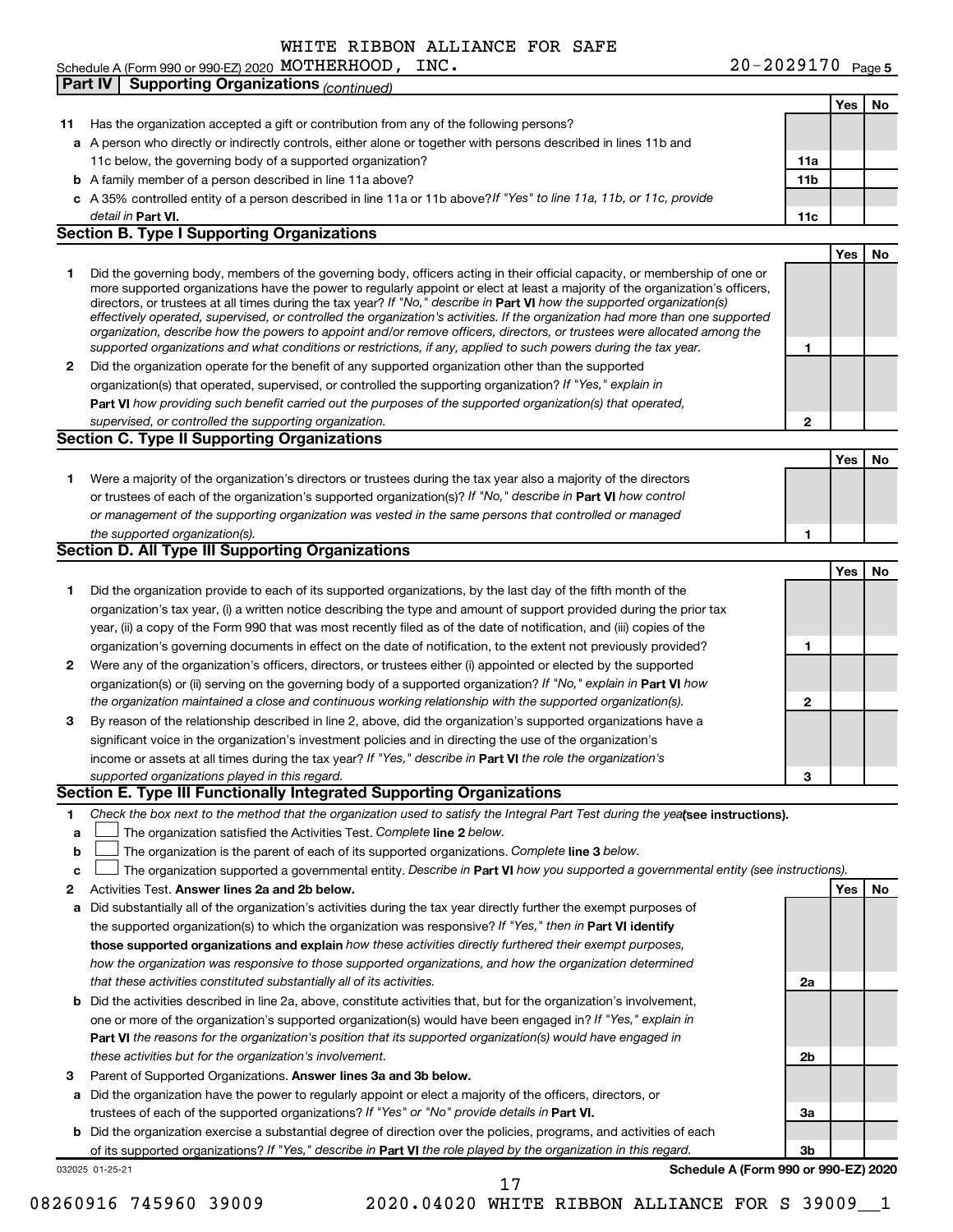#### **1 Part VI** Check here if the organization satisfied the Integral Part Test as a qualifying trust on Nov. 20, 1970 (*explain in* Part **VI**). See instructions. **Section A - Adjusted Net Income 1 2 3 4 5 6 7 8 1 2 3 4 5 6 7 Adjusted Net Income** (subtract lines 5, 6, and 7 from line 4) **8 8 Section B - Minimum Asset Amount 1 2 3 4 5 6 7 8 a** Average monthly value of securities **b** Average monthly cash balances **c** Fair market value of other non-exempt-use assets **d Total**  (add lines 1a, 1b, and 1c) **e Discount** claimed for blockage or other factors **1a 1b 1c 1d 2 3 4 5 6 7 8** (explain in detail in Part VI): **Minimum Asset Amount**  (add line 7 to line 6) **Section C - Distributable Amount 1 2 3 4 5 6 1 2 3 4 5 6** Distributable Amount. Subtract line 5 from line 4, unless subject to Schedule A (Form 990 or 990-EZ) 2020 Page MOTHERHOOD, INC. 20-2029170 All other Type III non-functionally integrated supporting organizations must complete Sections A through E. (B) Current Year (A) Prior Year Net short-term capital gain Recoveries of prior-year distributions Other gross income (see instructions) Add lines 1 through 3. Depreciation and depletion Portion of operating expenses paid or incurred for production or collection of gross income or for management, conservation, or maintenance of property held for production of income (see instructions) Other expenses (see instructions) (B) Current Year  $(A)$  Prior Year  $\left\{\n\begin{array}{ccc}\n\end{array}\n\right\}$  (optional) Aggregate fair market value of all non-exempt-use assets (see instructions for short tax year or assets held for part of year): Acquisition indebtedness applicable to non-exempt-use assets Subtract line 2 from line 1d. Cash deemed held for exempt use. Enter 0.015 of line 3 (for greater amount, see instructions). Net value of non-exempt-use assets (subtract line 4 from line 3) Multiply line 5 by 0.035. Recoveries of prior-year distributions Current Year Adjusted net income for prior year (from Section A, line 8, column A) Enter 0.85 of line 1. Minimum asset amount for prior year (from Section B, line 8, column A) Enter greater of line 2 or line 3. Income tax imposed in prior year emergency temporary reduction (see instructions). **Part V Type III Non-Functionally Integrated 509(a)(3) Supporting Organizations**   $\Box$

**7** Check here if the current year is the organization's first as a non-functionally integrated Type III supporting organization (see † instructions).

**Schedule A (Form 990 or 990-EZ) 2020**

032026 01-25-21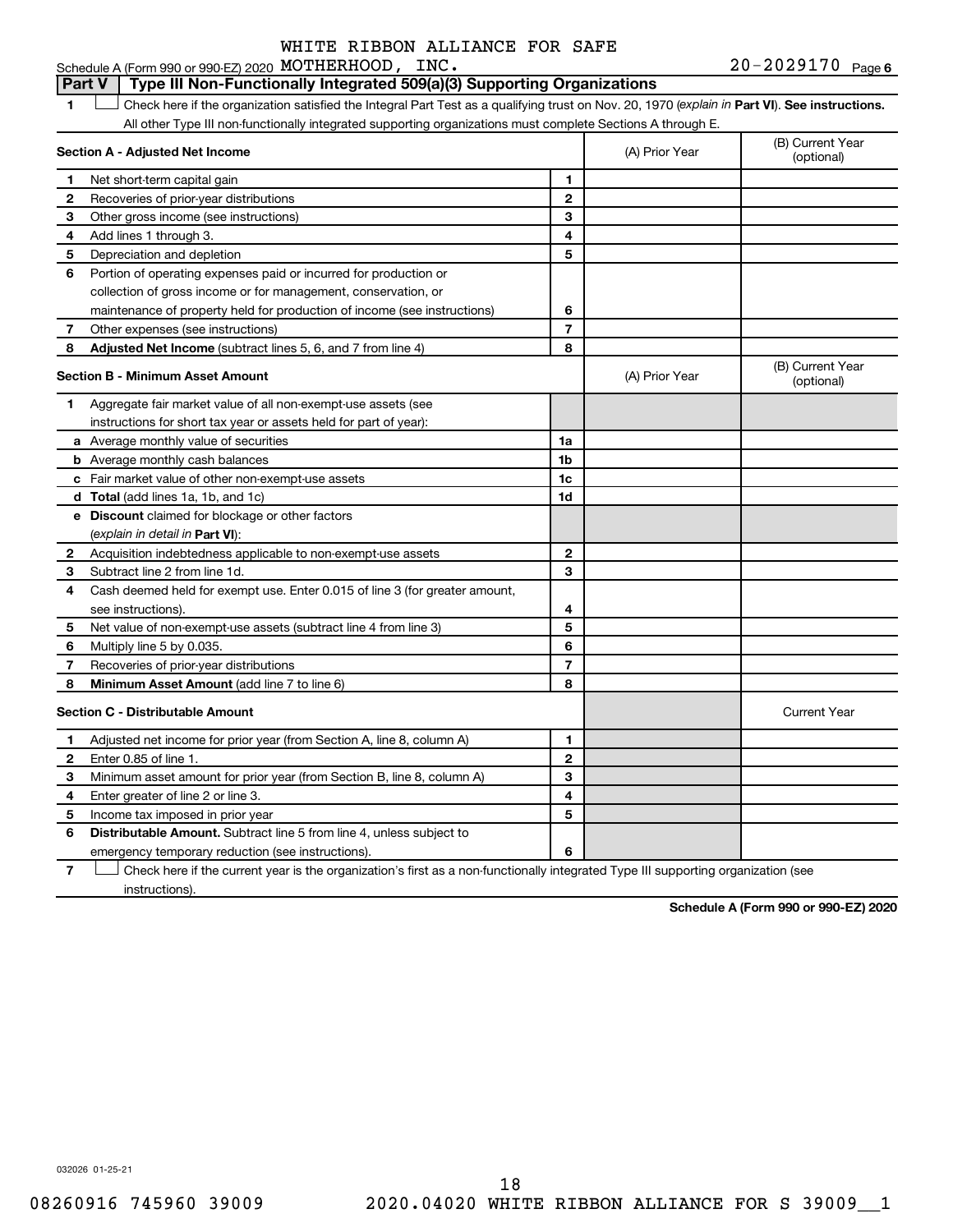|               | Schedule A (Form 990 or 990-EZ) 2020 MOTHERHOOD, INC.                                      |                                    |                                               |    | $20 - 2029170$ Page 7                            |
|---------------|--------------------------------------------------------------------------------------------|------------------------------------|-----------------------------------------------|----|--------------------------------------------------|
| <b>Part V</b> | Type III Non-Functionally Integrated 509(a)(3) Supporting Organizations (continued)        |                                    |                                               |    |                                                  |
|               | Section D - Distributions                                                                  |                                    |                                               |    | <b>Current Year</b>                              |
| 1             | Amounts paid to supported organizations to accomplish exempt purposes                      |                                    |                                               | 1  |                                                  |
| 2             | Amounts paid to perform activity that directly furthers exempt purposes of supported       |                                    |                                               |    |                                                  |
|               | organizations, in excess of income from activity                                           |                                    |                                               | 2  |                                                  |
| 3             | Administrative expenses paid to accomplish exempt purposes of supported organizations      |                                    |                                               | 3  |                                                  |
| 4             | Amounts paid to acquire exempt-use assets                                                  |                                    |                                               | 4  |                                                  |
| 5             | Qualified set-aside amounts (prior IRS approval required - provide details in Part VI)     |                                    |                                               | 5  |                                                  |
| 6             | Other distributions (describe in Part VI). See instructions.                               |                                    |                                               | 6  |                                                  |
| 7             | Total annual distributions. Add lines 1 through 6.                                         |                                    |                                               | 7  |                                                  |
| 8             | Distributions to attentive supported organizations to which the organization is responsive |                                    |                                               |    |                                                  |
|               | ( <i>provide details in Part VI</i> ). See instructions.                                   |                                    |                                               | 8  |                                                  |
| 9             | Distributable amount for 2020 from Section C, line 6                                       |                                    |                                               | 9  |                                                  |
| 10            | Line 8 amount divided by line 9 amount                                                     |                                    |                                               | 10 |                                                  |
|               | <b>Section E - Distribution Allocations (see instructions)</b>                             | (i)<br><b>Excess Distributions</b> | (ii)<br><b>Underdistributions</b><br>Pre-2020 |    | (iii)<br><b>Distributable</b><br>Amount for 2020 |
| 1             | Distributable amount for 2020 from Section C, line 6                                       |                                    |                                               |    |                                                  |
| 2             | Underdistributions, if any, for years prior to 2020 (reason-                               |                                    |                                               |    |                                                  |
|               | able cause required - explain in Part VI). See instructions.                               |                                    |                                               |    |                                                  |
| 3             | Excess distributions carryover, if any, to 2020                                            |                                    |                                               |    |                                                  |
|               | a From 2015                                                                                |                                    |                                               |    |                                                  |
|               | $b$ From 2016                                                                              |                                    |                                               |    |                                                  |
|               | c From 2017                                                                                |                                    |                                               |    |                                                  |
|               | <b>d</b> From 2018                                                                         |                                    |                                               |    |                                                  |
|               | e From 2019                                                                                |                                    |                                               |    |                                                  |
|               | f Total of lines 3a through 3e                                                             |                                    |                                               |    |                                                  |
|               | g Applied to underdistributions of prior years                                             |                                    |                                               |    |                                                  |
|               | <b>h</b> Applied to 2020 distributable amount                                              |                                    |                                               |    |                                                  |
| Ť.            | Carryover from 2015 not applied (see instructions)                                         |                                    |                                               |    |                                                  |
|               | Remainder. Subtract lines 3g, 3h, and 3i from line 3f.                                     |                                    |                                               |    |                                                  |
| 4             | Distributions for 2020 from Section D,                                                     |                                    |                                               |    |                                                  |
|               | line $7:$                                                                                  |                                    |                                               |    |                                                  |
|               | a Applied to underdistributions of prior years                                             |                                    |                                               |    |                                                  |
|               | <b>b</b> Applied to 2020 distributable amount                                              |                                    |                                               |    |                                                  |
|               | c Remainder. Subtract lines 4a and 4b from line 4.                                         |                                    |                                               |    |                                                  |
|               | 5 Remaining underdistributions for years prior to 2020, if                                 |                                    |                                               |    |                                                  |
|               | any. Subtract lines 3g and 4a from line 2. For result greater                              |                                    |                                               |    |                                                  |
|               | than zero, explain in Part VI. See instructions.                                           |                                    |                                               |    |                                                  |
| 6             | Remaining underdistributions for 2020. Subtract lines 3h                                   |                                    |                                               |    |                                                  |
|               | and 4b from line 1. For result greater than zero, explain in                               |                                    |                                               |    |                                                  |
|               | <b>Part VI.</b> See instructions.                                                          |                                    |                                               |    |                                                  |
| 7             | Excess distributions carryover to 2021. Add lines 3j                                       |                                    |                                               |    |                                                  |
|               | and 4c.                                                                                    |                                    |                                               |    |                                                  |
| 8             | Breakdown of line 7:                                                                       |                                    |                                               |    |                                                  |
|               | a Excess from 2016                                                                         |                                    |                                               |    |                                                  |
|               | <b>b</b> Excess from 2017                                                                  |                                    |                                               |    |                                                  |
|               | c Excess from 2018                                                                         |                                    |                                               |    |                                                  |
|               | d Excess from 2019                                                                         |                                    |                                               |    |                                                  |
|               | e Excess from 2020                                                                         |                                    |                                               |    |                                                  |

**Schedule A (Form 990 or 990-EZ) 2020**

032027 01-25-21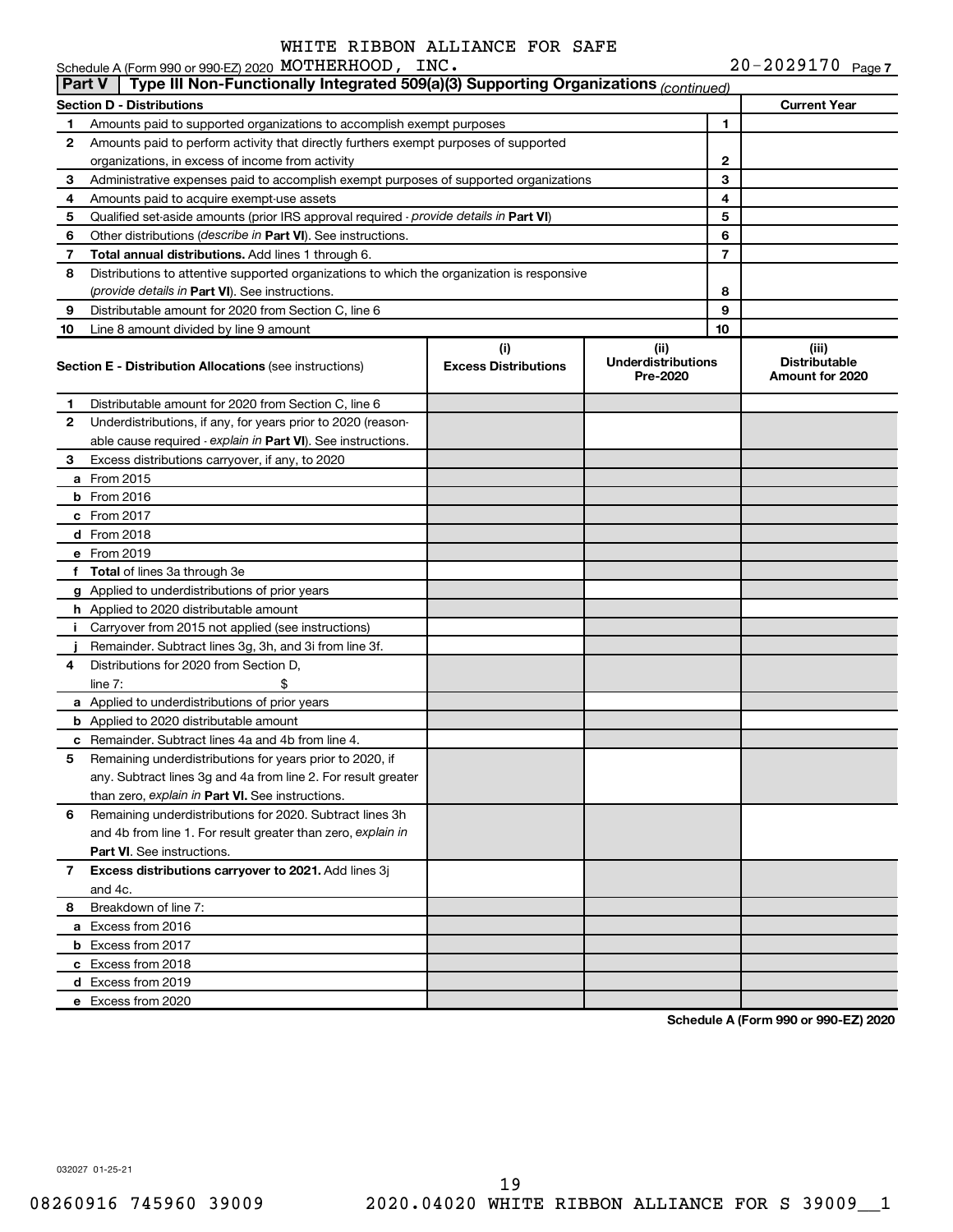| Schedule A (Form 990 or 990-EZ) 2020 MOTHERHOOD, INC.<br><b>Part VI</b> | Supplemental Information. Provide the explanations required by Part II, line 10; Part II, line 17a or 17b; Part III, line 12;                                                                                                                                                                                                                                                                                                       | 20-2029170 Page 8                    |
|-------------------------------------------------------------------------|-------------------------------------------------------------------------------------------------------------------------------------------------------------------------------------------------------------------------------------------------------------------------------------------------------------------------------------------------------------------------------------------------------------------------------------|--------------------------------------|
| (See instructions.)                                                     | Part IV, Section A, lines 1, 2, 3b, 3c, 4b, 4c, 5a, 6, 9a, 9b, 9c, 11a, 11b, and 11c; Part IV, Section B, lines 1 and 2; Part IV, Section C,<br>line 1; Part IV, Section D, lines 2 and 3; Part IV, Section E, lines 1c, 2a, 2b, 3a, and 3b; Part V, line 1; Part V, Section B, line 1e; Part V,<br>Section D, lines 5, 6, and 8; and Part V, Section E, lines 2, 5, and 6. Also complete this part for any additional information. |                                      |
|                                                                         |                                                                                                                                                                                                                                                                                                                                                                                                                                     |                                      |
|                                                                         |                                                                                                                                                                                                                                                                                                                                                                                                                                     |                                      |
|                                                                         |                                                                                                                                                                                                                                                                                                                                                                                                                                     |                                      |
|                                                                         |                                                                                                                                                                                                                                                                                                                                                                                                                                     |                                      |
|                                                                         |                                                                                                                                                                                                                                                                                                                                                                                                                                     |                                      |
|                                                                         |                                                                                                                                                                                                                                                                                                                                                                                                                                     |                                      |
|                                                                         |                                                                                                                                                                                                                                                                                                                                                                                                                                     |                                      |
|                                                                         |                                                                                                                                                                                                                                                                                                                                                                                                                                     |                                      |
|                                                                         |                                                                                                                                                                                                                                                                                                                                                                                                                                     |                                      |
|                                                                         |                                                                                                                                                                                                                                                                                                                                                                                                                                     |                                      |
|                                                                         |                                                                                                                                                                                                                                                                                                                                                                                                                                     |                                      |
|                                                                         |                                                                                                                                                                                                                                                                                                                                                                                                                                     |                                      |
|                                                                         |                                                                                                                                                                                                                                                                                                                                                                                                                                     |                                      |
|                                                                         |                                                                                                                                                                                                                                                                                                                                                                                                                                     |                                      |
|                                                                         |                                                                                                                                                                                                                                                                                                                                                                                                                                     |                                      |
|                                                                         |                                                                                                                                                                                                                                                                                                                                                                                                                                     |                                      |
|                                                                         |                                                                                                                                                                                                                                                                                                                                                                                                                                     |                                      |
|                                                                         |                                                                                                                                                                                                                                                                                                                                                                                                                                     |                                      |
|                                                                         |                                                                                                                                                                                                                                                                                                                                                                                                                                     |                                      |
|                                                                         |                                                                                                                                                                                                                                                                                                                                                                                                                                     |                                      |
|                                                                         |                                                                                                                                                                                                                                                                                                                                                                                                                                     |                                      |
|                                                                         |                                                                                                                                                                                                                                                                                                                                                                                                                                     |                                      |
|                                                                         |                                                                                                                                                                                                                                                                                                                                                                                                                                     |                                      |
|                                                                         |                                                                                                                                                                                                                                                                                                                                                                                                                                     |                                      |
|                                                                         |                                                                                                                                                                                                                                                                                                                                                                                                                                     |                                      |
|                                                                         |                                                                                                                                                                                                                                                                                                                                                                                                                                     |                                      |
|                                                                         |                                                                                                                                                                                                                                                                                                                                                                                                                                     |                                      |
|                                                                         |                                                                                                                                                                                                                                                                                                                                                                                                                                     |                                      |
|                                                                         |                                                                                                                                                                                                                                                                                                                                                                                                                                     |                                      |
|                                                                         |                                                                                                                                                                                                                                                                                                                                                                                                                                     |                                      |
| 032028 01-25-21                                                         |                                                                                                                                                                                                                                                                                                                                                                                                                                     | Schedule A (Form 990 or 990-EZ) 2020 |
| 08260916 745960 39009                                                   | 20<br>2020.04020 WHITE RIBBON ALLIANCE FOR S 39009                                                                                                                                                                                                                                                                                                                                                                                  |                                      |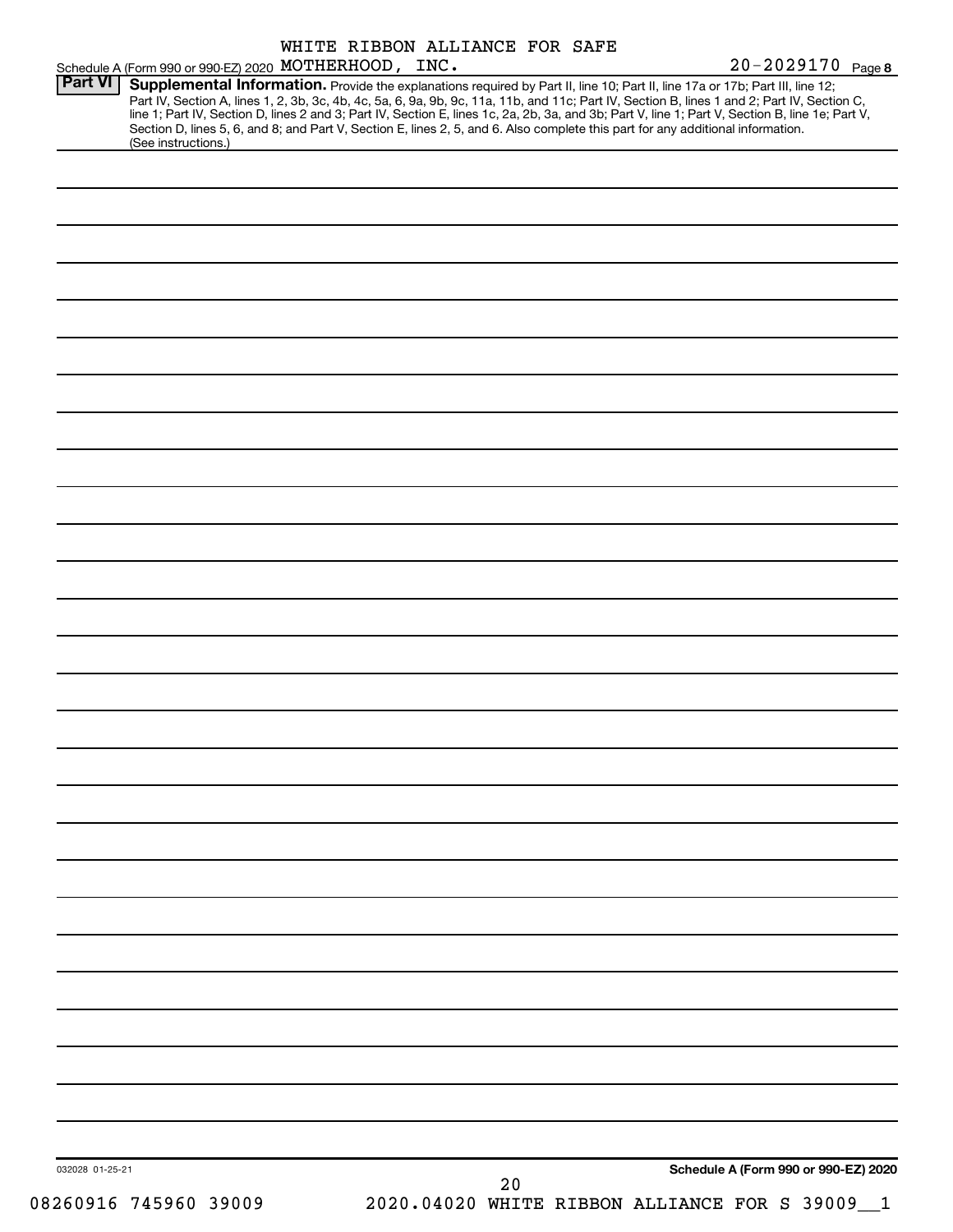Department of the Treasury Internal Revenue Service **(Form 990, 990-EZ,**

Name of the organization

### \*\* PUBLIC DISCLOSURE COPY \*\*

# **Schedule B Schedule of Contributors**

**or 990-PF) | Attach to Form 990, Form 990-EZ, or Form 990-PF. | Go to www.irs.gov/Form990 for the latest information.** OMB No. 1545-0047

**2020**

**Employer identification number**

|  | WHITE RIBBON ALLIANCE FOR SAFE |  |
|--|--------------------------------|--|
|  | $- - - -$                      |  |

MOTHERHOOD, INC. 20-2029170

**Organization type** (check one):

| Filers of:         | Section:                                                                  |
|--------------------|---------------------------------------------------------------------------|
| Form 990 or 990-EZ | $\lfloor \underline{X} \rfloor$ 501(c)( 3) (enter number) organization    |
|                    | 4947(a)(1) nonexempt charitable trust not treated as a private foundation |
|                    | 527 political organization                                                |
| Form 990-PF        | 501(c)(3) exempt private foundation                                       |
|                    | 4947(a)(1) nonexempt charitable trust treated as a private foundation     |
|                    | 501(c)(3) taxable private foundation                                      |

Check if your organization is covered by the General Rule or a Special Rule.

**Note:**  Only a section 501(c)(7), (8), or (10) organization can check boxes for both the General Rule and a Special Rule. See instructions.

#### **General Rule**

 $\Box$ 

 $\Box$ 

For an organization filing Form 990, 990-EZ, or 990-PF that received, during the year, contributions totaling \$5,000 or more (in money or property) from any one contributor. Complete Parts I and II. See instructions for determining a contributor's total contributions.

#### **Special Rules**

any one contributor, during the year, total contributions of the greater of (1) \$5,000; or (2) 2% of the amount on (i) Form 990, Part VIII, line 1h;  $\boxed{\text{X}}$  For an organization described in section 501(c)(3) filing Form 990 or 990-EZ that met the 33 1/3% support test of the regulations under sections 509(a)(1) and 170(b)(1)(A)(vi), that checked Schedule A (Form 990 or 990-EZ), Part II, line 13, 16a, or 16b, and that received from or (ii) Form 990-EZ, line 1. Complete Parts I and II.

For an organization described in section 501(c)(7), (8), or (10) filing Form 990 or 990-EZ that received from any one contributor, during the year, total contributions of more than \$1,000 exclusively for religious, charitable, scientific, literary, or educational purposes, or for the prevention of cruelty to children or animals. Complete Parts I (entering "N/A" in column (b) instead of the contributor name and address), II, and III.  $\Box$ 

purpose. Don't complete any of the parts unless the General Rule applies to this organization because it received nonexclusively year, contributions exclusively for religious, charitable, etc., purposes, but no such contributions totaled more than \$1,000. If this box is checked, enter here the total contributions that were received during the year for an exclusively religious, charitable, etc., For an organization described in section 501(c)(7), (8), or (10) filing Form 990 or 990-EZ that received from any one contributor, during the religious, charitable, etc., contributions totaling \$5,000 or more during the year  $\ldots$  $\ldots$  $\ldots$  $\ldots$  $\ldots$  $\ldots$ 

**Caution:**  An organization that isn't covered by the General Rule and/or the Special Rules doesn't file Schedule B (Form 990, 990-EZ, or 990-PF),  **must** but it answer "No" on Part IV, line 2, of its Form 990; or check the box on line H of its Form 990-EZ or on its Form 990-PF, Part I, line 2, to certify that it doesn't meet the filing requirements of Schedule B (Form 990, 990-EZ, or 990-PF).

**For Paperwork Reduction Act Notice, see the instructions for Form 990, 990-EZ, or 990-PF. Schedule B (Form 990, 990-EZ, or 990-PF) (2020)** LHA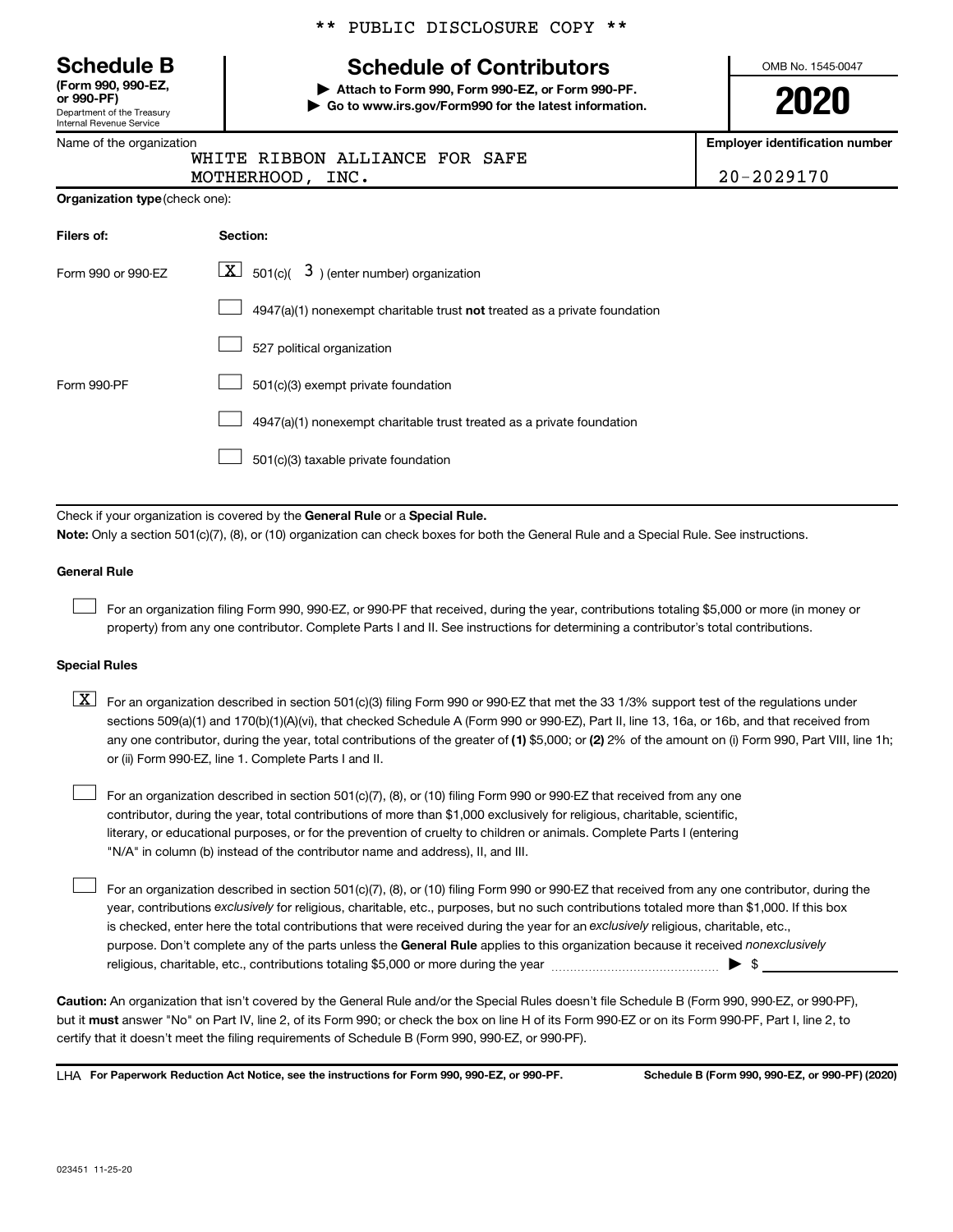#### Schedule B (Form 990, 990-EZ, or 990-PF) (2020)

Name of organization

WHITE RIBBON ALLIANCE FOR SAFE MOTHERHOOD, INC. 20-2029170

| Part I          | <b>Contributors</b> (see instructions). Use duplicate copies of Part I if additional space is needed. |                                   |                                                                                                                 |
|-----------------|-------------------------------------------------------------------------------------------------------|-----------------------------------|-----------------------------------------------------------------------------------------------------------------|
| (a)<br>No.      | (b)<br>Name, address, and ZIP + 4                                                                     | (c)<br><b>Total contributions</b> | (d)<br>Type of contribution                                                                                     |
| 1               |                                                                                                       | 1,000,000.<br>\$                  | $\boxed{\textbf{X}}$<br>Person<br>Payroll<br>Noncash<br>(Complete Part II for<br>noncash contributions.)        |
| (a)<br>No.      | (b)<br>Name, address, and ZIP + 4                                                                     | (c)<br><b>Total contributions</b> | (d)<br>Type of contribution                                                                                     |
| 2               |                                                                                                       | 745,018.<br>\$                    | $\mathbf{X}$<br>Person<br>Payroll<br>Noncash<br>(Complete Part II for<br>noncash contributions.)                |
| (a)<br>No.      | (b)<br>Name, address, and ZIP + 4                                                                     | (c)<br><b>Total contributions</b> | (d)<br>Type of contribution                                                                                     |
| 3               |                                                                                                       | 633,939.<br>\$                    | $\boxed{\mathbf{X}}$<br>Person<br>Payroll<br>Noncash<br>(Complete Part II for<br>noncash contributions.)        |
| (a)<br>No.      | (b)<br>Name, address, and ZIP + 4                                                                     | (c)<br><b>Total contributions</b> | (d)<br>Type of contribution                                                                                     |
| 4               |                                                                                                       | 278,300.<br>\$                    | $\mathbf{X}$<br>Person<br>Payroll<br>Noncash<br>(Complete Part II for<br>noncash contributions.)                |
| (a)<br>No.      | (b)<br>Name, address, and ZIP + 4                                                                     | (c)<br><b>Total contributions</b> | (d)<br>Type of contribution                                                                                     |
| 5               |                                                                                                       | 170,000.<br>\$                    | $\boxed{\textbf{X}}$<br>Person<br>Payroll<br><b>Noncash</b><br>(Complete Part II for<br>noncash contributions.) |
| (a)<br>No.      | (b)<br>Name, address, and ZIP + 4                                                                     | (c)<br><b>Total contributions</b> | (d)<br>Type of contribution                                                                                     |
| 6               |                                                                                                       | 124,676.<br>\$                    | $\mathbf{X}$<br>Person<br>Payroll<br>Noncash<br>(Complete Part II for<br>noncash contributions.)                |
| 023452 11-25-20 |                                                                                                       |                                   | Schedule B (Form 990, 990-EZ, or 990-PF) (2020)                                                                 |

08260916 745960 39009 2020.04020 WHITE RIBBON ALLIANCE FOR S 39009\_1

22

**2**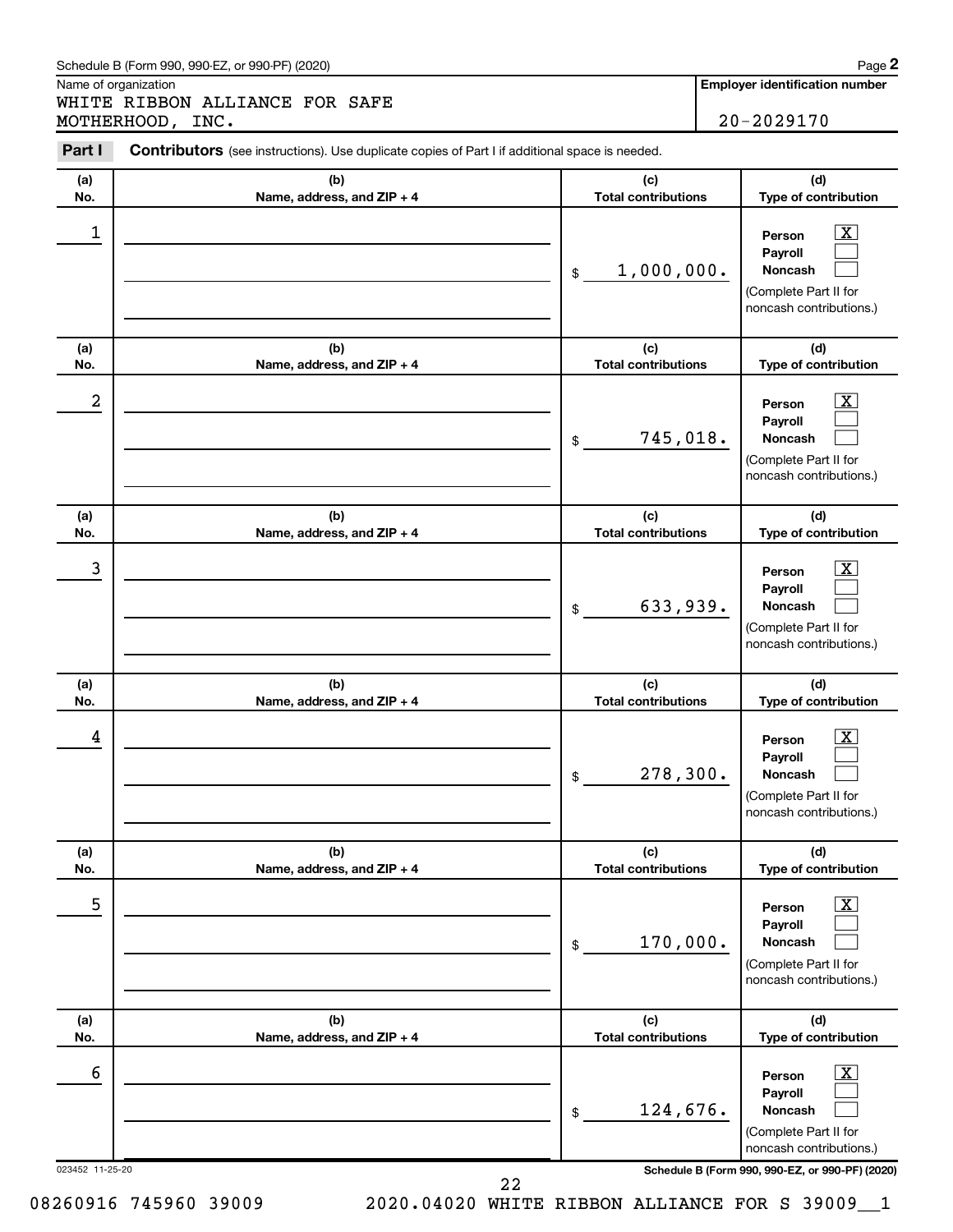| Part II                      | Noncash Property (see instructions). Use duplicate copies of Part II if additional space is needed. |                                                 |                      |
|------------------------------|-----------------------------------------------------------------------------------------------------|-------------------------------------------------|----------------------|
| (a)<br>No.<br>from<br>Part I | (b)<br>Description of noncash property given                                                        | (c)<br>FMV (or estimate)<br>(See instructions.) | (d)<br>Date received |
|                              |                                                                                                     | \$                                              |                      |
| (a)<br>No.<br>from<br>Part I | (b)<br>Description of noncash property given                                                        | (c)<br>FMV (or estimate)<br>(See instructions.) | (d)<br>Date received |
|                              |                                                                                                     | \$                                              |                      |
| (a)<br>No.<br>from<br>Part I | (b)<br>Description of noncash property given                                                        | (c)<br>FMV (or estimate)<br>(See instructions.) | (d)<br>Date received |
|                              |                                                                                                     | \$                                              |                      |
| (a)<br>No.<br>from<br>Part I | (b)<br>Description of noncash property given                                                        | (c)<br>FMV (or estimate)<br>(See instructions.) | (d)<br>Date received |
|                              |                                                                                                     | \$                                              |                      |
| (a)<br>No.<br>from<br>Part I | (b)<br>Description of noncash property given                                                        | (c)<br>FMV (or estimate)<br>(See instructions.) | (d)<br>Date received |
|                              |                                                                                                     | \$                                              |                      |
| (a)<br>No.<br>from<br>Part I | (b)<br>Description of noncash property given                                                        | (c)<br>FMV (or estimate)<br>(See instructions.) | (d)<br>Date received |
|                              |                                                                                                     | \$                                              |                      |

Schedule B (Form 990, 990-EZ, or 990-PF) (2020)

Name of organization

WHITE RIBBON ALLIANCE FOR SAFE

**Employer identification number**

**3**

08260916 745960 39009 2020.04020 WHITE RIBBON ALLIANCE FOR S 39009\_1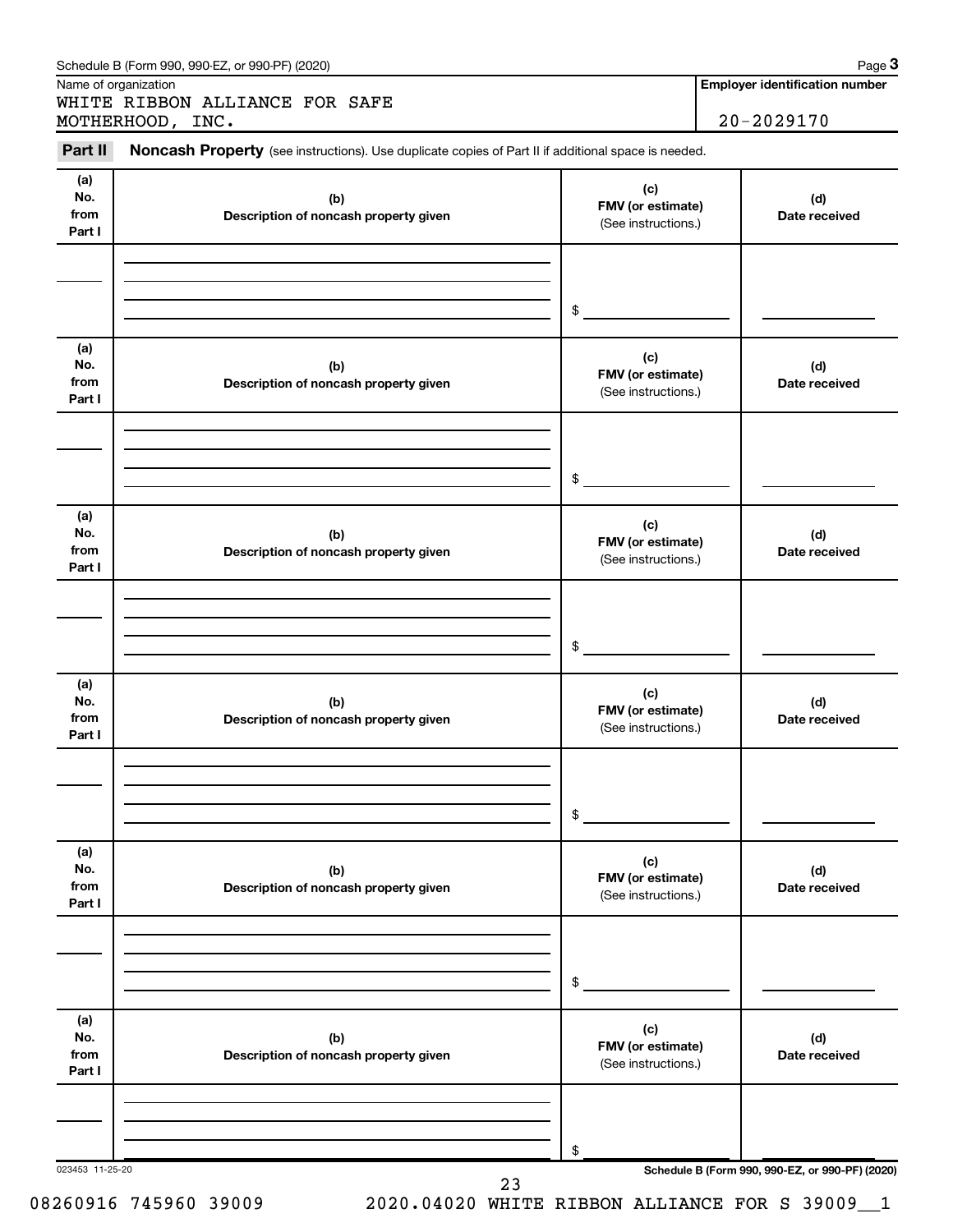|                 | Schedule B (Form 990, 990-EZ, or 990-PF) (2020)                                                                                                                                   |                      |                                                                                                                                                                | Page 4 |  |  |  |
|-----------------|-----------------------------------------------------------------------------------------------------------------------------------------------------------------------------------|----------------------|----------------------------------------------------------------------------------------------------------------------------------------------------------------|--------|--|--|--|
|                 | Name of organization                                                                                                                                                              |                      | <b>Employer identification number</b>                                                                                                                          |        |  |  |  |
|                 | WHITE RIBBON ALLIANCE FOR SAFE                                                                                                                                                    |                      |                                                                                                                                                                |        |  |  |  |
|                 | MOTHERHOOD, INC.                                                                                                                                                                  |                      | $20 - 2029170$                                                                                                                                                 |        |  |  |  |
| Part III        | from any one contributor. Complete columns (a) through (e) and the following line entry. For organizations                                                                        |                      | Exclusively religious, charitable, etc., contributions to organizations described in section 501(c)(7), (8), or (10) that total more than \$1,000 for the year |        |  |  |  |
|                 | completing Part III, enter the total of exclusively religious, charitable, etc., contributions of \$1,000 or less for the year. (Enter this info. once.) $\blacktriangleright$ \$ |                      |                                                                                                                                                                |        |  |  |  |
| $(a)$ No.       | Use duplicate copies of Part III if additional space is needed.                                                                                                                   |                      |                                                                                                                                                                |        |  |  |  |
| from            | (b) Purpose of gift                                                                                                                                                               | (c) Use of gift      | (d) Description of how gift is held                                                                                                                            |        |  |  |  |
| Part I          |                                                                                                                                                                                   |                      |                                                                                                                                                                |        |  |  |  |
|                 |                                                                                                                                                                                   |                      |                                                                                                                                                                |        |  |  |  |
|                 |                                                                                                                                                                                   |                      |                                                                                                                                                                |        |  |  |  |
|                 |                                                                                                                                                                                   |                      |                                                                                                                                                                |        |  |  |  |
|                 |                                                                                                                                                                                   | (e) Transfer of gift |                                                                                                                                                                |        |  |  |  |
|                 |                                                                                                                                                                                   |                      |                                                                                                                                                                |        |  |  |  |
|                 | Transferee's name, address, and ZIP + 4                                                                                                                                           |                      | Relationship of transferor to transferee                                                                                                                       |        |  |  |  |
|                 |                                                                                                                                                                                   |                      |                                                                                                                                                                |        |  |  |  |
|                 |                                                                                                                                                                                   |                      |                                                                                                                                                                |        |  |  |  |
|                 |                                                                                                                                                                                   |                      |                                                                                                                                                                |        |  |  |  |
| (a) No.         |                                                                                                                                                                                   |                      |                                                                                                                                                                |        |  |  |  |
| from<br>Part I  | (b) Purpose of gift                                                                                                                                                               | (c) Use of gift      | (d) Description of how gift is held                                                                                                                            |        |  |  |  |
|                 |                                                                                                                                                                                   |                      |                                                                                                                                                                |        |  |  |  |
|                 |                                                                                                                                                                                   |                      |                                                                                                                                                                |        |  |  |  |
|                 |                                                                                                                                                                                   |                      |                                                                                                                                                                |        |  |  |  |
|                 |                                                                                                                                                                                   |                      |                                                                                                                                                                |        |  |  |  |
|                 |                                                                                                                                                                                   | (e) Transfer of gift |                                                                                                                                                                |        |  |  |  |
|                 |                                                                                                                                                                                   |                      |                                                                                                                                                                |        |  |  |  |
|                 | Transferee's name, address, and ZIP + 4                                                                                                                                           |                      | Relationship of transferor to transferee                                                                                                                       |        |  |  |  |
|                 |                                                                                                                                                                                   |                      |                                                                                                                                                                |        |  |  |  |
|                 |                                                                                                                                                                                   |                      |                                                                                                                                                                |        |  |  |  |
|                 |                                                                                                                                                                                   |                      |                                                                                                                                                                |        |  |  |  |
| (a) No.         |                                                                                                                                                                                   |                      |                                                                                                                                                                |        |  |  |  |
| from<br>Part I  | (b) Purpose of gift                                                                                                                                                               | (c) Use of gift      | (d) Description of how gift is held                                                                                                                            |        |  |  |  |
|                 |                                                                                                                                                                                   |                      |                                                                                                                                                                |        |  |  |  |
|                 |                                                                                                                                                                                   |                      |                                                                                                                                                                |        |  |  |  |
|                 |                                                                                                                                                                                   |                      |                                                                                                                                                                |        |  |  |  |
|                 |                                                                                                                                                                                   |                      |                                                                                                                                                                |        |  |  |  |
|                 |                                                                                                                                                                                   | (e) Transfer of gift |                                                                                                                                                                |        |  |  |  |
|                 | Transferee's name, address, and ZIP + 4                                                                                                                                           |                      |                                                                                                                                                                |        |  |  |  |
|                 |                                                                                                                                                                                   |                      | Relationship of transferor to transferee                                                                                                                       |        |  |  |  |
|                 |                                                                                                                                                                                   |                      |                                                                                                                                                                |        |  |  |  |
|                 |                                                                                                                                                                                   |                      |                                                                                                                                                                |        |  |  |  |
|                 |                                                                                                                                                                                   |                      |                                                                                                                                                                |        |  |  |  |
| (a) No.<br>from | (b) Purpose of gift                                                                                                                                                               | (c) Use of gift      | (d) Description of how gift is held                                                                                                                            |        |  |  |  |
| Part I          |                                                                                                                                                                                   |                      |                                                                                                                                                                |        |  |  |  |
|                 |                                                                                                                                                                                   |                      |                                                                                                                                                                |        |  |  |  |
|                 |                                                                                                                                                                                   |                      |                                                                                                                                                                |        |  |  |  |
|                 |                                                                                                                                                                                   |                      |                                                                                                                                                                |        |  |  |  |
|                 |                                                                                                                                                                                   | (e) Transfer of gift |                                                                                                                                                                |        |  |  |  |
|                 |                                                                                                                                                                                   |                      |                                                                                                                                                                |        |  |  |  |
|                 | Transferee's name, address, and ZIP + 4                                                                                                                                           |                      | Relationship of transferor to transferee                                                                                                                       |        |  |  |  |
|                 |                                                                                                                                                                                   |                      |                                                                                                                                                                |        |  |  |  |
|                 |                                                                                                                                                                                   |                      |                                                                                                                                                                |        |  |  |  |
|                 |                                                                                                                                                                                   |                      |                                                                                                                                                                |        |  |  |  |
|                 |                                                                                                                                                                                   |                      |                                                                                                                                                                |        |  |  |  |
| 023454 11-25-20 |                                                                                                                                                                                   | 24                   | Schedule B (Form 990, 990-EZ, or 990-PF) (2020)                                                                                                                |        |  |  |  |
|                 |                                                                                                                                                                                   |                      |                                                                                                                                                                |        |  |  |  |

08260916 745960 39009 2020.04020 WHITE RIBBON ALLIANCE FOR S 39009\_1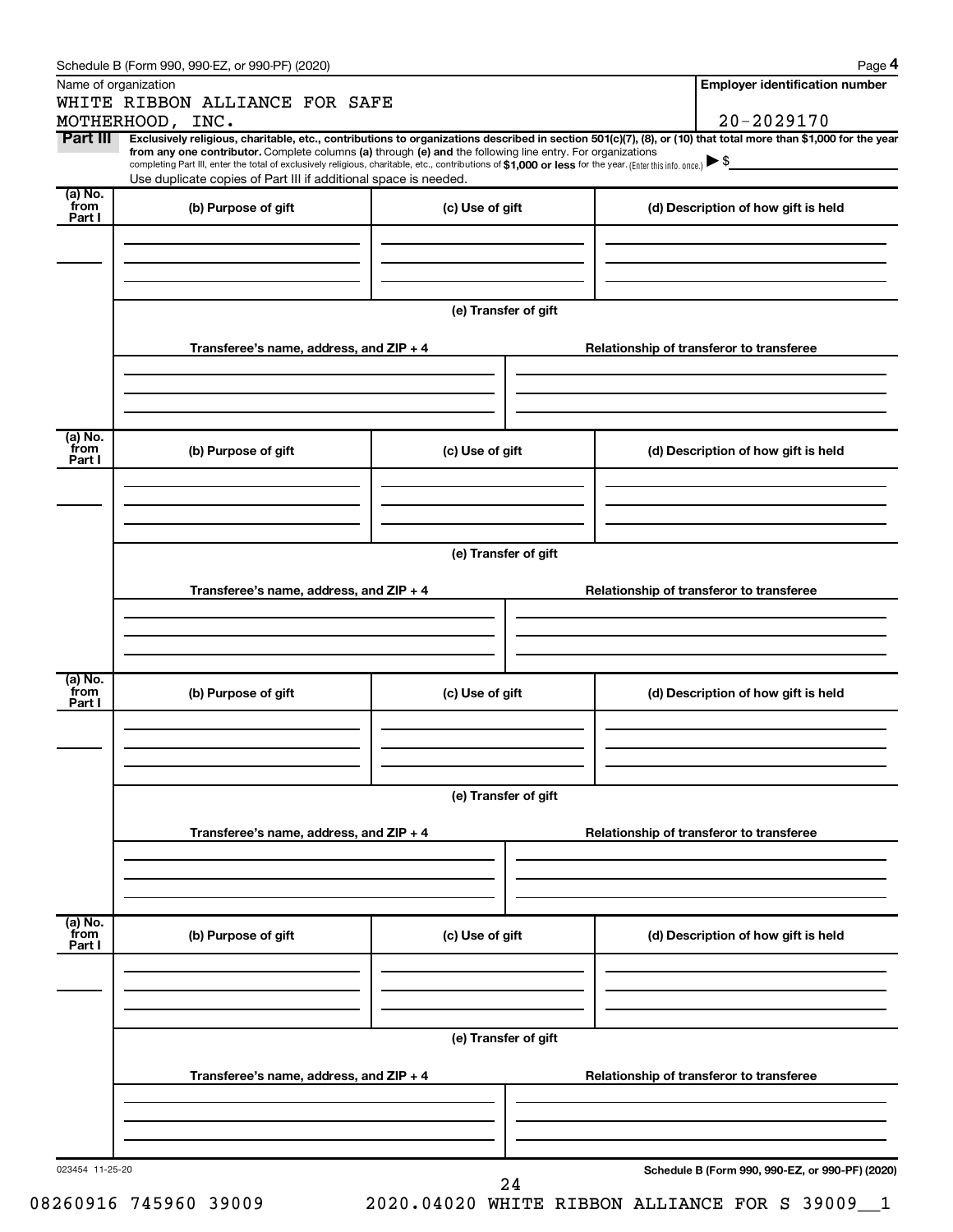| <b>SCHEDULE C</b>                                       | <b>Political Campaign and Lobbying Activities</b>                                                                                                                                                                              |           |                                                                             |                     | OMB No. 1545-0047                                                                                                                                           |
|---------------------------------------------------------|--------------------------------------------------------------------------------------------------------------------------------------------------------------------------------------------------------------------------------|-----------|-----------------------------------------------------------------------------|---------------------|-------------------------------------------------------------------------------------------------------------------------------------------------------------|
| (Form 990 or 990-EZ)                                    |                                                                                                                                                                                                                                |           |                                                                             |                     |                                                                                                                                                             |
|                                                         | For Organizations Exempt From Income Tax Under section 501(c) and section 527<br>Complete if the organization is described below. > Attach to Form 990 or Form 990-EZ.                                                         |           |                                                                             |                     |                                                                                                                                                             |
| Department of the Treasury<br>Internal Revenue Service  | Go to www.irs.gov/Form990 for instructions and the latest information.                                                                                                                                                         |           |                                                                             |                     | <b>Open to Public</b><br>Inspection                                                                                                                         |
|                                                         | If the organization answered "Yes," on Form 990, Part IV, line 3, or Form 990-EZ, Part V, line 46 (Political Campaign Activities), then                                                                                        |           |                                                                             |                     |                                                                                                                                                             |
|                                                         | • Section 501(c)(3) organizations: Complete Parts I-A and B. Do not complete Part I-C.                                                                                                                                         |           |                                                                             |                     |                                                                                                                                                             |
|                                                         | ● Section 501(c) (other than section 501(c)(3)) organizations: Complete Parts I-A and C below. Do not complete Part I-B.                                                                                                       |           |                                                                             |                     |                                                                                                                                                             |
| · Section 527 organizations: Complete Part I-A only.    |                                                                                                                                                                                                                                |           |                                                                             |                     |                                                                                                                                                             |
|                                                         | If the organization answered "Yes," on Form 990, Part IV, line 4, or Form 990-EZ, Part VI, line 47 (Lobbying Activities), then                                                                                                 |           |                                                                             |                     |                                                                                                                                                             |
|                                                         | ● Section 501(c)(3) organizations that have filed Form 5768 (election under section 501(h)): Complete Part II-A. Do not complete Part II-B.                                                                                    |           |                                                                             |                     |                                                                                                                                                             |
|                                                         | • Section 501(c)(3) organizations that have NOT filed Form 5768 (election under section 501(h)): Complete Part II-B. Do not complete Part II-A.                                                                                |           |                                                                             |                     |                                                                                                                                                             |
| Tax) (See separate instructions), then                  | If the organization answered "Yes," on Form 990, Part IV, line 5 (Proxy Tax) (See separate instructions) or Form 990-EZ, Part V, line 35c (Proxy                                                                               |           |                                                                             |                     |                                                                                                                                                             |
|                                                         | • Section 501(c)(4), (5), or (6) organizations: Complete Part III.                                                                                                                                                             |           |                                                                             |                     |                                                                                                                                                             |
| Name of organization                                    | WHITE RIBBON ALLIANCE FOR SAFE                                                                                                                                                                                                 |           |                                                                             |                     | <b>Employer identification number</b>                                                                                                                       |
|                                                         | MOTHERHOOD, INC.                                                                                                                                                                                                               |           |                                                                             |                     | 20-2029170                                                                                                                                                  |
| Part I-A                                                | Complete if the organization is exempt under section 501(c) or is a section 527 organization.                                                                                                                                  |           |                                                                             |                     |                                                                                                                                                             |
|                                                         |                                                                                                                                                                                                                                |           |                                                                             |                     |                                                                                                                                                             |
|                                                         | 1 Provide a description of the organization's direct and indirect political campaign activities in Part IV.                                                                                                                    |           |                                                                             |                     |                                                                                                                                                             |
| Political campaign activity expenditures                |                                                                                                                                                                                                                                |           |                                                                             | $\triangleright$ \$ |                                                                                                                                                             |
| Volunteer hours for political campaign activities<br>3. |                                                                                                                                                                                                                                |           |                                                                             |                     |                                                                                                                                                             |
| Part $I-B$                                              | Complete if the organization is exempt under section 501(c)(3).                                                                                                                                                                |           |                                                                             |                     |                                                                                                                                                             |
|                                                         |                                                                                                                                                                                                                                |           |                                                                             | $\triangleright$ \$ |                                                                                                                                                             |
|                                                         |                                                                                                                                                                                                                                |           |                                                                             |                     |                                                                                                                                                             |
|                                                         |                                                                                                                                                                                                                                |           |                                                                             |                     | Yes<br>No                                                                                                                                                   |
|                                                         |                                                                                                                                                                                                                                |           |                                                                             |                     | Yes<br>No                                                                                                                                                   |
| <b>b</b> If "Yes," describe in Part IV.                 |                                                                                                                                                                                                                                |           |                                                                             |                     |                                                                                                                                                             |
|                                                         | Part I-C Complete if the organization is exempt under section 501(c), except section 501(c)(3).                                                                                                                                |           |                                                                             |                     |                                                                                                                                                             |
|                                                         | 1 Enter the amount directly expended by the filing organization for section 527 exempt function activities                                                                                                                     |           |                                                                             | $\triangleright$ \$ |                                                                                                                                                             |
|                                                         | 2 Enter the amount of the filing organization's funds contributed to other organizations for section 527                                                                                                                       |           |                                                                             |                     |                                                                                                                                                             |
|                                                         | exempt function activities material content and activities and activities are activities and activities and activities and activities and activities and activities and activities and activities and activities and activitie |           |                                                                             | ▶ \$                |                                                                                                                                                             |
|                                                         | 3 Total exempt function expenditures. Add lines 1 and 2. Enter here and on Form 1120-POL,                                                                                                                                      |           |                                                                             | $\triangleright$ \$ |                                                                                                                                                             |
|                                                         | Did the filing organization file Form 1120-POL for this year?                                                                                                                                                                  |           |                                                                             |                     | Yes<br><b>No</b>                                                                                                                                            |
|                                                         | 5 Enter the names, addresses and employer identification number (EIN) of all section 527 political organizations to which the filing organization                                                                              |           |                                                                             |                     |                                                                                                                                                             |
|                                                         | made payments. For each organization listed, enter the amount paid from the filing organization's funds. Also enter the amount of political                                                                                    |           |                                                                             |                     |                                                                                                                                                             |
|                                                         | contributions received that were promptly and directly delivered to a separate political organization, such as a separate segregated fund or a                                                                                 |           |                                                                             |                     |                                                                                                                                                             |
|                                                         | political action committee (PAC). If additional space is needed, provide information in Part IV.                                                                                                                               |           |                                                                             |                     |                                                                                                                                                             |
| (a) Name                                                | (b) Address                                                                                                                                                                                                                    | $(c)$ EIN | (d) Amount paid from<br>filing organization's<br>funds. If none, enter -0-. |                     | (e) Amount of political<br>contributions received and<br>promptly and directly<br>delivered to a separate<br>political organization.<br>If none, enter -0-. |
|                                                         |                                                                                                                                                                                                                                |           |                                                                             |                     |                                                                                                                                                             |
|                                                         |                                                                                                                                                                                                                                |           |                                                                             |                     |                                                                                                                                                             |
|                                                         |                                                                                                                                                                                                                                |           |                                                                             |                     |                                                                                                                                                             |
|                                                         |                                                                                                                                                                                                                                |           |                                                                             |                     |                                                                                                                                                             |
|                                                         |                                                                                                                                                                                                                                |           |                                                                             |                     |                                                                                                                                                             |
|                                                         |                                                                                                                                                                                                                                |           |                                                                             |                     |                                                                                                                                                             |

**For Paperwork Reduction Act Notice, see the Instructions for Form 990 or 990-EZ. Schedule C (Form 990 or 990-EZ) 2020** LHA

032041 12-02-20

25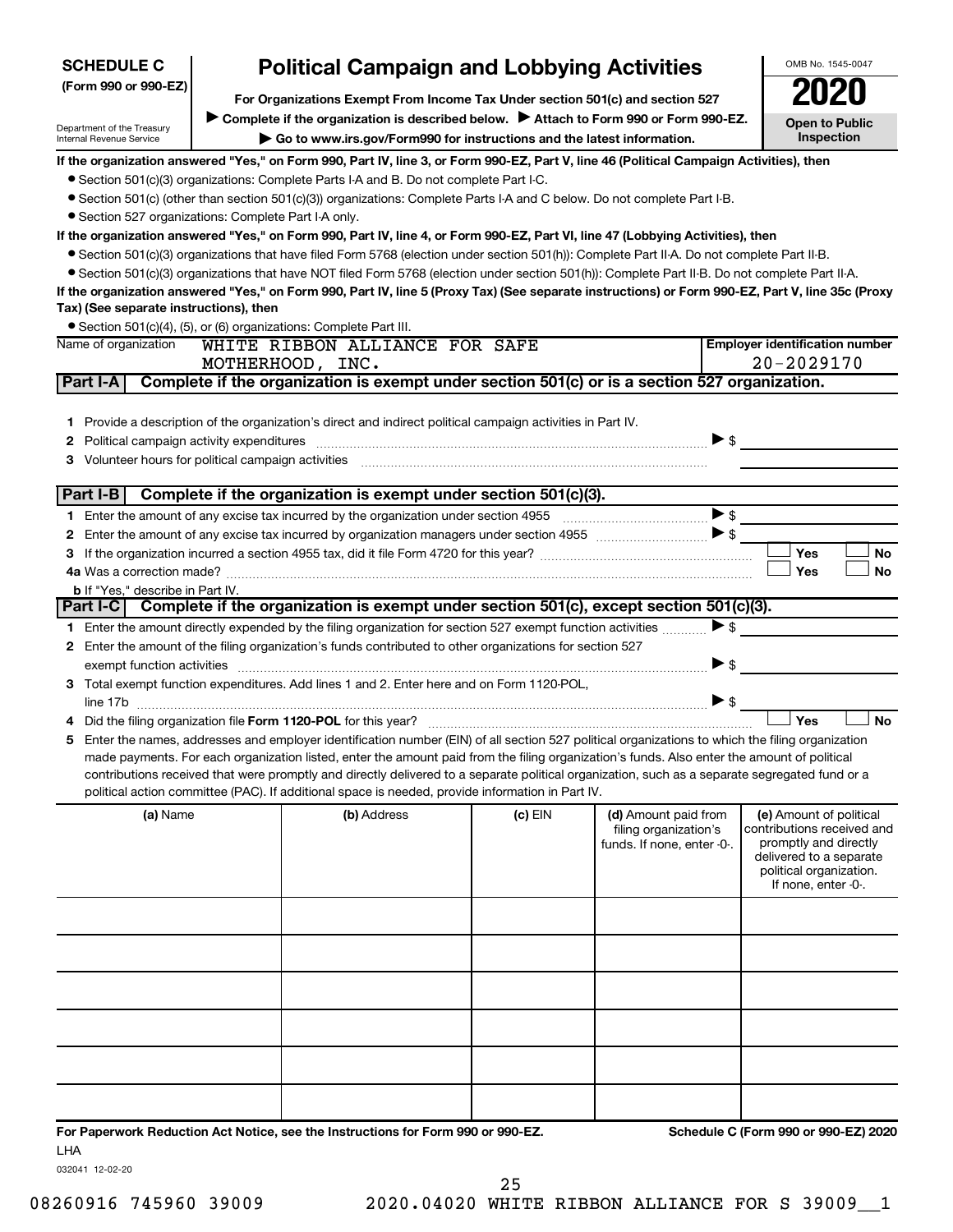| Complete if the organization is exempt under section 501(c)(3) and filed Form 5768 (election under<br><b>Part II-A</b><br>section 501(h)).<br>A Check $\blacktriangleright$<br>if the filing organization belongs to an affiliated group (and list in Part IV each affiliated group member's name, address, EIN,<br>expenses, and share of excess lobbying expenditures).<br>B Check $\blacktriangleright$<br>if the filing organization checked box A and "limited control" provisions apply.<br><b>Limits on Lobbying Expenditures</b><br>(The term "expenditures" means amounts paid or incurred.) |              |                                                                                                         |            |                                        |                                |
|-------------------------------------------------------------------------------------------------------------------------------------------------------------------------------------------------------------------------------------------------------------------------------------------------------------------------------------------------------------------------------------------------------------------------------------------------------------------------------------------------------------------------------------------------------------------------------------------------------|--------------|---------------------------------------------------------------------------------------------------------|------------|----------------------------------------|--------------------------------|
|                                                                                                                                                                                                                                                                                                                                                                                                                                                                                                                                                                                                       |              |                                                                                                         |            |                                        |                                |
|                                                                                                                                                                                                                                                                                                                                                                                                                                                                                                                                                                                                       |              |                                                                                                         |            |                                        |                                |
|                                                                                                                                                                                                                                                                                                                                                                                                                                                                                                                                                                                                       |              |                                                                                                         |            |                                        |                                |
|                                                                                                                                                                                                                                                                                                                                                                                                                                                                                                                                                                                                       |              |                                                                                                         |            |                                        |                                |
|                                                                                                                                                                                                                                                                                                                                                                                                                                                                                                                                                                                                       |              |                                                                                                         |            |                                        |                                |
|                                                                                                                                                                                                                                                                                                                                                                                                                                                                                                                                                                                                       |              |                                                                                                         |            | (a) Filing<br>organization's<br>totals | (b) Affiliated group<br>totals |
| 1a Total lobbying expenditures to influence public opinion (grassroots lobbying)                                                                                                                                                                                                                                                                                                                                                                                                                                                                                                                      |              |                                                                                                         |            | $\overline{0}$ .                       |                                |
| <b>b</b> Total lobbying expenditures to influence a legislative body (direct lobbying) <i>manumumumum</i>                                                                                                                                                                                                                                                                                                                                                                                                                                                                                             |              |                                                                                                         |            | $\overline{0}$ .                       |                                |
|                                                                                                                                                                                                                                                                                                                                                                                                                                                                                                                                                                                                       |              |                                                                                                         |            | 0.                                     |                                |
| d Other exempt purpose expenditures                                                                                                                                                                                                                                                                                                                                                                                                                                                                                                                                                                   |              |                                                                                                         |            | 3,769,396.                             |                                |
|                                                                                                                                                                                                                                                                                                                                                                                                                                                                                                                                                                                                       |              |                                                                                                         |            | 3,769,396.                             |                                |
| f Lobbying nontaxable amount. Enter the amount from the following table in both columns.                                                                                                                                                                                                                                                                                                                                                                                                                                                                                                              |              |                                                                                                         |            | 338,470.                               |                                |
| If the amount on line 1e, column $(a)$ or $(b)$ is:                                                                                                                                                                                                                                                                                                                                                                                                                                                                                                                                                   |              | The lobbying nontaxable amount is:                                                                      |            |                                        |                                |
| Not over \$500,000                                                                                                                                                                                                                                                                                                                                                                                                                                                                                                                                                                                    |              | 20% of the amount on line 1e.                                                                           |            |                                        |                                |
| Over \$500,000 but not over \$1,000,000                                                                                                                                                                                                                                                                                                                                                                                                                                                                                                                                                               |              | \$100,000 plus 15% of the excess over \$500,000.                                                        |            |                                        |                                |
| Over \$1,000,000 but not over \$1,500,000                                                                                                                                                                                                                                                                                                                                                                                                                                                                                                                                                             |              | \$175,000 plus 10% of the excess over \$1,000,000                                                       |            |                                        |                                |
| Over \$1,500,000 but not over \$17,000,000                                                                                                                                                                                                                                                                                                                                                                                                                                                                                                                                                            |              | \$225,000 plus 5% of the excess over \$1,500,000.                                                       |            |                                        |                                |
| Over \$17,000,000                                                                                                                                                                                                                                                                                                                                                                                                                                                                                                                                                                                     | \$1,000,000. |                                                                                                         |            |                                        |                                |
|                                                                                                                                                                                                                                                                                                                                                                                                                                                                                                                                                                                                       |              |                                                                                                         |            |                                        |                                |
| g Grassroots nontaxable amount (enter 25% of line 1f)                                                                                                                                                                                                                                                                                                                                                                                                                                                                                                                                                 |              |                                                                                                         |            | 84,618.                                |                                |
| h Subtract line 1g from line 1a. If zero or less, enter -0-                                                                                                                                                                                                                                                                                                                                                                                                                                                                                                                                           |              |                                                                                                         |            | 0.                                     |                                |
|                                                                                                                                                                                                                                                                                                                                                                                                                                                                                                                                                                                                       |              |                                                                                                         |            | 0.                                     |                                |
| If there is an amount other than zero on either line 1h or line 1i, did the organization file Form 4720                                                                                                                                                                                                                                                                                                                                                                                                                                                                                               |              |                                                                                                         |            |                                        |                                |
| reporting section 4911 tax for this year?                                                                                                                                                                                                                                                                                                                                                                                                                                                                                                                                                             |              |                                                                                                         |            |                                        | Yes<br>No                      |
| (Some organizations that made a section 501(h) election do not have to complete all of the five columns below.                                                                                                                                                                                                                                                                                                                                                                                                                                                                                        |              | 4-Year Averaging Period Under Section 501(h)<br>See the separate instructions for lines 2a through 2f.) |            |                                        |                                |
|                                                                                                                                                                                                                                                                                                                                                                                                                                                                                                                                                                                                       |              | Lobbying Expenditures During 4-Year Averaging Period                                                    |            |                                        |                                |
| Calendar year<br>(or fiscal year beginning in)                                                                                                                                                                                                                                                                                                                                                                                                                                                                                                                                                        | (a) 2017     | (b) 2018                                                                                                | $(c)$ 2019 | $(d)$ 2020                             | (e) Total                      |

| 2a Lobbying nontaxable amount                      | 346,421. | 347,964. | 347,744. | 338,470. | 1,380,599. |
|----------------------------------------------------|----------|----------|----------|----------|------------|
| <b>b</b> Lobbying ceiling amount                   |          |          |          |          |            |
| $(150\% \text{ of line } 2a, \text{column}(e))$    |          |          |          |          | 2,070,899. |
|                                                    |          |          |          |          |            |
| c Total lobbying expenditures                      |          |          |          |          |            |
|                                                    |          |          |          |          |            |
| d Grassroots nontaxable amount                     | 86,605.  | 86,991.  | 86,936.  | 84,618.  | 345, 150.  |
| e Grassroots ceiling amount                        |          |          |          |          |            |
| $(150\% \text{ of line } 2d, \text{ column } (e))$ |          |          |          |          | 517,725.   |
|                                                    |          |          |          |          |            |
| Grassroots lobbying expenditures                   |          |          |          |          |            |

**Schedule C (Form 990 or 990-EZ) 2020**

032042 12-02-20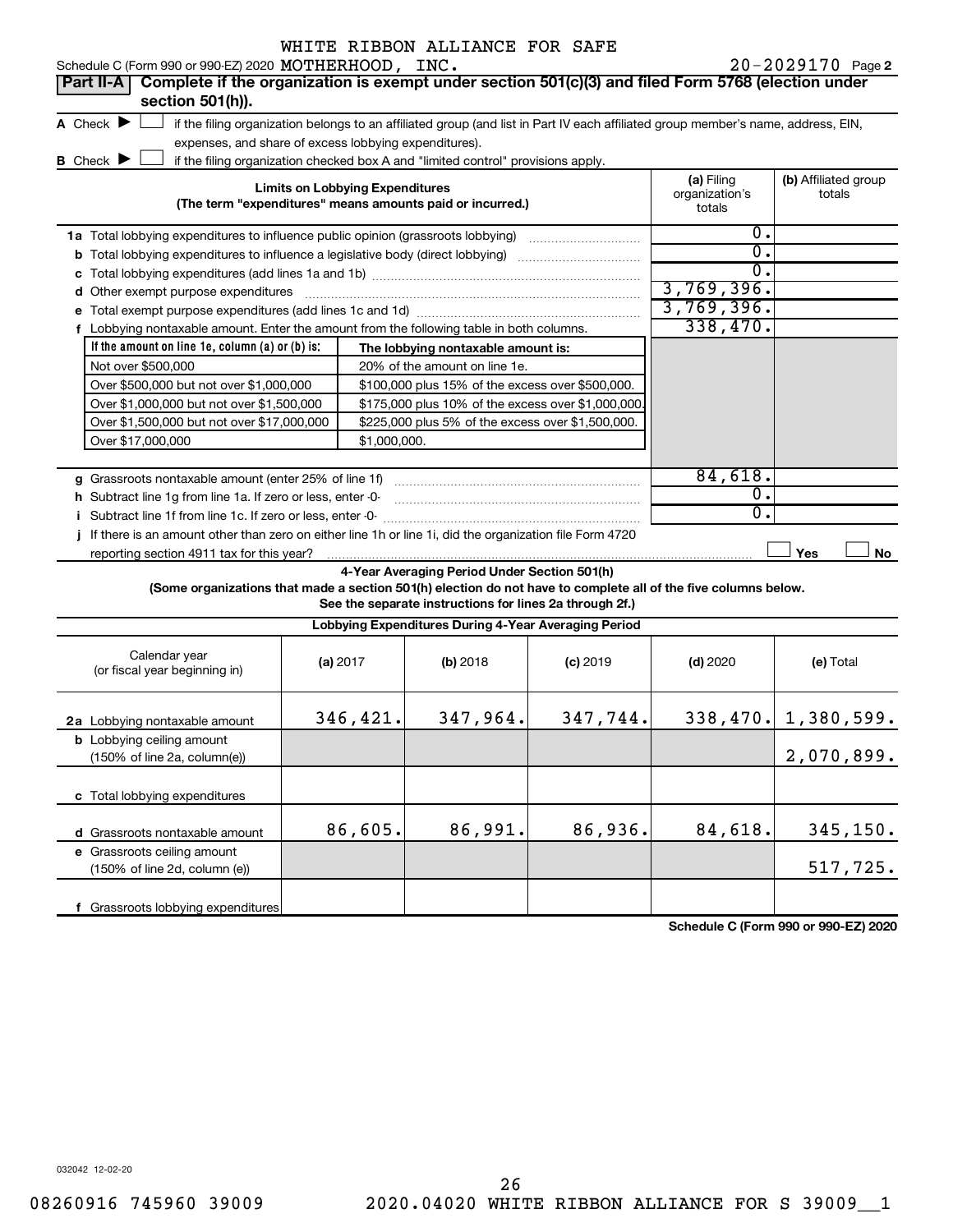#### 20-2029170 Page 3 Schedule C (Form 990 or 990-EZ) 2020 Page MOTHERHOOD, INC. 20-2029170

#### **Part II-B Complete if the organization is exempt under section 501(c)(3) and has NOT filed Form 5768 (election under section 501(h)).**

|              | For each "Yes" response on lines 1a through 1i below, provide in Part IV a detailed description                                                                                                                                            | (a) |                |     | (b)    |
|--------------|--------------------------------------------------------------------------------------------------------------------------------------------------------------------------------------------------------------------------------------------|-----|----------------|-----|--------|
|              | of the lobbying activity.                                                                                                                                                                                                                  | Yes | No             |     | Amount |
| 1            | During the year, did the filing organization attempt to influence foreign, national, state, or<br>local legislation, including any attempt to influence public opinion on a legislative matter<br>or referendum, through the use of:       |     |                |     |        |
|              | <b>b</b> Paid staff or management (include compensation in expenses reported on lines 1c through 1i)?                                                                                                                                      |     |                |     |        |
|              |                                                                                                                                                                                                                                            |     |                |     |        |
|              | g Direct contact with legislators, their staffs, government officials, or a legislative body?<br>h Rallies, demonstrations, seminars, conventions, speeches, lectures, or any similar means?                                               |     |                |     |        |
|              | 2a Did the activities in line 1 cause the organization to be not described in section 501(c)(3)?                                                                                                                                           |     |                |     |        |
|              |                                                                                                                                                                                                                                            |     |                |     |        |
|              | c If "Yes," enter the amount of any tax incurred by organization managers under section 4912<br>d If the filing organization incurred a section 4912 tax, did it file Form 4720 for this year?                                             |     |                |     |        |
|              | Part III-A Complete if the organization is exempt under section 501(c)(4), section 501(c)(5), or section<br>501(c)(6).                                                                                                                     |     |                |     |        |
|              |                                                                                                                                                                                                                                            |     |                | Yes | No     |
| 1            |                                                                                                                                                                                                                                            |     | 1              |     |        |
| $\mathbf{2}$ |                                                                                                                                                                                                                                            |     | $\mathbf{2}$   |     |        |
| 3            | Did the organization agree to carry over lobbying and political campaign activity expenditures from the prior year?                                                                                                                        |     | 3              |     |        |
|              | Part III-B Complete if the organization is exempt under section 501(c)(4), section 501(c)(5), or section<br>501(c)(6) and if either (a) BOTH Part III-A, lines 1 and 2, are answered "No" OR (b) Part III-A, line 3, is<br>answered "Yes." |     |                |     |        |
| 1            |                                                                                                                                                                                                                                            |     | 1              |     |        |
| 2            | Section 162(e) nondeductible lobbying and political expenditures (do not include amounts of political                                                                                                                                      |     |                |     |        |
|              | expenses for which the section 527(f) tax was paid).                                                                                                                                                                                       |     |                |     |        |
|              |                                                                                                                                                                                                                                            |     | 2a             |     |        |
|              | b Carryover from last year manufactured and content to content the content of the content of the content of the content of the content of the content of the content of the content of the content of the content of the conte             |     | 2 <sub>b</sub> |     |        |
|              |                                                                                                                                                                                                                                            |     | 2c             |     |        |
| 3            | Aggregate amount reported in section 6033(e)(1)(A) notices of nondeductible section 162(e) dues                                                                                                                                            |     | 3              |     |        |
| 4            | If notices were sent and the amount on line 2c exceeds the amount on line 3, what portion of the excess                                                                                                                                    |     |                |     |        |
|              | does the organization agree to carryover to the reasonable estimate of nondeductible lobbying and political                                                                                                                                |     |                |     |        |
|              |                                                                                                                                                                                                                                            |     | 4              |     |        |
| 5            | <b>Part IV   Supplemental Information</b>                                                                                                                                                                                                  |     | 5              |     |        |
|              | Brougle the descriptions required for Part LA, line 1: Part LR, line 4: Part LC, line 5: Part II A (affiliated group list): Part II A, lines 1, and 2 (See                                                                                 |     |                |     |        |

scriptions required for Part I-A, line 1; Part I-B, line 4; Part I-C, line 5; Part II-A (affiliated group list); Part II-A, lines 1 and 2 (See instructions); and Part II-B, line 1. Also, complete this part for any additional information.

**Schedule C (Form 990 or 990-EZ) 2020**

032043 12-02-20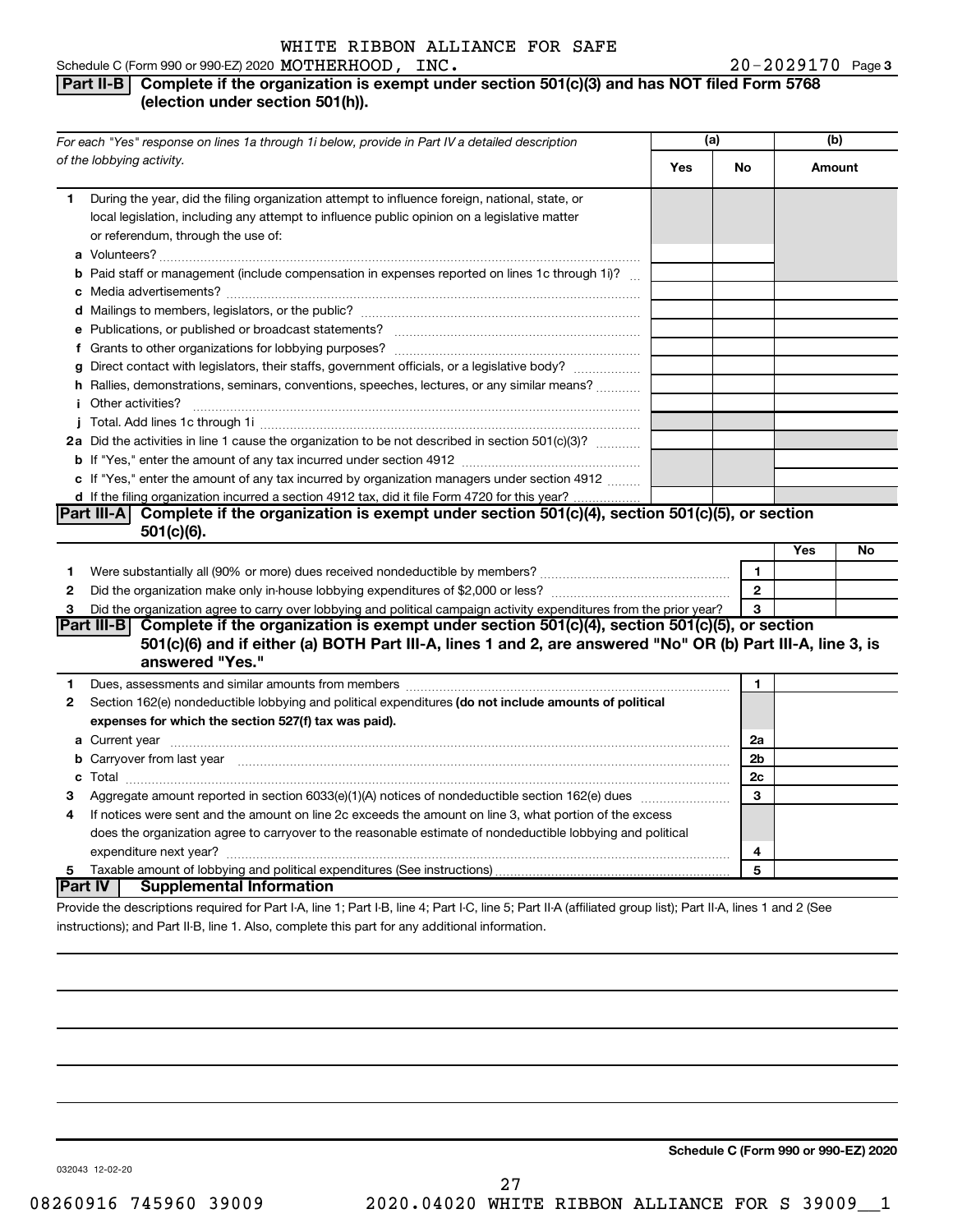|         |                                                        |                                                                                                   |                                                                                                                                                                                                                                                                      |                                                | OMB No. 1545-0047                                       |
|---------|--------------------------------------------------------|---------------------------------------------------------------------------------------------------|----------------------------------------------------------------------------------------------------------------------------------------------------------------------------------------------------------------------------------------------------------------------|------------------------------------------------|---------------------------------------------------------|
|         | <b>SCHEDULE D</b><br>(Form 990)                        |                                                                                                   | <b>Supplemental Financial Statements</b><br>Complete if the organization answered "Yes" on Form 990,                                                                                                                                                                 |                                                |                                                         |
|         |                                                        |                                                                                                   | Part IV, line 6, 7, 8, 9, 10, 11a, 11b, 11c, 11d, 11e, 11f, 12a, or 12b.                                                                                                                                                                                             |                                                | <b>Open to Public</b>                                   |
|         | Department of the Treasury<br>Internal Revenue Service |                                                                                                   | Attach to Form 990.<br>Go to www.irs.gov/Form990 for instructions and the latest information.                                                                                                                                                                        |                                                | Inspection                                              |
|         | Name of the organization                               | WHITE RIBBON ALLIANCE FOR SAFE<br>MOTHERHOOD, INC.                                                |                                                                                                                                                                                                                                                                      |                                                | <b>Employer identification number</b><br>$20 - 2029170$ |
| Part I  |                                                        |                                                                                                   | Organizations Maintaining Donor Advised Funds or Other Similar Funds or Accounts. Complete if the                                                                                                                                                                    |                                                |                                                         |
|         |                                                        | organization answered "Yes" on Form 990, Part IV, line 6.                                         |                                                                                                                                                                                                                                                                      |                                                |                                                         |
|         |                                                        |                                                                                                   | (a) Donor advised funds                                                                                                                                                                                                                                              |                                                | (b) Funds and other accounts                            |
| 1       |                                                        |                                                                                                   |                                                                                                                                                                                                                                                                      |                                                |                                                         |
| 2       |                                                        | Aggregate value of contributions to (during year)                                                 |                                                                                                                                                                                                                                                                      |                                                |                                                         |
| З       |                                                        | Aggregate value of grants from (during year)                                                      |                                                                                                                                                                                                                                                                      |                                                |                                                         |
| 4       |                                                        |                                                                                                   |                                                                                                                                                                                                                                                                      |                                                |                                                         |
| 5       |                                                        |                                                                                                   | Did the organization inform all donors and donor advisors in writing that the assets held in donor advised funds                                                                                                                                                     |                                                | No                                                      |
| 6       |                                                        |                                                                                                   | Did the organization inform all grantees, donors, and donor advisors in writing that grant funds can be used only                                                                                                                                                    |                                                | Yes                                                     |
|         |                                                        |                                                                                                   | for charitable purposes and not for the benefit of the donor or donor advisor, or for any other purpose conferring                                                                                                                                                   |                                                |                                                         |
|         | impermissible private benefit?                         |                                                                                                   |                                                                                                                                                                                                                                                                      |                                                | Yes<br>No                                               |
| Part II |                                                        |                                                                                                   | Conservation Easements. Complete if the organization answered "Yes" on Form 990, Part IV, line 7.                                                                                                                                                                    |                                                |                                                         |
| 1.      |                                                        | Purpose(s) of conservation easements held by the organization (check all that apply).             |                                                                                                                                                                                                                                                                      |                                                |                                                         |
|         |                                                        | Preservation of land for public use (for example, recreation or education)                        |                                                                                                                                                                                                                                                                      |                                                | Preservation of a historically important land area      |
|         | Protection of natural habitat                          |                                                                                                   |                                                                                                                                                                                                                                                                      | Preservation of a certified historic structure |                                                         |
|         | Preservation of open space                             |                                                                                                   |                                                                                                                                                                                                                                                                      |                                                |                                                         |
| 2       |                                                        |                                                                                                   | Complete lines 2a through 2d if the organization held a qualified conservation contribution in the form of a conservation easement on the last                                                                                                                       |                                                |                                                         |
|         | day of the tax year.                                   |                                                                                                   |                                                                                                                                                                                                                                                                      |                                                | Held at the End of the Tax Year                         |
| а       |                                                        |                                                                                                   |                                                                                                                                                                                                                                                                      | 2a                                             |                                                         |
|         |                                                        | Total acreage restricted by conservation easements                                                |                                                                                                                                                                                                                                                                      | 2 <sub>b</sub>                                 |                                                         |
|         |                                                        |                                                                                                   |                                                                                                                                                                                                                                                                      | 2c                                             |                                                         |
|         |                                                        |                                                                                                   | d Number of conservation easements included in (c) acquired after 7/25/06, and not on a historic structure                                                                                                                                                           |                                                |                                                         |
|         |                                                        |                                                                                                   |                                                                                                                                                                                                                                                                      | 2d                                             |                                                         |
| 3       |                                                        |                                                                                                   | Number of conservation easements modified, transferred, released, extinguished, or terminated by the organization during the tax                                                                                                                                     |                                                |                                                         |
| 4       | year                                                   | Number of states where property subject to conservation easement is located $\blacktriangleright$ |                                                                                                                                                                                                                                                                      |                                                |                                                         |
| 5       |                                                        |                                                                                                   | Does the organization have a written policy regarding the periodic monitoring, inspection, handling of                                                                                                                                                               |                                                |                                                         |
|         |                                                        | violations, and enforcement of the conservation easements it holds?                               |                                                                                                                                                                                                                                                                      |                                                | Yes<br>No                                               |
| 6       |                                                        |                                                                                                   | Staff and volunteer hours devoted to monitoring, inspecting, handling of violations, and enforcing conservation easements during the year                                                                                                                            |                                                |                                                         |
|         |                                                        |                                                                                                   |                                                                                                                                                                                                                                                                      |                                                |                                                         |
| 7       |                                                        |                                                                                                   | Amount of expenses incurred in monitoring, inspecting, handling of violations, and enforcing conservation easements during the year                                                                                                                                  |                                                |                                                         |
|         | ▶ \$                                                   |                                                                                                   |                                                                                                                                                                                                                                                                      |                                                |                                                         |
| 8       |                                                        |                                                                                                   | Does each conservation easement reported on line 2(d) above satisfy the requirements of section 170(h)(4)(B)(i)                                                                                                                                                      |                                                |                                                         |
|         |                                                        |                                                                                                   |                                                                                                                                                                                                                                                                      |                                                | Yes<br><b>No</b>                                        |
| 9       |                                                        |                                                                                                   | In Part XIII, describe how the organization reports conservation easements in its revenue and expense statement and                                                                                                                                                  |                                                |                                                         |
|         |                                                        |                                                                                                   | balance sheet, and include, if applicable, the text of the footnote to the organization's financial statements that describes the                                                                                                                                    |                                                |                                                         |
|         |                                                        | organization's accounting for conservation easements.                                             |                                                                                                                                                                                                                                                                      |                                                |                                                         |
|         | Part III                                               |                                                                                                   | Organizations Maintaining Collections of Art, Historical Treasures, or Other Similar Assets.                                                                                                                                                                         |                                                |                                                         |
|         |                                                        | Complete if the organization answered "Yes" on Form 990, Part IV, line 8.                         |                                                                                                                                                                                                                                                                      |                                                |                                                         |
|         |                                                        |                                                                                                   | 1a If the organization elected, as permitted under FASB ASC 958, not to report in its revenue statement and balance sheet works<br>of art, historical treasures, or other similar assets held for public exhibition, education, or research in furtherance of public |                                                |                                                         |
|         |                                                        |                                                                                                   | service, provide in Part XIII the text of the footnote to its financial statements that describes these items.                                                                                                                                                       |                                                |                                                         |
|         |                                                        |                                                                                                   | <b>b</b> If the organization elected, as permitted under FASB ASC 958, to report in its revenue statement and balance sheet works of                                                                                                                                 |                                                |                                                         |
|         |                                                        |                                                                                                   | art, historical treasures, or other similar assets held for public exhibition, education, or research in furtherance of public service,                                                                                                                              |                                                |                                                         |
|         |                                                        | provide the following amounts relating to these items:                                            |                                                                                                                                                                                                                                                                      |                                                |                                                         |
|         |                                                        |                                                                                                   |                                                                                                                                                                                                                                                                      |                                                |                                                         |
|         | (ii) Assets included in Form 990, Part X               |                                                                                                   |                                                                                                                                                                                                                                                                      | $\blacktriangleright$ s                        |                                                         |
| 2       |                                                        |                                                                                                   | If the organization received or held works of art, historical treasures, or other similar assets for financial gain, provide                                                                                                                                         |                                                |                                                         |
|         |                                                        |                                                                                                   | the following amounts required to be reported under FASB ASC 958 relating to these items:                                                                                                                                                                            |                                                |                                                         |
|         |                                                        |                                                                                                   |                                                                                                                                                                                                                                                                      | \$                                             |                                                         |
|         |                                                        |                                                                                                   |                                                                                                                                                                                                                                                                      | $\blacktriangleright$ s                        |                                                         |
|         |                                                        | LHA For Paperwork Reduction Act Notice, see the Instructions for Form 990.                        |                                                                                                                                                                                                                                                                      |                                                | Schedule D (Form 990) 2020                              |
|         | 032051 12-01-20                                        |                                                                                                   | 28                                                                                                                                                                                                                                                                   |                                                |                                                         |
|         |                                                        |                                                                                                   |                                                                                                                                                                                                                                                                      |                                                |                                                         |

08260916 745960 39009 2020.04020 WHITE RIBBON ALLIANCE FOR S 39009\_\_1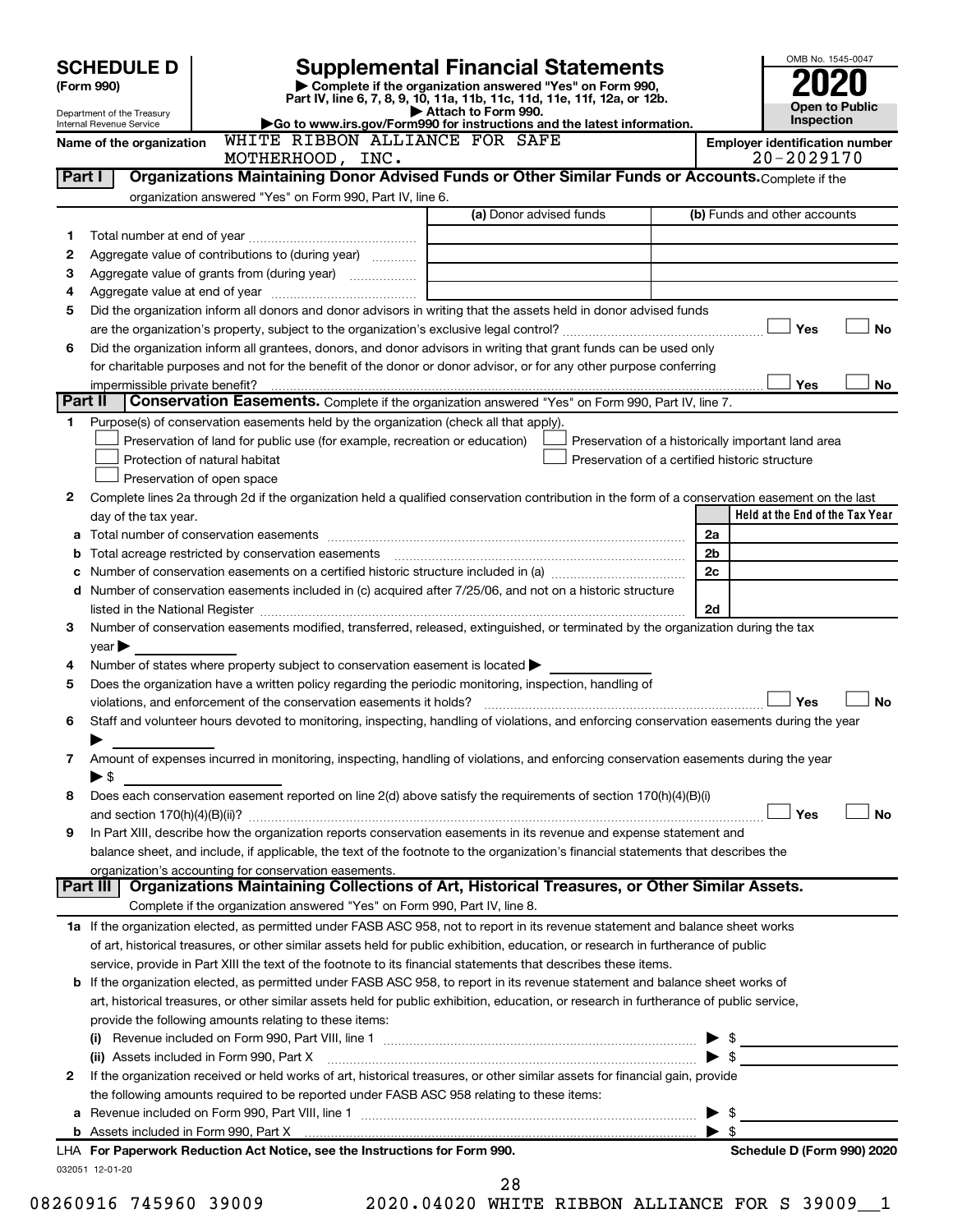|               |                                                                                                                                                                                                                                | WHITE RIBBON ALLIANCE FOR SAFE |   |                |                                                                                                                                                                                                                                |                 |                            |     |           |
|---------------|--------------------------------------------------------------------------------------------------------------------------------------------------------------------------------------------------------------------------------|--------------------------------|---|----------------|--------------------------------------------------------------------------------------------------------------------------------------------------------------------------------------------------------------------------------|-----------------|----------------------------|-----|-----------|
|               | Schedule D (Form 990) 2020                                                                                                                                                                                                     | MOTHERHOOD, INC.               |   |                |                                                                                                                                                                                                                                |                 | $20 - 2029170$ Page 2      |     |           |
|               | Part III  <br>Organizations Maintaining Collections of Art, Historical Treasures, or Other Similar Assets (continued)                                                                                                          |                                |   |                |                                                                                                                                                                                                                                |                 |                            |     |           |
| 3             | Using the organization's acquisition, accession, and other records, check any of the following that make significant use of its                                                                                                |                                |   |                |                                                                                                                                                                                                                                |                 |                            |     |           |
|               | collection items (check all that apply):                                                                                                                                                                                       |                                |   |                |                                                                                                                                                                                                                                |                 |                            |     |           |
| a             | Public exhibition                                                                                                                                                                                                              | d                              |   |                | Loan or exchange program                                                                                                                                                                                                       |                 |                            |     |           |
| b             | Scholarly research                                                                                                                                                                                                             | е                              |   |                | Other the contract of the contract of the contract of the contract of the contract of the contract of the contract of the contract of the contract of the contract of the contract of the contract of the contract of the cont |                 |                            |     |           |
| c             | Preservation for future generations                                                                                                                                                                                            |                                |   |                |                                                                                                                                                                                                                                |                 |                            |     |           |
| 4             | Provide a description of the organization's collections and explain how they further the organization's exempt purpose in Part XIII.                                                                                           |                                |   |                |                                                                                                                                                                                                                                |                 |                            |     |           |
| 5             | During the year, did the organization solicit or receive donations of art, historical treasures, or other similar assets                                                                                                       |                                |   |                |                                                                                                                                                                                                                                |                 |                            |     |           |
|               |                                                                                                                                                                                                                                |                                |   |                |                                                                                                                                                                                                                                |                 | Yes                        |     | No        |
|               | Part IV<br><b>Escrow and Custodial Arrangements.</b> Complete if the organization answered "Yes" on Form 990, Part IV, line 9, or                                                                                              |                                |   |                |                                                                                                                                                                                                                                |                 |                            |     |           |
|               | reported an amount on Form 990, Part X, line 21.                                                                                                                                                                               |                                |   |                |                                                                                                                                                                                                                                |                 |                            |     |           |
|               | 1a Is the organization an agent, trustee, custodian or other intermediary for contributions or other assets not included                                                                                                       |                                |   |                |                                                                                                                                                                                                                                |                 |                            |     |           |
|               |                                                                                                                                                                                                                                |                                |   |                |                                                                                                                                                                                                                                |                 | Yes                        |     | <b>No</b> |
|               | b If "Yes," explain the arrangement in Part XIII and complete the following table:                                                                                                                                             |                                |   |                |                                                                                                                                                                                                                                |                 |                            |     |           |
|               |                                                                                                                                                                                                                                |                                |   |                |                                                                                                                                                                                                                                |                 | Amount                     |     |           |
|               |                                                                                                                                                                                                                                |                                |   |                |                                                                                                                                                                                                                                | 1c              |                            |     |           |
|               |                                                                                                                                                                                                                                |                                |   |                |                                                                                                                                                                                                                                | 1d              |                            |     |           |
|               | e Distributions during the year manufactured and continuum control of the control of the control of the state of the state of the control of the control of the control of the control of the control of the control of the co |                                |   |                |                                                                                                                                                                                                                                | 1e              |                            |     |           |
| Ť.            |                                                                                                                                                                                                                                |                                |   |                |                                                                                                                                                                                                                                | 1f              |                            |     |           |
|               | 2a Did the organization include an amount on Form 990, Part X, line 21, for escrow or custodial account liability?                                                                                                             |                                |   |                |                                                                                                                                                                                                                                |                 | Yes                        |     | No        |
|               | <b>b</b> If "Yes," explain the arrangement in Part XIII. Check here if the explanation has been provided on Part XIII                                                                                                          |                                |   |                |                                                                                                                                                                                                                                |                 |                            |     |           |
| <b>Part V</b> | <b>Endowment Funds.</b> Complete if the organization answered "Yes" on Form 990, Part IV, line 10.                                                                                                                             |                                |   |                |                                                                                                                                                                                                                                |                 |                            |     |           |
|               |                                                                                                                                                                                                                                | (a) Current year               |   | (b) Prior year | (c) Two years back $\vert$ (d) Three years back $\vert$                                                                                                                                                                        |                 | (e) Four years back        |     |           |
|               | <b>1a</b> Beginning of year balance <i>manumumum</i>                                                                                                                                                                           |                                |   |                |                                                                                                                                                                                                                                |                 |                            |     |           |
|               |                                                                                                                                                                                                                                |                                |   |                |                                                                                                                                                                                                                                |                 |                            |     |           |
|               | c Net investment earnings, gains, and losses                                                                                                                                                                                   |                                |   |                |                                                                                                                                                                                                                                |                 |                            |     |           |
|               |                                                                                                                                                                                                                                |                                |   |                |                                                                                                                                                                                                                                |                 |                            |     |           |
|               | e Other expenditures for facilities                                                                                                                                                                                            |                                |   |                |                                                                                                                                                                                                                                |                 |                            |     |           |
|               |                                                                                                                                                                                                                                |                                |   |                |                                                                                                                                                                                                                                |                 |                            |     |           |
|               | f Administrative expenses                                                                                                                                                                                                      |                                |   |                |                                                                                                                                                                                                                                |                 |                            |     |           |
|               | <b>g</b> End of year balance $\ldots$                                                                                                                                                                                          |                                |   |                |                                                                                                                                                                                                                                |                 |                            |     |           |
| 2.            | Provide the estimated percentage of the current year end balance (line 1g, column (a)) held as:                                                                                                                                |                                |   |                |                                                                                                                                                                                                                                |                 |                            |     |           |
|               | a Board designated or quasi-endowment >                                                                                                                                                                                        |                                | % |                |                                                                                                                                                                                                                                |                 |                            |     |           |
|               | Permanent endowment >                                                                                                                                                                                                          | %                              |   |                |                                                                                                                                                                                                                                |                 |                            |     |           |
|               | <b>c</b> Term endowment $\blacktriangleright$                                                                                                                                                                                  | $\frac{0}{0}$                  |   |                |                                                                                                                                                                                                                                |                 |                            |     |           |
|               | The percentages on lines 2a, 2b, and 2c should equal 100%.                                                                                                                                                                     |                                |   |                |                                                                                                                                                                                                                                |                 |                            |     |           |
|               | 3a Are there endowment funds not in the possession of the organization that are held and administered for the organization                                                                                                     |                                |   |                |                                                                                                                                                                                                                                |                 |                            |     |           |
|               | by:                                                                                                                                                                                                                            |                                |   |                |                                                                                                                                                                                                                                |                 |                            | Yes | No        |
|               | (i)                                                                                                                                                                                                                            |                                |   |                |                                                                                                                                                                                                                                |                 | 3a(i)                      |     |           |
|               |                                                                                                                                                                                                                                |                                |   |                |                                                                                                                                                                                                                                |                 | 3a(ii)                     |     |           |
|               |                                                                                                                                                                                                                                |                                |   |                |                                                                                                                                                                                                                                |                 | 3b                         |     |           |
| 4             | Describe in Part XIII the intended uses of the organization's endowment funds.                                                                                                                                                 |                                |   |                |                                                                                                                                                                                                                                |                 |                            |     |           |
|               | Land, Buildings, and Equipment.<br><b>Part VI</b>                                                                                                                                                                              |                                |   |                |                                                                                                                                                                                                                                |                 |                            |     |           |
|               | Complete if the organization answered "Yes" on Form 990, Part IV, line 11a. See Form 990, Part X, line 10.                                                                                                                     |                                |   |                |                                                                                                                                                                                                                                |                 |                            |     |           |
|               | Description of property                                                                                                                                                                                                        | (a) Cost or other              |   |                | (b) Cost or other                                                                                                                                                                                                              | (c) Accumulated | (d) Book value             |     |           |
|               |                                                                                                                                                                                                                                | basis (investment)             |   |                | basis (other)                                                                                                                                                                                                                  | depreciation    |                            |     |           |
|               |                                                                                                                                                                                                                                |                                |   |                |                                                                                                                                                                                                                                |                 |                            |     |           |
|               |                                                                                                                                                                                                                                |                                |   |                |                                                                                                                                                                                                                                |                 |                            |     |           |
|               |                                                                                                                                                                                                                                |                                |   |                |                                                                                                                                                                                                                                |                 |                            |     |           |
|               |                                                                                                                                                                                                                                |                                |   |                |                                                                                                                                                                                                                                |                 |                            |     |           |
|               |                                                                                                                                                                                                                                |                                |   |                |                                                                                                                                                                                                                                |                 |                            |     |           |
|               | Total. Add lines 1a through 1e. (Column (d) must equal Form 990, Part X, column (B), line 10c.)                                                                                                                                |                                |   |                |                                                                                                                                                                                                                                |                 |                            |     | $0$ .     |
|               |                                                                                                                                                                                                                                |                                |   |                |                                                                                                                                                                                                                                |                 | Schedule D (Form 990) 2020 |     |           |
|               |                                                                                                                                                                                                                                |                                |   |                |                                                                                                                                                                                                                                |                 |                            |     |           |

032052 12-01-20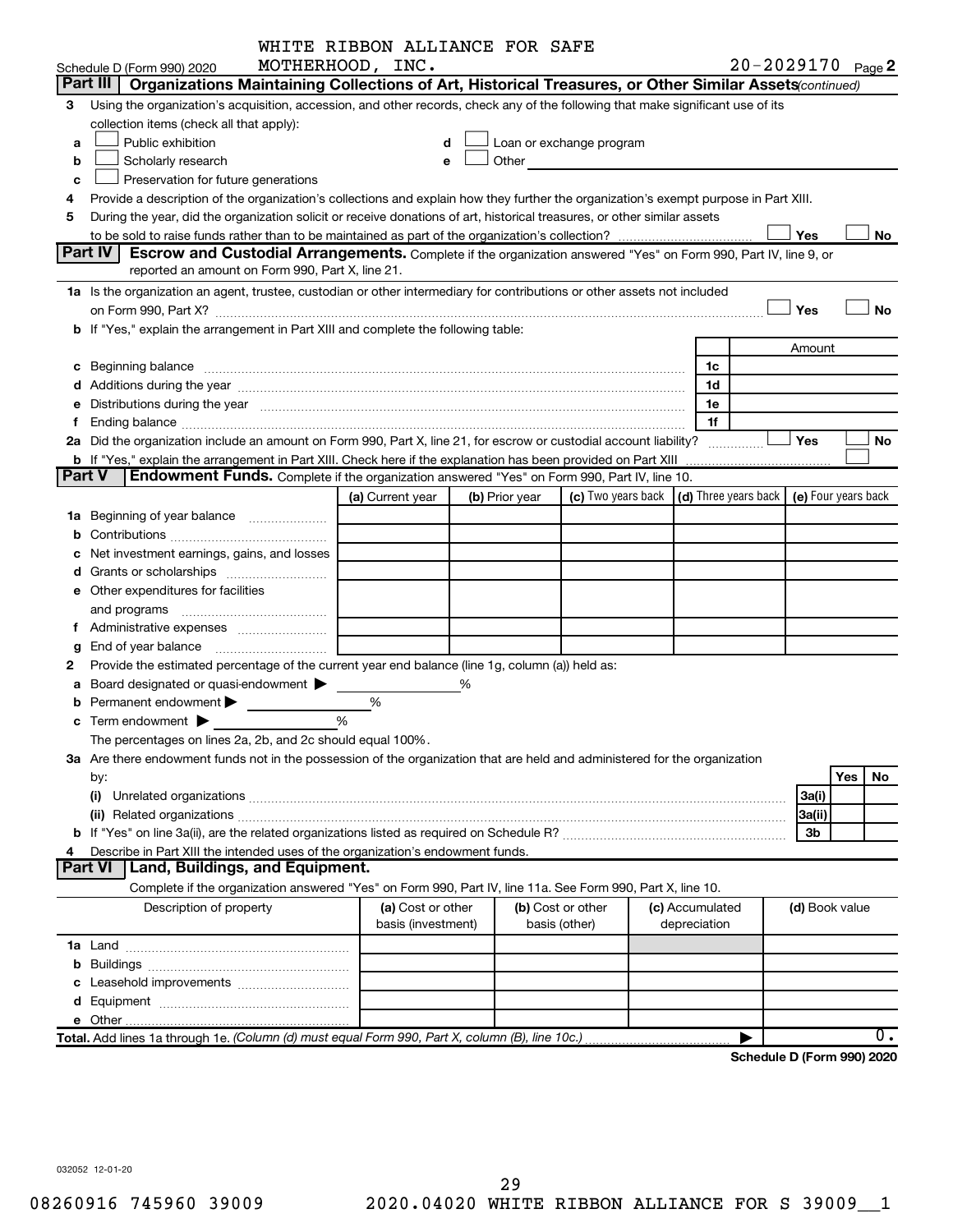|  | WHITE RIBBON ALLIANCE FOR SAFE |  |
|--|--------------------------------|--|
|  |                                |  |

|             | Schedule D (Form 990) 2020    | MOTHERHOOD, INC.                                                                       |                 |                                                                                                                                                      | $20 - 2029170$ Page 3 |
|-------------|-------------------------------|----------------------------------------------------------------------------------------|-----------------|------------------------------------------------------------------------------------------------------------------------------------------------------|-----------------------|
|             |                               | Part VII Investments - Other Securities.                                               |                 |                                                                                                                                                      |                       |
|             |                               |                                                                                        |                 | Complete if the organization answered "Yes" on Form 990, Part IV, line 11b. See Form 990, Part X, line 12.                                           |                       |
|             |                               | (a) Description of security or category (including name of security)                   | (b) Book value  | (c) Method of valuation: Cost or end-of-year market value                                                                                            |                       |
|             |                               |                                                                                        |                 |                                                                                                                                                      |                       |
|             |                               |                                                                                        |                 |                                                                                                                                                      |                       |
| $(3)$ Other |                               |                                                                                        |                 |                                                                                                                                                      |                       |
| (A)         |                               |                                                                                        |                 |                                                                                                                                                      |                       |
| (B)         |                               |                                                                                        |                 |                                                                                                                                                      |                       |
| (C)         |                               |                                                                                        |                 |                                                                                                                                                      |                       |
|             |                               |                                                                                        |                 |                                                                                                                                                      |                       |
| (D)         |                               |                                                                                        |                 |                                                                                                                                                      |                       |
| (E)         |                               |                                                                                        |                 |                                                                                                                                                      |                       |
| (F)         |                               |                                                                                        |                 |                                                                                                                                                      |                       |
| (G)         |                               |                                                                                        |                 |                                                                                                                                                      |                       |
| (H)         |                               |                                                                                        |                 |                                                                                                                                                      |                       |
|             |                               | Total. (Col. (b) must equal Form 990, Part X, col. (B) line 12.)                       |                 |                                                                                                                                                      |                       |
|             |                               | Part VIII Investments - Program Related.                                               |                 |                                                                                                                                                      |                       |
|             |                               |                                                                                        |                 | Complete if the organization answered "Yes" on Form 990, Part IV, line 11c. See Form 990, Part X, line 13.                                           |                       |
|             | (a) Description of investment |                                                                                        | (b) Book value  | (c) Method of valuation: Cost or end-of-year market value                                                                                            |                       |
| (1)         |                               |                                                                                        |                 |                                                                                                                                                      |                       |
| (2)         |                               |                                                                                        |                 |                                                                                                                                                      |                       |
| (3)         |                               |                                                                                        |                 |                                                                                                                                                      |                       |
| (4)         |                               |                                                                                        |                 |                                                                                                                                                      |                       |
| (5)         |                               |                                                                                        |                 |                                                                                                                                                      |                       |
| (6)         |                               |                                                                                        |                 |                                                                                                                                                      |                       |
| (7)         |                               |                                                                                        |                 |                                                                                                                                                      |                       |
| (8)         |                               |                                                                                        |                 |                                                                                                                                                      |                       |
| (9)         |                               |                                                                                        |                 |                                                                                                                                                      |                       |
|             |                               | Total. (Col. (b) must equal Form 990, Part X, col. (B) line 13.) $\blacktriangleright$ |                 |                                                                                                                                                      |                       |
| Part IX     | <b>Other Assets.</b>          |                                                                                        |                 |                                                                                                                                                      |                       |
|             |                               |                                                                                        |                 |                                                                                                                                                      |                       |
|             |                               |                                                                                        | (a) Description | Complete if the organization answered "Yes" on Form 990, Part IV, line 11d. See Form 990, Part X, line 15.                                           | (b) Book value        |
|             | SUB-GRANTEE ADVANCES          |                                                                                        |                 |                                                                                                                                                      | 233, 355.             |
| (1)         | <b>SECURITY DEPOSIT</b>       |                                                                                        |                 |                                                                                                                                                      | 76, 158.              |
| (2)         |                               |                                                                                        |                 |                                                                                                                                                      |                       |
| (3)         |                               |                                                                                        |                 |                                                                                                                                                      |                       |
| (4)         |                               |                                                                                        |                 |                                                                                                                                                      |                       |
| (5)         |                               |                                                                                        |                 |                                                                                                                                                      |                       |
| (6)         |                               |                                                                                        |                 |                                                                                                                                                      |                       |
| (7)         |                               |                                                                                        |                 |                                                                                                                                                      |                       |
| (8)         |                               |                                                                                        |                 |                                                                                                                                                      |                       |
| (9)         |                               |                                                                                        |                 |                                                                                                                                                      |                       |
|             |                               | Total. (Column (b) must equal Form 990, Part X, col. (B) line 15.)                     |                 |                                                                                                                                                      | 309,513.              |
| Part X      | <b>Other Liabilities.</b>     |                                                                                        |                 |                                                                                                                                                      |                       |
|             |                               |                                                                                        |                 | Complete if the organization answered "Yes" on Form 990, Part IV, line 11e or 11f. See Form 990, Part X, line 25.                                    |                       |
| 1.          |                               | (a) Description of liability                                                           |                 |                                                                                                                                                      | (b) Book value        |
| (1)         | Federal income taxes          |                                                                                        |                 |                                                                                                                                                      |                       |
| (2)         | <b>DEFERRED RENT</b>          |                                                                                        |                 |                                                                                                                                                      | 114,095.              |
|             |                               |                                                                                        |                 |                                                                                                                                                      |                       |
| (3)         |                               |                                                                                        |                 |                                                                                                                                                      |                       |
| (4)         |                               |                                                                                        |                 |                                                                                                                                                      |                       |
| (5)         |                               |                                                                                        |                 |                                                                                                                                                      |                       |
| (6)         |                               |                                                                                        |                 |                                                                                                                                                      |                       |
| (7)         |                               |                                                                                        |                 |                                                                                                                                                      |                       |
| (8)         |                               |                                                                                        |                 |                                                                                                                                                      |                       |
| (9)         |                               |                                                                                        |                 |                                                                                                                                                      |                       |
|             |                               |                                                                                        |                 |                                                                                                                                                      | 114,095.              |
|             |                               |                                                                                        |                 | 2. Liability for uncertain tax positions. In Part XIII, provide the text of the footnote to the organization's financial statements that reports the |                       |
|             |                               |                                                                                        |                 | organization's liability for uncertain tax positions under FASB ASC 740. Check here if the text of the footnote has been provided in Part XIII       | $\lfloor x \rfloor$   |

**Schedule D (Form 990) 2020**

032053 12-01-20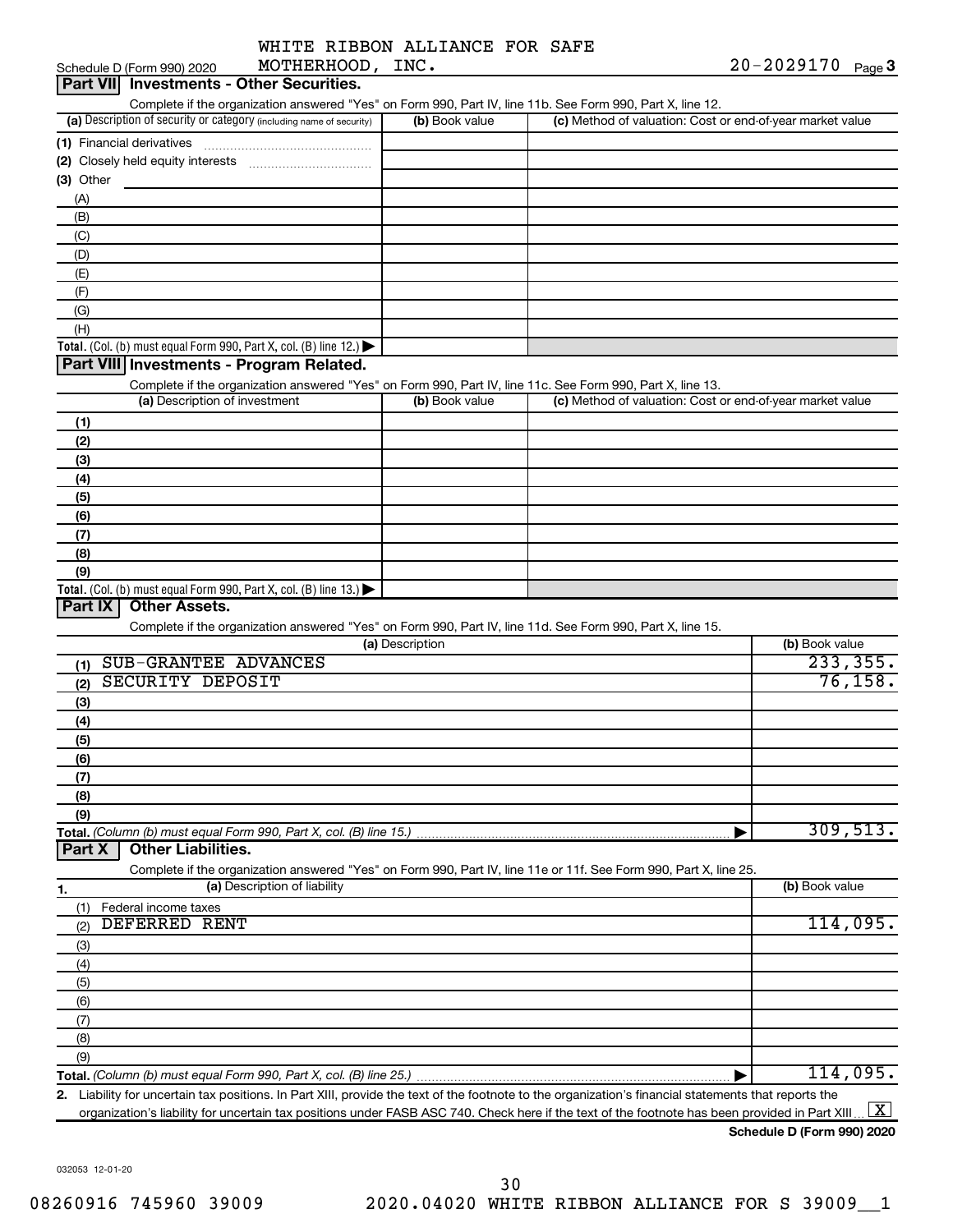|    | WAIIL RIDDUN ALLIANCE FUR SAFE                                                                                                                                                                                                      |                |          |                |                   |
|----|-------------------------------------------------------------------------------------------------------------------------------------------------------------------------------------------------------------------------------------|----------------|----------|----------------|-------------------|
|    | MOTHERHOOD, INC.<br>Schedule D (Form 990) 2020<br>Reconciliation of Revenue per Audited Financial Statements With Revenue per Return.                                                                                               |                |          |                | 20-2029170 Page 4 |
|    | <b>Part XI</b>                                                                                                                                                                                                                      |                |          |                |                   |
|    | Complete if the organization answered "Yes" on Form 990, Part IV, line 12a.                                                                                                                                                         |                |          |                |                   |
| 1  |                                                                                                                                                                                                                                     |                |          | $\blacksquare$ | 2,833,752.        |
| 2  | Amounts included on line 1 but not on Form 990, Part VIII, line 12:                                                                                                                                                                 |                |          |                |                   |
| a  | Net unrealized gains (losses) on investments [11] [11] Net unrealized gains (losses) on investments [11] [12]                                                                                                                       | 2a             |          |                |                   |
| b  |                                                                                                                                                                                                                                     | 2 <sub>b</sub> | 78, 294. |                |                   |
| с  |                                                                                                                                                                                                                                     | 2 <sub>c</sub> |          |                |                   |
| d  |                                                                                                                                                                                                                                     | 2d             |          |                |                   |
| е  | Add lines 2a through 2d                                                                                                                                                                                                             |                |          | 2е             | 78,294.           |
| з  | Subtract line 2e from line 1 <b>Manual Community of the Community of the Community Community</b> Subtract line 2e from line 1                                                                                                       |                |          | $\mathbf{3}$   | 2,755,458.        |
| 4  | Amounts included on Form 990, Part VIII, line 12, but not on line 1:                                                                                                                                                                |                |          |                |                   |
| a  | Investment expenses not included on Form 990, Part VIII, line 7b                                                                                                                                                                    | 4a             |          |                |                   |
| b  |                                                                                                                                                                                                                                     | 4 <sub>b</sub> | 300,000. |                |                   |
| c  | Add lines 4a and 4b                                                                                                                                                                                                                 |                |          | 4c             | 300,000.          |
| 5. |                                                                                                                                                                                                                                     |                |          |                | 3,055,458.        |
|    | Part XII   Reconciliation of Expenses per Audited Financial Statements With Expenses per Return.                                                                                                                                    |                |          |                |                   |
|    | Complete if the organization answered "Yes" on Form 990, Part IV, line 12a.                                                                                                                                                         |                |          |                |                   |
| 1  |                                                                                                                                                                                                                                     |                |          | $\blacksquare$ | 3,847,690.        |
| 2  | Amounts included on line 1 but not on Form 990, Part IX, line 25:                                                                                                                                                                   |                |          |                |                   |
| a  |                                                                                                                                                                                                                                     | 2a             | 78,294.  |                |                   |
| b  |                                                                                                                                                                                                                                     | 2 <sub>b</sub> |          |                |                   |
| c  |                                                                                                                                                                                                                                     | 2 <sub>c</sub> |          |                |                   |
| d  |                                                                                                                                                                                                                                     | 2d             |          |                |                   |
| е  | Add lines 2a through 2d <b>manufactures</b> and the contract of the contract of the contract of the contract of the contract of the contract of the contract of the contract of the contract of the contract of the contract of the |                |          | 2e             | 78,294.           |
| з  |                                                                                                                                                                                                                                     |                |          | $\mathbf{a}$   | 3,769,396.        |
| 4  | Amounts included on Form 990, Part IX, line 25, but not on line 1:                                                                                                                                                                  |                |          |                |                   |
| a  | Investment expenses not included on Form 990, Part VIII, line 7b                                                                                                                                                                    | 4a             |          |                |                   |
|    | Other (Describe in Part XIII.) [100] [100] [100] [100] [100] [100] [100] [100] [100] [100] [100] [100] [100] [                                                                                                                      | 4 <sub>h</sub> |          |                |                   |
|    | Add lines 4a and 4b                                                                                                                                                                                                                 |                |          | 4c             | 0.                |
| 5. | Total expenses. Add lines 3 and 4c. (This must equal Form 990, Part I, line 18.) <i>manumeronominal</i> manumeronominal                                                                                                             |                |          |                | 3,769,396.        |
|    | Part XIII Supplemental Information.                                                                                                                                                                                                 |                |          |                |                   |
|    |                                                                                                                                                                                                                                     |                |          |                |                   |

WHITE RIBBON ALLIANCE ROD CARE

Provide the descriptions required for Part II, lines 3, 5, and 9; Part III, lines 1a and 4; Part IV, lines 1b and 2b; Part V, line 4; Part X, line 2; Part XI, lines 2d and 4b; and Part XII, lines 2d and 4b. Also complete this part to provide any additional information.

PART X, LINE 2:

|  |                           |  |  |  | FOR THE YEARS ENDED DECEMBER 31, 2020 AND 2019, WRA HAS DOCUMENTED ITS     |  |  |  |
|--|---------------------------|--|--|--|----------------------------------------------------------------------------|--|--|--|
|  |                           |  |  |  | CONSIDERATION OF FASB ASC 740-10, INCOME TAXES, THAT PROVIDES GUIDANCE FOR |  |  |  |
|  |                           |  |  |  | REPORTING UNCERTAINTY IN INCOME TAXES AND HAS DETERMINED THAT NO MATERIAL  |  |  |  |
|  |                           |  |  |  | UNCERTAIN TAX POSITIONS OUALIFY FOR EITHER RECOGNITION OR DISCLOSURE IN    |  |  |  |
|  | THE FINANCIAL STATEMENTS. |  |  |  |                                                                            |  |  |  |
|  |                           |  |  |  |                                                                            |  |  |  |

PART XI, LINE 4B - OTHER ADJUSTMENTS:

## DE-OBLIGATION OF 2019 PLEDGE RECEIVABLE **1990** 1000.

032054 12-01-20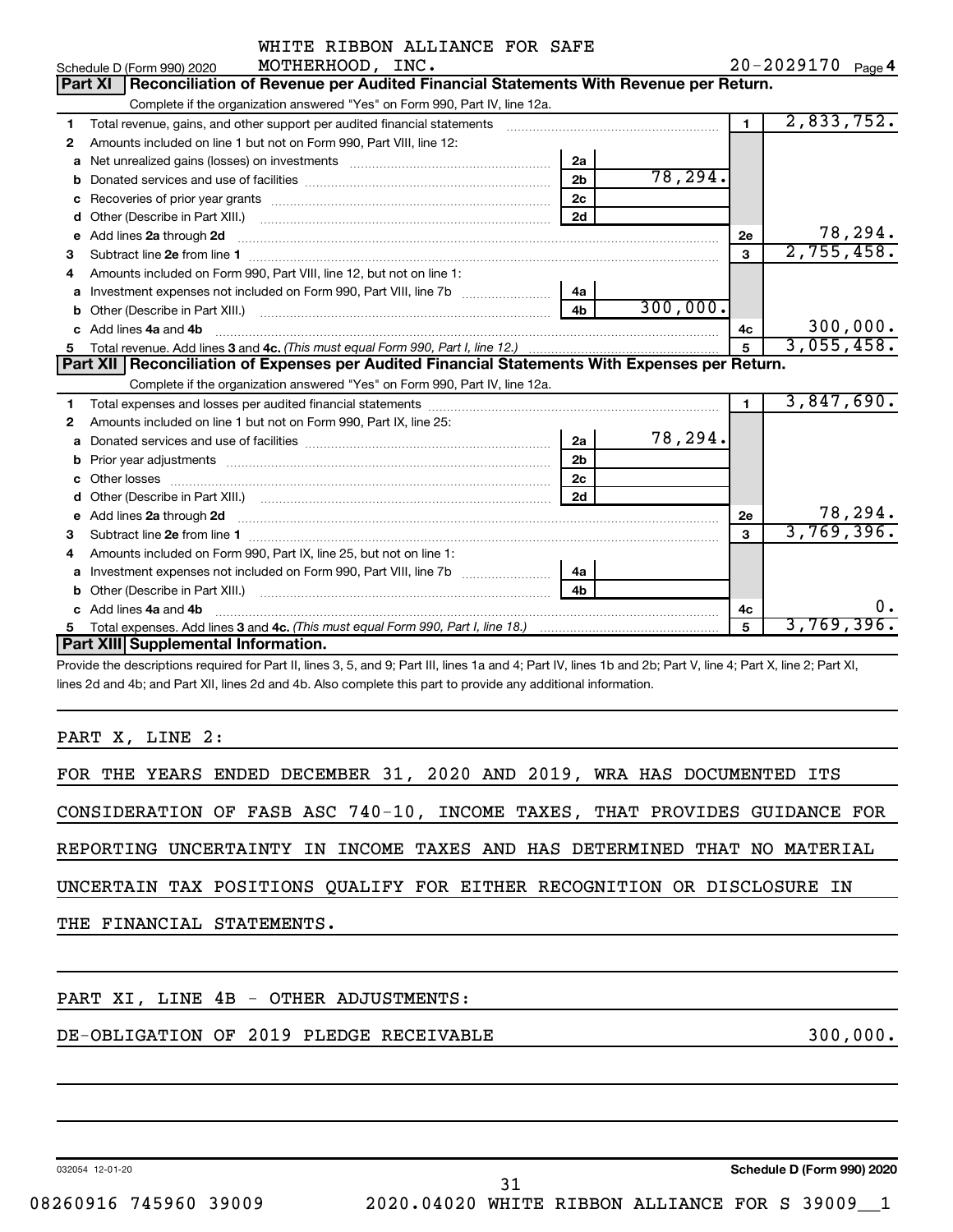|                 |                                                                                                | MOTHERHOOD, INC. |  | 20-2029170 Page 5          |
|-----------------|------------------------------------------------------------------------------------------------|------------------|--|----------------------------|
|                 | Schedule D (Form 990) 2020 MOTHERHOOD<br><b>Part XIII Supplemental Information</b> (continued) |                  |  |                            |
|                 |                                                                                                |                  |  |                            |
|                 |                                                                                                |                  |  |                            |
|                 |                                                                                                |                  |  |                            |
|                 |                                                                                                |                  |  |                            |
|                 |                                                                                                |                  |  |                            |
|                 |                                                                                                |                  |  |                            |
|                 |                                                                                                |                  |  |                            |
|                 |                                                                                                |                  |  |                            |
|                 |                                                                                                |                  |  |                            |
|                 |                                                                                                |                  |  |                            |
|                 |                                                                                                |                  |  |                            |
|                 |                                                                                                |                  |  |                            |
|                 |                                                                                                |                  |  |                            |
|                 |                                                                                                |                  |  |                            |
|                 |                                                                                                |                  |  |                            |
|                 |                                                                                                |                  |  |                            |
|                 |                                                                                                |                  |  |                            |
|                 |                                                                                                |                  |  |                            |
|                 |                                                                                                |                  |  |                            |
|                 |                                                                                                |                  |  |                            |
|                 |                                                                                                |                  |  |                            |
|                 |                                                                                                |                  |  |                            |
|                 |                                                                                                |                  |  |                            |
|                 |                                                                                                |                  |  |                            |
|                 |                                                                                                |                  |  |                            |
|                 |                                                                                                |                  |  |                            |
|                 |                                                                                                |                  |  |                            |
|                 |                                                                                                |                  |  |                            |
|                 |                                                                                                |                  |  |                            |
|                 |                                                                                                |                  |  |                            |
|                 |                                                                                                |                  |  |                            |
|                 |                                                                                                |                  |  |                            |
|                 |                                                                                                |                  |  |                            |
|                 |                                                                                                |                  |  |                            |
|                 |                                                                                                |                  |  |                            |
|                 |                                                                                                |                  |  |                            |
|                 |                                                                                                |                  |  |                            |
|                 |                                                                                                |                  |  |                            |
|                 |                                                                                                |                  |  |                            |
|                 |                                                                                                |                  |  |                            |
|                 |                                                                                                |                  |  |                            |
|                 |                                                                                                |                  |  |                            |
|                 |                                                                                                |                  |  |                            |
|                 |                                                                                                |                  |  |                            |
|                 |                                                                                                |                  |  |                            |
|                 |                                                                                                |                  |  |                            |
|                 |                                                                                                |                  |  |                            |
|                 |                                                                                                |                  |  | Schedule D (Form 990) 2020 |
| 032055 12-01-20 |                                                                                                |                  |  |                            |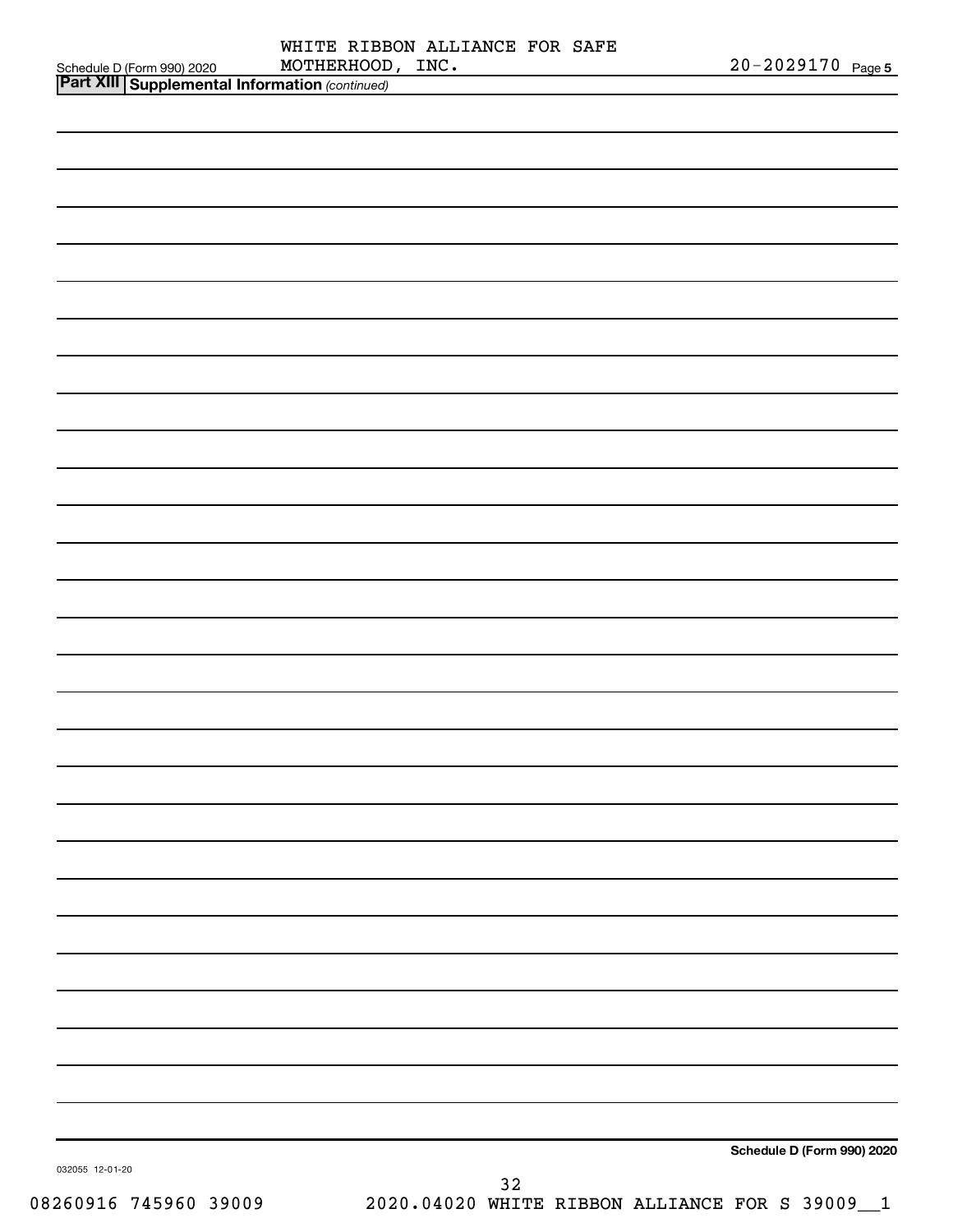| <b>SCHEDULE F</b>                                          |                          |                            | <b>Statement of Activities Outside the United States</b>                                                                                                                                                                                             |                                                 |                        | OMB No. 1545-0047                     |
|------------------------------------------------------------|--------------------------|----------------------------|------------------------------------------------------------------------------------------------------------------------------------------------------------------------------------------------------------------------------------------------------|-------------------------------------------------|------------------------|---------------------------------------|
| (Form 990)                                                 |                          |                            | Complete if the organization answered "Yes" on Form 990, Part IV, line 14b, 15, or 16.                                                                                                                                                               |                                                 |                        |                                       |
| Department of the Treasury                                 |                          |                            | Attach to Form 990.                                                                                                                                                                                                                                  |                                                 | <b>Open to Public</b>  |                                       |
| Internal Revenue Service                                   |                          |                            | Go to www.irs.gov/Form990 for instructions and the latest information.                                                                                                                                                                               |                                                 | Inspection             |                                       |
| Name of the organization<br>WHITE RIBBON ALLIANCE FOR SAFE |                          |                            |                                                                                                                                                                                                                                                      |                                                 |                        | <b>Employer identification number</b> |
| MOTHERHOOD, INC.                                           |                          |                            |                                                                                                                                                                                                                                                      | 20-2029170                                      |                        |                                       |
| Part I                                                     |                          |                            | General Information on Activities Outside the United States. Complete if the organization answered "Yes" on                                                                                                                                          |                                                 |                        |                                       |
| Form 990, Part IV, line 14b.                               |                          |                            |                                                                                                                                                                                                                                                      |                                                 |                        |                                       |
| 1.                                                         |                          |                            | For grantmakers. Does the organization maintain records to substantiate the amount of its grants and other assistance,<br>the grantees' eligibility for the grants or assistance, and the selection criteria used to award the grants or assistance? |                                                 | $\boxed{\text{X}}$ Yes | <b>No</b>                             |
| 2<br>United States.                                        |                          |                            | For grantmakers. Describe in Part V the organization's procedures for monitoring the use of its grants and other assistance outside the                                                                                                              |                                                 |                        |                                       |
| З.                                                         |                          |                            | Activities per Region. (The following Part I, line 3 table can be duplicated if additional space is needed.)                                                                                                                                         |                                                 |                        |                                       |
| (a) Region                                                 | (b) Number of            | employees,                 | (c) Number of (d) Activities conducted in the region                                                                                                                                                                                                 | (e) If activity listed in (d)                   |                        | (f) Total                             |
|                                                            | offices<br>in the region | agents, and                | (by type) (such as, fundraising, pro-<br>gram services, investments, grants to                                                                                                                                                                       | is a program service,<br>describe specific type |                        | expenditures<br>for and               |
|                                                            |                          | independent<br>contractors | recipients located in the region)                                                                                                                                                                                                                    | of service(s) in the region                     |                        | investments<br>in the region          |
|                                                            |                          | in the region              |                                                                                                                                                                                                                                                      |                                                 |                        |                                       |
|                                                            |                          |                            |                                                                                                                                                                                                                                                      |                                                 |                        |                                       |
|                                                            |                          |                            | GRANTS TO RECIPIENTS                                                                                                                                                                                                                                 |                                                 |                        |                                       |
| SUB-SAHARAN AFRICA                                         | $\overline{0}$           | 0                          | LOCATED IN REGION                                                                                                                                                                                                                                    |                                                 |                        | 825, 251.                             |
|                                                            |                          |                            |                                                                                                                                                                                                                                                      |                                                 |                        |                                       |
|                                                            |                          |                            |                                                                                                                                                                                                                                                      |                                                 |                        |                                       |
| EAST ASIA AND THE                                          |                          |                            | GRANTS TO RECIPIENTS                                                                                                                                                                                                                                 |                                                 |                        |                                       |
| PACIFIC                                                    | $\overline{0}$           | 0                          | LOCATED IN REGION                                                                                                                                                                                                                                    |                                                 |                        | 12,147.                               |
|                                                            |                          |                            |                                                                                                                                                                                                                                                      |                                                 |                        |                                       |
|                                                            |                          |                            | GRANTS TO RECIPIENTS                                                                                                                                                                                                                                 |                                                 |                        |                                       |
| SOUTH ASIA                                                 | $\overline{0}$           | 0                          | LOCATED IN REGION                                                                                                                                                                                                                                    |                                                 |                        | 122,421.                              |
|                                                            |                          |                            |                                                                                                                                                                                                                                                      |                                                 |                        |                                       |
|                                                            |                          |                            |                                                                                                                                                                                                                                                      |                                                 |                        |                                       |
|                                                            |                          |                            | GRANTS TO RECIPIENTS                                                                                                                                                                                                                                 |                                                 |                        |                                       |
| NORTH AMERICA                                              | $\overline{0}$           | 0                          | LOCATED IN REGION                                                                                                                                                                                                                                    |                                                 |                        | 257, 243.                             |
|                                                            |                          |                            |                                                                                                                                                                                                                                                      |                                                 |                        |                                       |
|                                                            |                          |                            |                                                                                                                                                                                                                                                      |                                                 |                        |                                       |
|                                                            |                          |                            |                                                                                                                                                                                                                                                      |                                                 |                        |                                       |
|                                                            |                          |                            |                                                                                                                                                                                                                                                      |                                                 |                        |                                       |
|                                                            |                          |                            |                                                                                                                                                                                                                                                      |                                                 |                        |                                       |
|                                                            |                          |                            |                                                                                                                                                                                                                                                      |                                                 |                        |                                       |
|                                                            |                          |                            |                                                                                                                                                                                                                                                      |                                                 |                        |                                       |
|                                                            |                          |                            |                                                                                                                                                                                                                                                      |                                                 |                        |                                       |
|                                                            |                          |                            |                                                                                                                                                                                                                                                      |                                                 |                        |                                       |
|                                                            |                          |                            |                                                                                                                                                                                                                                                      |                                                 |                        |                                       |
|                                                            |                          |                            |                                                                                                                                                                                                                                                      |                                                 |                        |                                       |
|                                                            |                          |                            |                                                                                                                                                                                                                                                      |                                                 |                        |                                       |
|                                                            |                          |                            |                                                                                                                                                                                                                                                      |                                                 |                        |                                       |
|                                                            |                          |                            |                                                                                                                                                                                                                                                      |                                                 |                        |                                       |
| 3 a Subtotal                                               | $\Omega$                 | $\Omega$                   |                                                                                                                                                                                                                                                      |                                                 |                        | 1,217,062.                            |
| <b>b</b> Total from continuation                           |                          |                            |                                                                                                                                                                                                                                                      |                                                 |                        |                                       |
| sheets to Part I<br>c Totals (add lines 3a                 |                          |                            |                                                                                                                                                                                                                                                      |                                                 |                        | 0.                                    |
| and 3b)<br>.                                               |                          |                            |                                                                                                                                                                                                                                                      |                                                 |                        | 1,217,062.                            |
|                                                            |                          |                            |                                                                                                                                                                                                                                                      |                                                 |                        |                                       |

**For Paperwork Reduction Act Notice, see the Instructions for Form 990. Schedule F (Form 990) 2020** LHA

032071 12-03-20

08260916 745960 39009 2020.04020 WHITE RIBBON ALLIANCE FOR S 39009\_1 33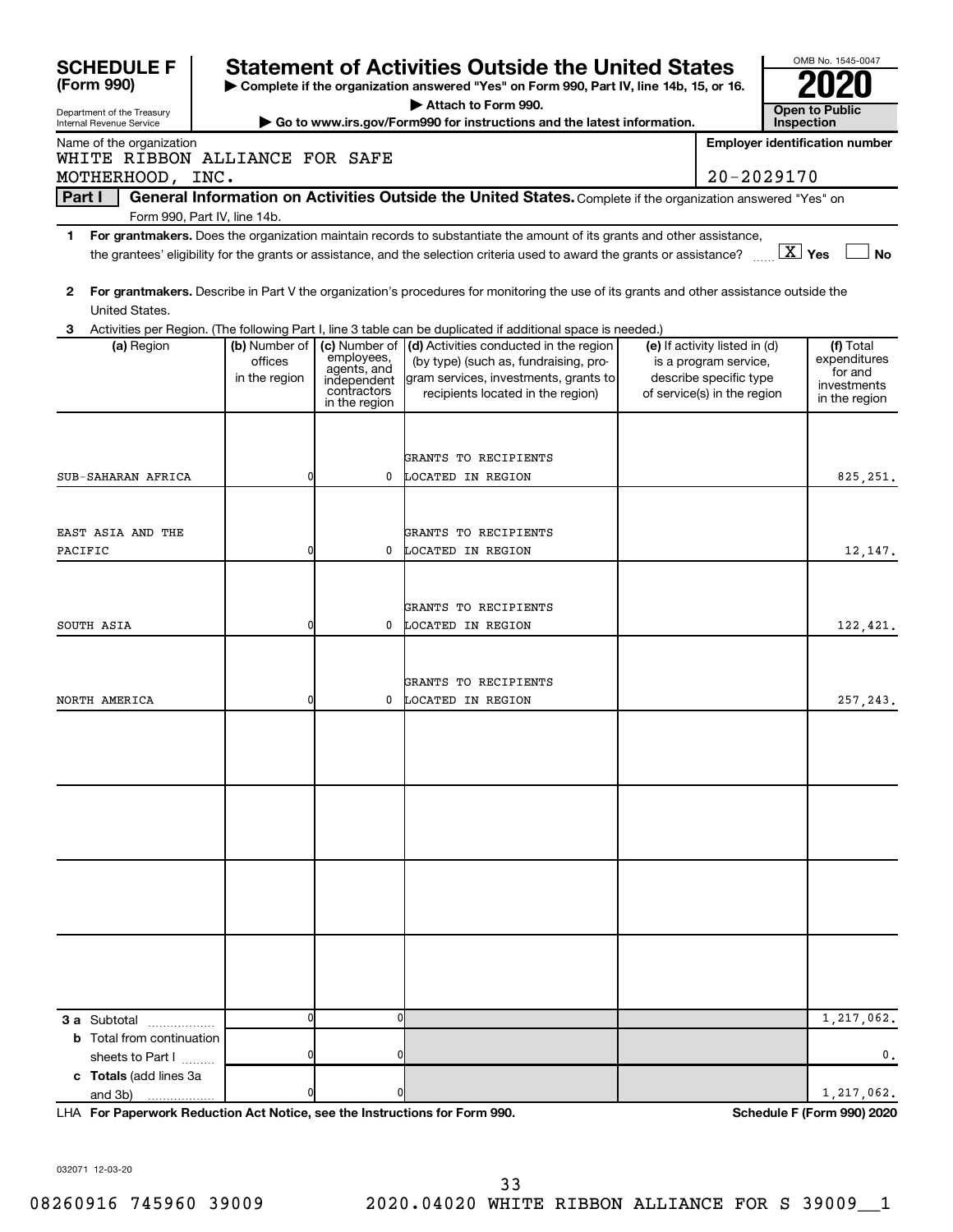Schedule F (Form 990) 2020  $MOTHERHOOD$ ,  $INC.$   $20-2029170$ 

Part II | Grants and Other Assistance to Organizations or Entities Outside the United States. Complete if the organization answered "Yes" on Form 990, Part IV, line 15, for any recipient who received more than \$5,000. Part II can be duplicated if additional space is needed.

| $\mathbf{1}$<br>(a) Name of organization                   | (b) IRS code section<br>and EIN (if applicable) | (c) Region            | (d) Purpose of<br>grant                                                                                                                                                                                                                                                      | (e) Amount<br>of cash grant | (f) Manner of<br>cash disbursement | (g) Amount of<br>noncash<br>assistance | (h) Description<br>of noncash<br>assistance | (i) Method of<br>valuation (book, FMV,<br>appraisal, other) |
|------------------------------------------------------------|-------------------------------------------------|-----------------------|------------------------------------------------------------------------------------------------------------------------------------------------------------------------------------------------------------------------------------------------------------------------------|-----------------------------|------------------------------------|----------------------------------------|---------------------------------------------|-------------------------------------------------------------|
|                                                            |                                                 |                       |                                                                                                                                                                                                                                                                              |                             |                                    |                                        |                                             |                                                             |
|                                                            |                                                 | <b>SUB-SAHARAN</b>    |                                                                                                                                                                                                                                                                              |                             |                                    |                                        |                                             |                                                             |
|                                                            |                                                 | AFRICA                | MATERNAL HEALTH                                                                                                                                                                                                                                                              |                             | 295,980. WIRE TRANSFER             | $\mathbf{0}$                           |                                             |                                                             |
|                                                            |                                                 |                       |                                                                                                                                                                                                                                                                              |                             |                                    |                                        |                                             |                                                             |
|                                                            |                                                 |                       |                                                                                                                                                                                                                                                                              |                             |                                    |                                        |                                             |                                                             |
|                                                            |                                                 | SUB-SAHARAN<br>AFRICA | MATERNAL HEALTH                                                                                                                                                                                                                                                              |                             | 8,124. WIRE TRANSFER               | $\mathbf{0}$                           |                                             |                                                             |
|                                                            |                                                 |                       |                                                                                                                                                                                                                                                                              |                             |                                    |                                        |                                             |                                                             |
|                                                            |                                                 |                       |                                                                                                                                                                                                                                                                              |                             |                                    |                                        |                                             |                                                             |
|                                                            |                                                 | SUB-SAHARAN           |                                                                                                                                                                                                                                                                              |                             |                                    |                                        |                                             |                                                             |
|                                                            |                                                 | AFRICA                | MATERNAL HEALTH                                                                                                                                                                                                                                                              |                             | 141,105. WIRE TRANSFER             | $\mathbf{0}$                           |                                             |                                                             |
|                                                            |                                                 |                       |                                                                                                                                                                                                                                                                              |                             |                                    |                                        |                                             |                                                             |
|                                                            |                                                 | SUB-SAHARAN           |                                                                                                                                                                                                                                                                              |                             |                                    |                                        |                                             |                                                             |
|                                                            |                                                 | AFRICA                | MATERNAL HEALTH                                                                                                                                                                                                                                                              |                             | 123,679. WIRE TRANSFER             | $\mathbf{0}$                           |                                             |                                                             |
|                                                            |                                                 |                       |                                                                                                                                                                                                                                                                              |                             |                                    |                                        |                                             |                                                             |
|                                                            |                                                 |                       |                                                                                                                                                                                                                                                                              |                             |                                    |                                        |                                             |                                                             |
|                                                            |                                                 | SUB-SAHARAN           |                                                                                                                                                                                                                                                                              |                             |                                    |                                        |                                             |                                                             |
|                                                            |                                                 | AFRICA                | MATERNAL HEALTH                                                                                                                                                                                                                                                              |                             | 69,574. WIRE TRANSFER              | $\mathbf{0}$                           |                                             |                                                             |
|                                                            |                                                 |                       |                                                                                                                                                                                                                                                                              |                             |                                    |                                        |                                             |                                                             |
|                                                            |                                                 |                       |                                                                                                                                                                                                                                                                              |                             |                                    |                                        |                                             |                                                             |
|                                                            |                                                 | SOUTH ASIA            | MATERNAL HEALTH                                                                                                                                                                                                                                                              |                             | 6,015. WIRE TRANSFER               | $\mathbf{0}$                           |                                             |                                                             |
|                                                            |                                                 |                       |                                                                                                                                                                                                                                                                              |                             |                                    |                                        |                                             |                                                             |
|                                                            |                                                 |                       |                                                                                                                                                                                                                                                                              |                             |                                    |                                        |                                             |                                                             |
|                                                            |                                                 | SOUTH ASIA            | MATERNAL HEALTH                                                                                                                                                                                                                                                              |                             | 112,406. WIRE TRANSFER             | $\mathbf{0}$                           |                                             |                                                             |
|                                                            |                                                 |                       |                                                                                                                                                                                                                                                                              |                             |                                    |                                        |                                             |                                                             |
|                                                            |                                                 |                       |                                                                                                                                                                                                                                                                              |                             |                                    |                                        |                                             |                                                             |
|                                                            |                                                 | SUB-SAHARAN           |                                                                                                                                                                                                                                                                              |                             |                                    |                                        |                                             |                                                             |
|                                                            |                                                 | AFRICA                | MATERNAL HEALTH                                                                                                                                                                                                                                                              |                             | 173,816. WIRE TRANSFER             | $\mathbf{0}$                           |                                             |                                                             |
| 2                                                          |                                                 |                       | Enter total number of recipient organizations listed above that are recognized as charities by the foreign country, recognized as a tax<br>exempt 501(c)(3) organization by the IRS, or for which the grantee or counsel has provided a section 501(c)(3) equivalency letter |                             |                                    |                                        |                                             | 13                                                          |
| Enter total number of other organizations or entities<br>3 |                                                 |                       |                                                                                                                                                                                                                                                                              |                             |                                    |                                        |                                             | $\overline{0}$                                              |

**Schedule F (Form 990) 2020**

**2**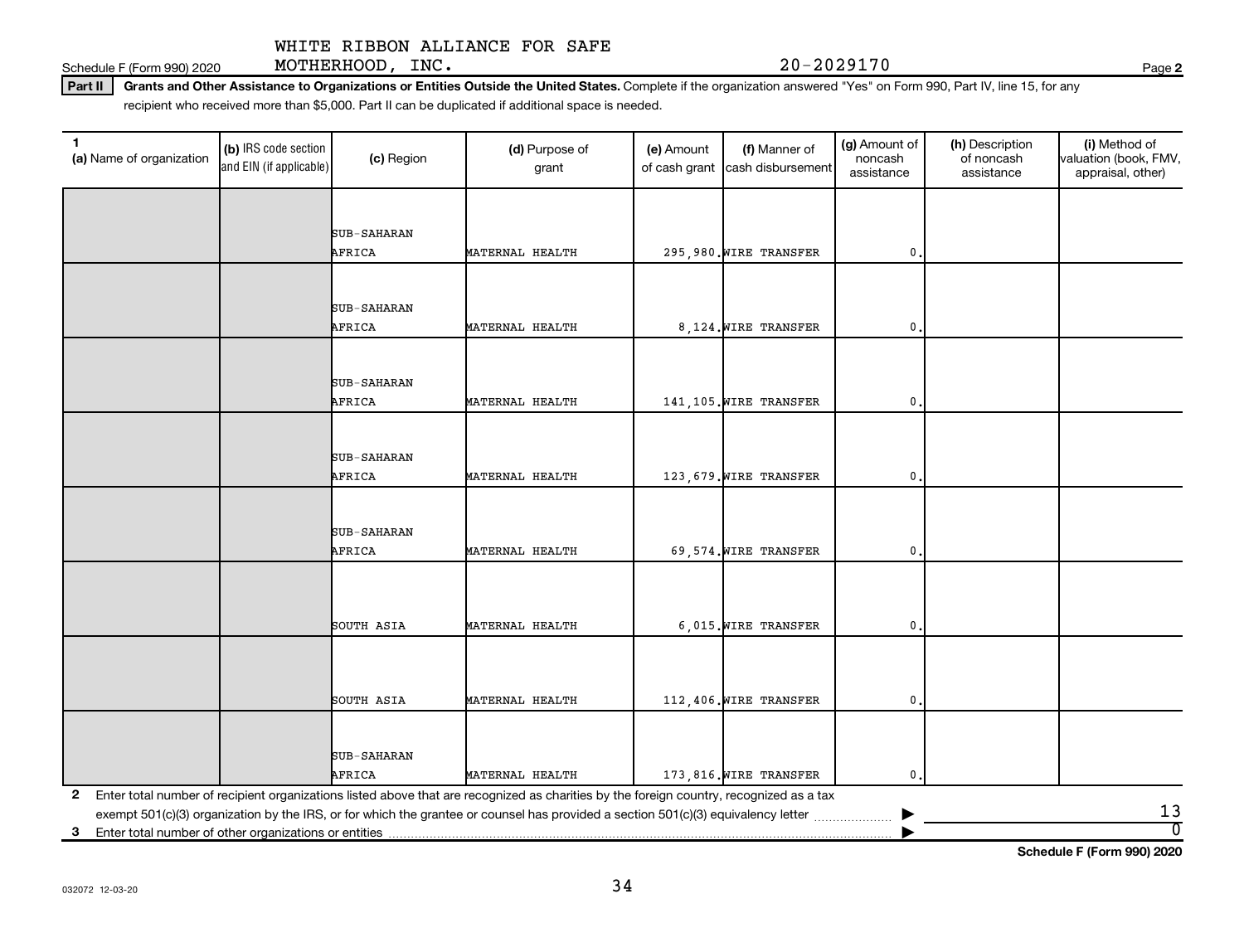|  | WHITE RIBBON ALLIANCE FOR SAFE |  |
|--|--------------------------------|--|
|  |                                |  |

| Schedule F (Form 990) |  |
|-----------------------|--|

| Schedule F (Form 990)                    |                                                 | MOTHERHOOD, INC.             |                                                                                                                                              |            | 20-2029170                                       |                                         |                                              | Page 2                                                      |
|------------------------------------------|-------------------------------------------------|------------------------------|----------------------------------------------------------------------------------------------------------------------------------------------|------------|--------------------------------------------------|-----------------------------------------|----------------------------------------------|-------------------------------------------------------------|
| Part II                                  |                                                 |                              | Continuation of Grants and Other Assistance to Organizations or Entities Outside the United States. (Schedule F (Form 990), Part II, line 1) |            |                                                  |                                         |                                              |                                                             |
| $\mathbf{1}$<br>(a) Name of organization | (b) IRS code section<br>and EIN (if applicable) | (c) Region                   | (d) Purpose of<br>grant                                                                                                                      | (e) Amount | (f) Manner of<br>of cash grant cash disbursement | (g) Amount of<br>non-cash<br>assistance | (h) Description<br>of non-cash<br>assistance | (i) Method of<br>valuation (book, FMV,<br>appraisal, other) |
|                                          |                                                 | EAST ASIA AND THE<br>PACIFIC | MATERNAL HEALTH                                                                                                                              |            | 12,147. WIRE TRANSFER                            | 0                                       |                                              |                                                             |
|                                          |                                                 | NORTH AMERICA                | MATERNAL HEALTH                                                                                                                              |            | 50,971. WIRE TRANSFER                            | $\mathbf 0$                             |                                              |                                                             |
|                                          |                                                 | NORTH AMERICA                | MATERNAL HEALTH                                                                                                                              |            | 40,000. WIRE TRANSFER                            | 0                                       |                                              |                                                             |
|                                          |                                                 | NORTH AMERICA                | MATERNAL HEALTH                                                                                                                              |            | 106,692. WIRE TRANSFER                           | 0                                       |                                              |                                                             |
|                                          |                                                 | NORTH AMERICA                | MATERNAL HEALTH                                                                                                                              |            | 59,580. WIRE TRANSFER                            | 0                                       |                                              |                                                             |
|                                          |                                                 |                              |                                                                                                                                              |            |                                                  |                                         |                                              |                                                             |
|                                          |                                                 |                              |                                                                                                                                              |            |                                                  |                                         |                                              |                                                             |
|                                          |                                                 |                              |                                                                                                                                              |            |                                                  |                                         |                                              |                                                             |
|                                          |                                                 |                              |                                                                                                                                              |            |                                                  |                                         |                                              |                                                             |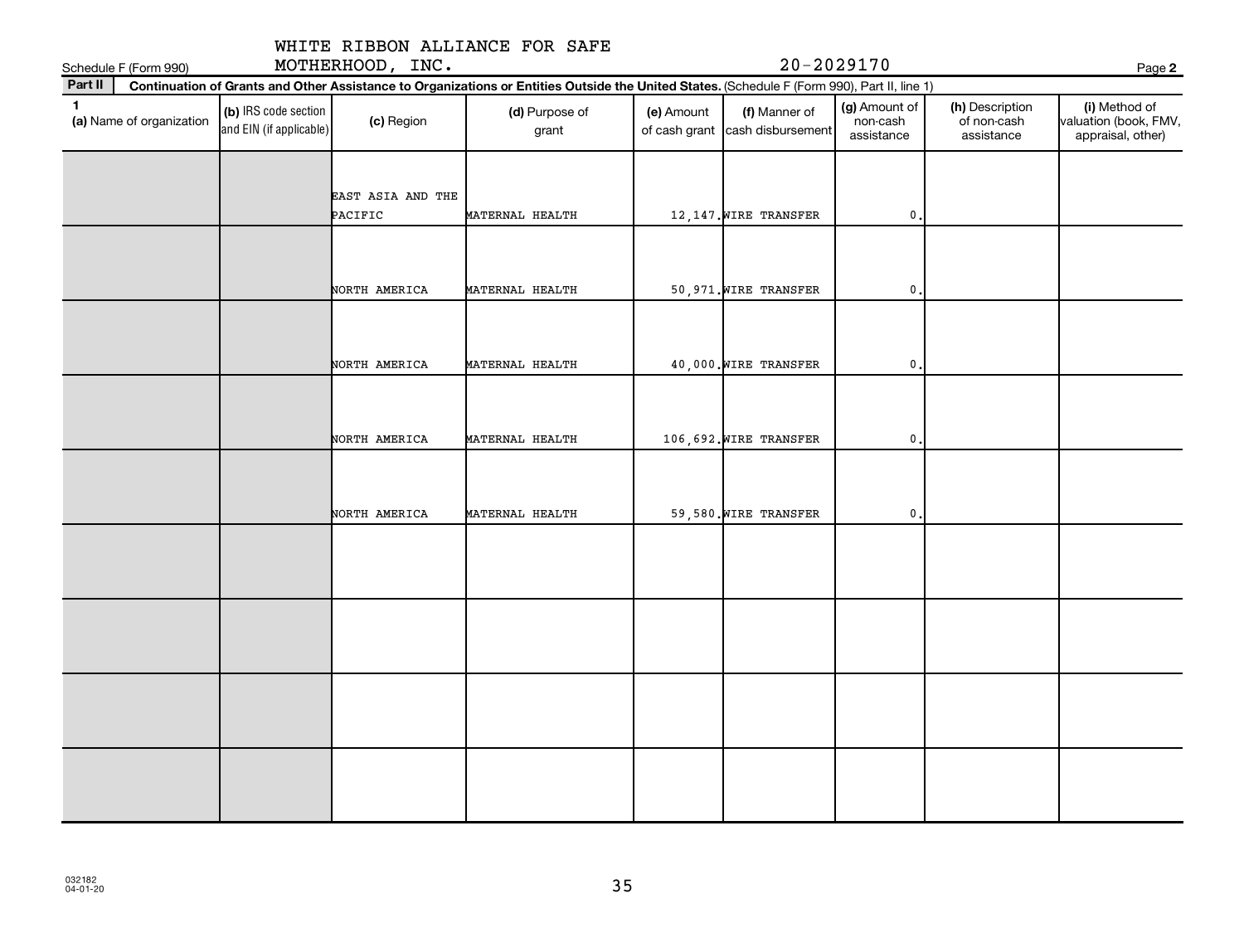#### 032073 12-03-20

## WHITE RIBBON ALLIANCE FOR SAFE

Schedule F (Form 990) 2020  $MOTHERHOOD$ ,  $INC.$   $20-2029170$ 

Part III Grants and Other Assistance to Individuals Outside the United States. Complete if the organization answered "Yes" on Form 990, Part IV, line 16. Part III can be duplicated if additional space is needed.

| (a) Type of grant or assistance | (b) Region | (c) Number of (d) Amount of recipients cash grant | (e) Manner of<br>cash disbursement | (f) Amount of<br>noncash<br>assistance | (g) Description of<br>noncash assistance | (h) Method of<br>valuation<br>(book, FMV,<br>appraisal, other) |
|---------------------------------|------------|---------------------------------------------------|------------------------------------|----------------------------------------|------------------------------------------|----------------------------------------------------------------|
|                                 |            |                                                   |                                    |                                        |                                          |                                                                |
|                                 |            |                                                   |                                    |                                        |                                          |                                                                |
|                                 |            |                                                   |                                    |                                        |                                          |                                                                |
|                                 |            |                                                   |                                    |                                        |                                          |                                                                |
|                                 |            |                                                   |                                    |                                        |                                          |                                                                |
|                                 |            |                                                   |                                    |                                        |                                          |                                                                |
|                                 |            |                                                   |                                    |                                        |                                          |                                                                |
|                                 |            |                                                   |                                    |                                        |                                          |                                                                |
|                                 |            |                                                   |                                    |                                        |                                          |                                                                |
|                                 |            |                                                   |                                    |                                        |                                          |                                                                |

**Schedule F (Form 990) 2020**

**3**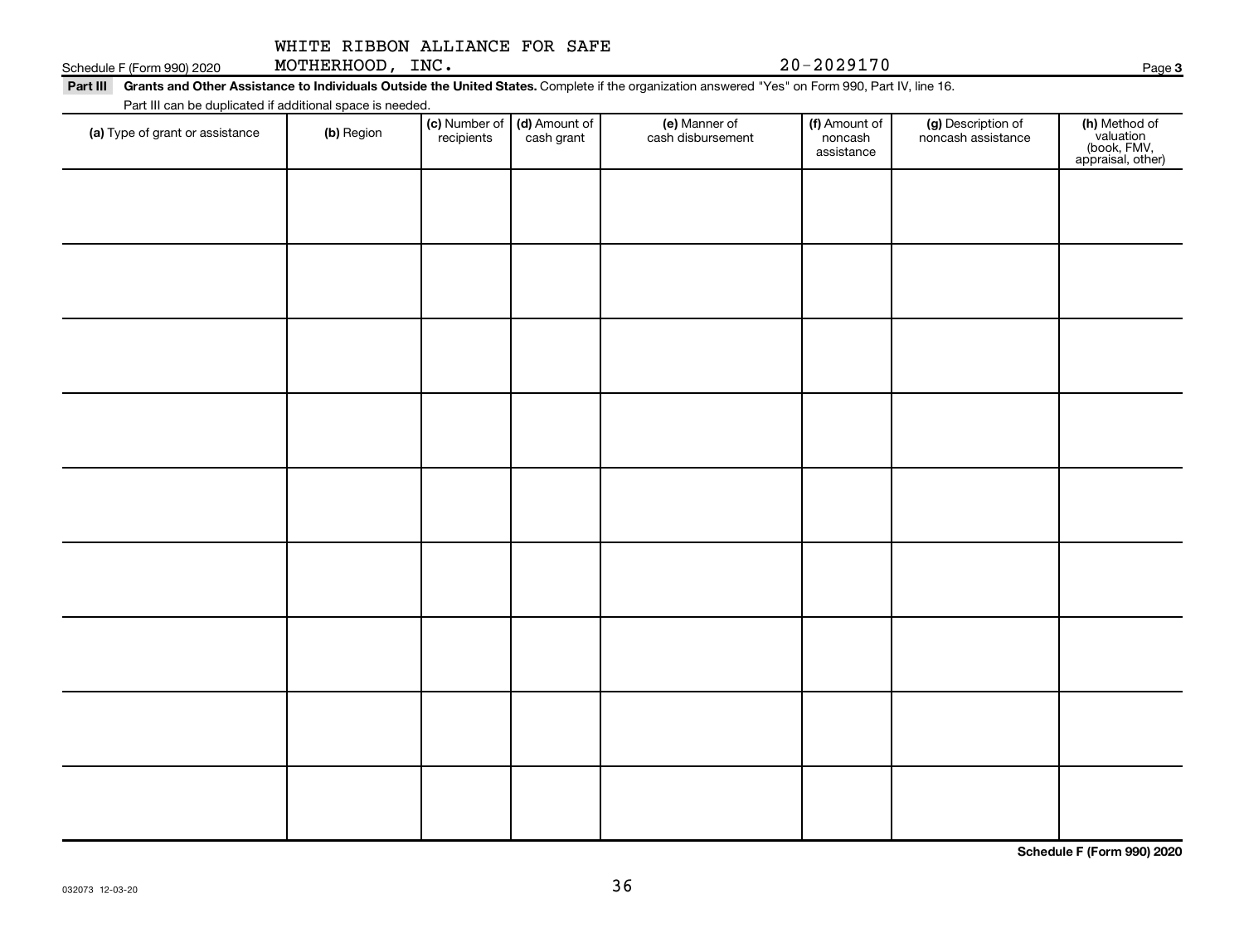| Part IV      | <b>Foreign Forms</b>                                                                                            |                        |                     |
|--------------|-----------------------------------------------------------------------------------------------------------------|------------------------|---------------------|
|              |                                                                                                                 |                        |                     |
| 1            | Was the organization a U.S. transferor of property to a foreign corporation during the tax year? If "Yes,"      |                        |                     |
|              | the organization may be required to file Form 926, Return by a U.S. Transferor of Property to a Foreign         |                        |                     |
|              | Corporation (see Instructions for Form 926) manufactured controller controller to the control of the control o  | $\vert X \vert$<br>Yes | N٥                  |
| $\mathbf{2}$ | Did the organization have an interest in a foreign trust during the tax year? If "Yes," the organization may    |                        |                     |
|              | be required to separately file Form 3520, Annual Return To Report Transactions With Foreign Trusts and          |                        |                     |
|              | Receipt of Certain Foreign Gifts, and/or Form 3520-A, Annual Information Return of Foreign Trust With a         |                        |                     |
|              | U.S. Owner (see Instructions for Forms 3520 and 3520-A; don't file with Form 990)                               | Yes                    | X∣No                |
| 3            | Did the organization have an ownership interest in a foreign corporation during the tax year? If "Yes,"         |                        |                     |
|              | the organization may be required to file Form 5471, Information Return of U.S. Persons With Respect to          |                        |                     |
|              |                                                                                                                 | Yes                    | $\overline{X}$ No   |
|              |                                                                                                                 |                        |                     |
| 4            | Was the organization a direct or indirect shareholder of a passive foreign investment company or a              |                        |                     |
|              | qualified electing fund during the tax year? If "Yes," the organization may be required to file Form 8621,      |                        |                     |
|              | Information Return by a Shareholder of a Passive Foreign Investment Company or Qualified Electing               |                        |                     |
|              |                                                                                                                 | Yes                    | $X \mid N_{\Omega}$ |
| 5            | Did the organization have an ownership interest in a foreign partnership during the tax year? If "Yes,"         |                        |                     |
|              | the organization may be required to file Form 8865, Return of U.S. Persons With Respect to Certain              |                        |                     |
|              | Foreign Partnerships (see Instructions for Form 8865) manufactured content to the content of the content of the | Yes                    | $\overline{X}$ No   |
| 6            | Did the organization have any operations in or related to any boycotting countries during the tax year? If      |                        |                     |
|              | "Yes," the organization may be required to separately file Form 5713, International Boycott Report (see         |                        |                     |
|              |                                                                                                                 | Yes                    |                     |
|              |                                                                                                                 |                        |                     |

**Schedule F (Form 990) 2020**

032074 12-03-20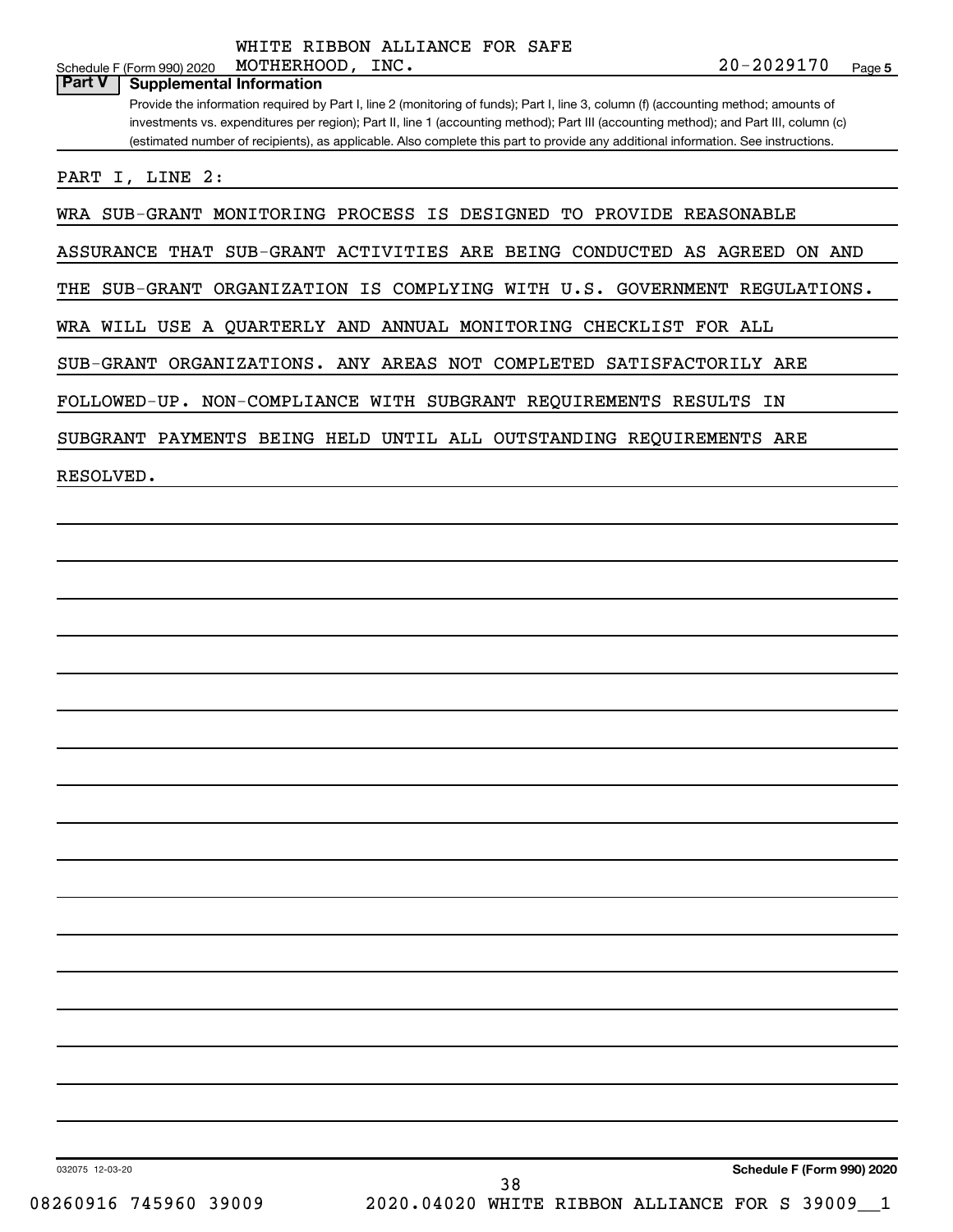| <b>Grants and Other Assistance to Organizations,</b><br><b>SCHEDULE I</b><br>(Form 990)<br>Governments, and Individuals in the United States<br>Complete if the organization answered "Yes" on Form 990, Part IV, line 21 or 22.<br>Attach to Form 990.<br>Department of the Treasury<br>Internal Revenue Service<br>Go to www.irs.gov/Form990 for the latest information. |                |                                    |                             |                                         |                                                                |                                          |                                                                 |  |  |  |
|----------------------------------------------------------------------------------------------------------------------------------------------------------------------------------------------------------------------------------------------------------------------------------------------------------------------------------------------------------------------------|----------------|------------------------------------|-----------------------------|-----------------------------------------|----------------------------------------------------------------|------------------------------------------|-----------------------------------------------------------------|--|--|--|
| Name of the organization                                                                                                                                                                                                                                                                                                                                                   |                | WHITE RIBBON ALLIANCE FOR SAFE     |                             |                                         |                                                                |                                          | Inspection<br><b>Employer identification number</b>             |  |  |  |
| MOTHERHOOD, INC.                                                                                                                                                                                                                                                                                                                                                           |                |                                    |                             |                                         |                                                                |                                          | 20-2029170                                                      |  |  |  |
| Part I<br><b>General Information on Grants and Assistance</b>                                                                                                                                                                                                                                                                                                              |                |                                    |                             |                                         |                                                                |                                          |                                                                 |  |  |  |
| Does the organization maintain records to substantiate the amount of the grants or assistance, the grantees' eligibility for the grants or assistance, and the selection<br>$\mathbf 1$<br>2 Describe in Part IV the organization's procedures for monitoring the use of grant funds in the United States.<br>Part II                                                      |                |                                    |                             |                                         |                                                                |                                          | $\sqrt{X}$ Yes<br>l No                                          |  |  |  |
| Grants and Other Assistance to Domestic Organizations and Domestic Governments. Complete if the organization answered "Yes" on Form 990, Part IV, line 21, for any                                                                                                                                                                                                         |                |                                    |                             |                                         |                                                                |                                          |                                                                 |  |  |  |
| recipient that received more than \$5,000. Part II can be duplicated if additional space is needed.<br>1 (a) Name and address of organization<br>or government                                                                                                                                                                                                             | $(b)$ EIN      | (c) IRC section<br>(if applicable) | (d) Amount of<br>cash grant | (e) Amount of<br>non-cash<br>assistance | (f) Method of<br>valuation (book,<br>FMV, appraisal,<br>other) | (g) Description of<br>noncash assistance | (h) Purpose of grant<br>or assistance                           |  |  |  |
| MANAGEMENT SCIENCES FOR HEALTH<br>45 BROADWAY, SUITE 320<br>NEW YORK, NY 10006                                                                                                                                                                                                                                                                                             | $04 - 2482188$ | 501(C)(3)                          | 11,882.                     | 0.                                      |                                                                |                                          | EPMM MONITORING FRAMEWORK<br>UNDER IMHM CAPACITY & USE<br>GRANT |  |  |  |
|                                                                                                                                                                                                                                                                                                                                                                            |                |                                    |                             |                                         |                                                                |                                          |                                                                 |  |  |  |
|                                                                                                                                                                                                                                                                                                                                                                            |                |                                    |                             |                                         |                                                                |                                          |                                                                 |  |  |  |
|                                                                                                                                                                                                                                                                                                                                                                            |                |                                    |                             |                                         |                                                                |                                          |                                                                 |  |  |  |
|                                                                                                                                                                                                                                                                                                                                                                            |                |                                    |                             |                                         |                                                                |                                          |                                                                 |  |  |  |
|                                                                                                                                                                                                                                                                                                                                                                            |                |                                    |                             |                                         |                                                                |                                          |                                                                 |  |  |  |
| $\mathbf{2}$                                                                                                                                                                                                                                                                                                                                                               |                |                                    |                             |                                         |                                                                |                                          | ı.<br>$\overline{0}$ .                                          |  |  |  |

**For Paperwork Reduction Act Notice, see the Instructions for Form 990. Schedule I (Form 990) 2020** LHA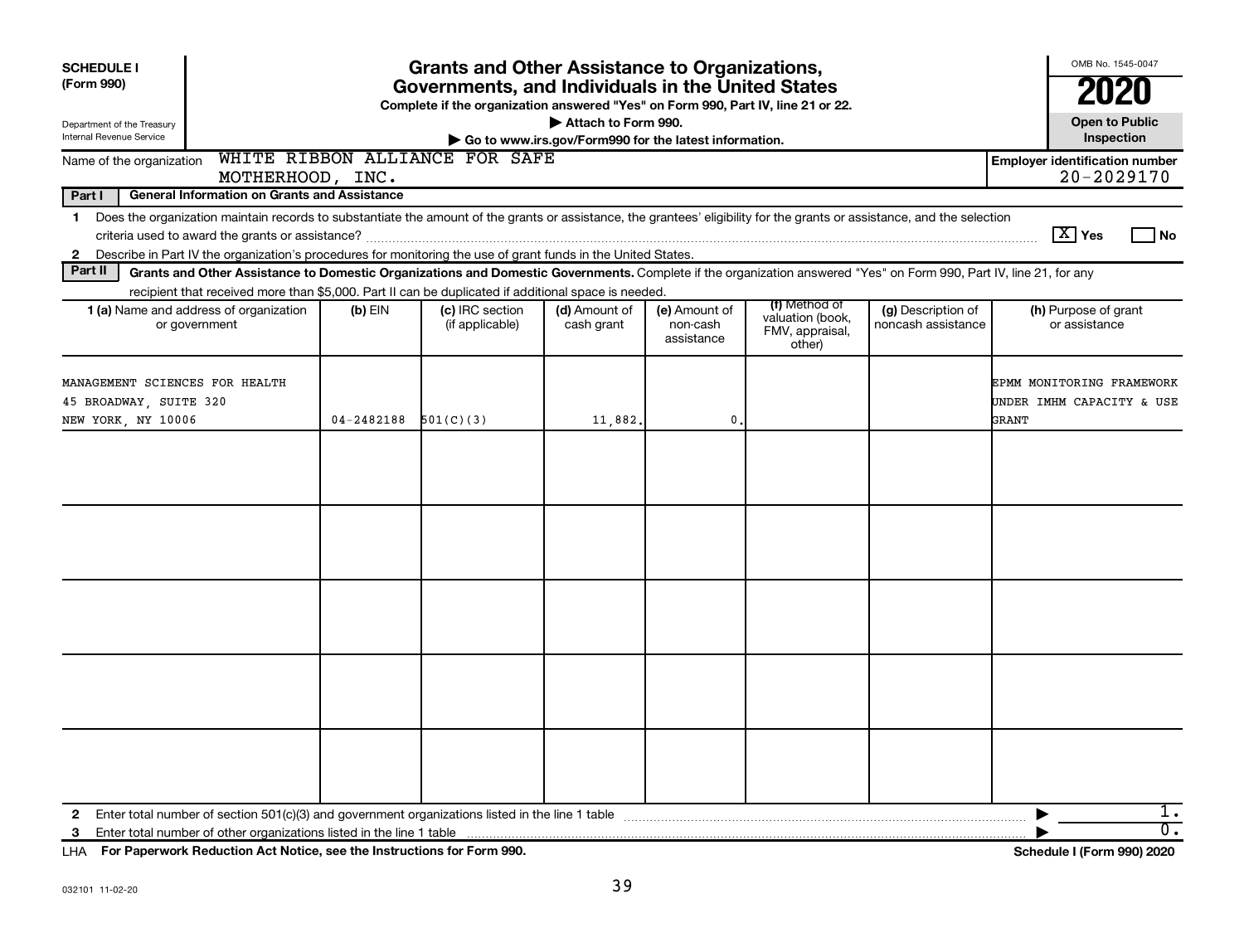Schedule I (Form 990) 2020 MOTHERHOOD, INC. And the state of the state of the state of the Page Page Page 20-2029170

**2**

Part III | Grants and Other Assistance to Domestic Individuals. Complete if the organization answered "Yes" on Form 990, Part IV, line 22. Part III can be duplicated if additional space is needed.

| (a) Type of grant or assistance | (b) Number of<br>recipients | (c) Amount of<br>cash grant | (d) Amount of non-<br>cash assistance | (e) Method of valuation<br>(book, FMV, appraisal, other) | (f) Description of noncash assistance |
|---------------------------------|-----------------------------|-----------------------------|---------------------------------------|----------------------------------------------------------|---------------------------------------|
|                                 |                             |                             |                                       |                                                          |                                       |
|                                 |                             |                             |                                       |                                                          |                                       |
|                                 |                             |                             |                                       |                                                          |                                       |
|                                 |                             |                             |                                       |                                                          |                                       |
|                                 |                             |                             |                                       |                                                          |                                       |
|                                 |                             |                             |                                       |                                                          |                                       |
|                                 |                             |                             |                                       |                                                          |                                       |
|                                 |                             |                             |                                       |                                                          |                                       |
|                                 |                             |                             |                                       |                                                          |                                       |
|                                 |                             |                             |                                       |                                                          |                                       |

Part IV | Supplemental Information. Provide the information required in Part I, line 2; Part III, column (b); and any other additional information.

PART I, LINE 2:

WRA SUB-GRANT MONITORING PROCESS IS DESIGNED TO PROVIDE REASONABLE

ASSURANCE THAT SUB-GRANT ACTIVITIES ARE BEING CONDUCTED AS AGREED ON AND

THE SUB-GRANT ORGANIZATION IS COMPLYING WITH U.S. GOVERNMENT REGULATIONS.

WRA WILL USE A QUARTERLY AND ANNUAL MONITORING CHECKLIST FOR ALL SUB GRANT

ORGANIZATIONS. ANY AREAS NOT COMPLETED SATISFACTORILY ARE FOLLOWED-UP.

NON-COMPLIANCE WITH SUBGRANT REQUIREMENTS RESULTS IN SUBGRANT PAYMENTS

BEING HELD UNTIL ALL OUTSTANDING REQUIREMENTS ARE RESOLVED.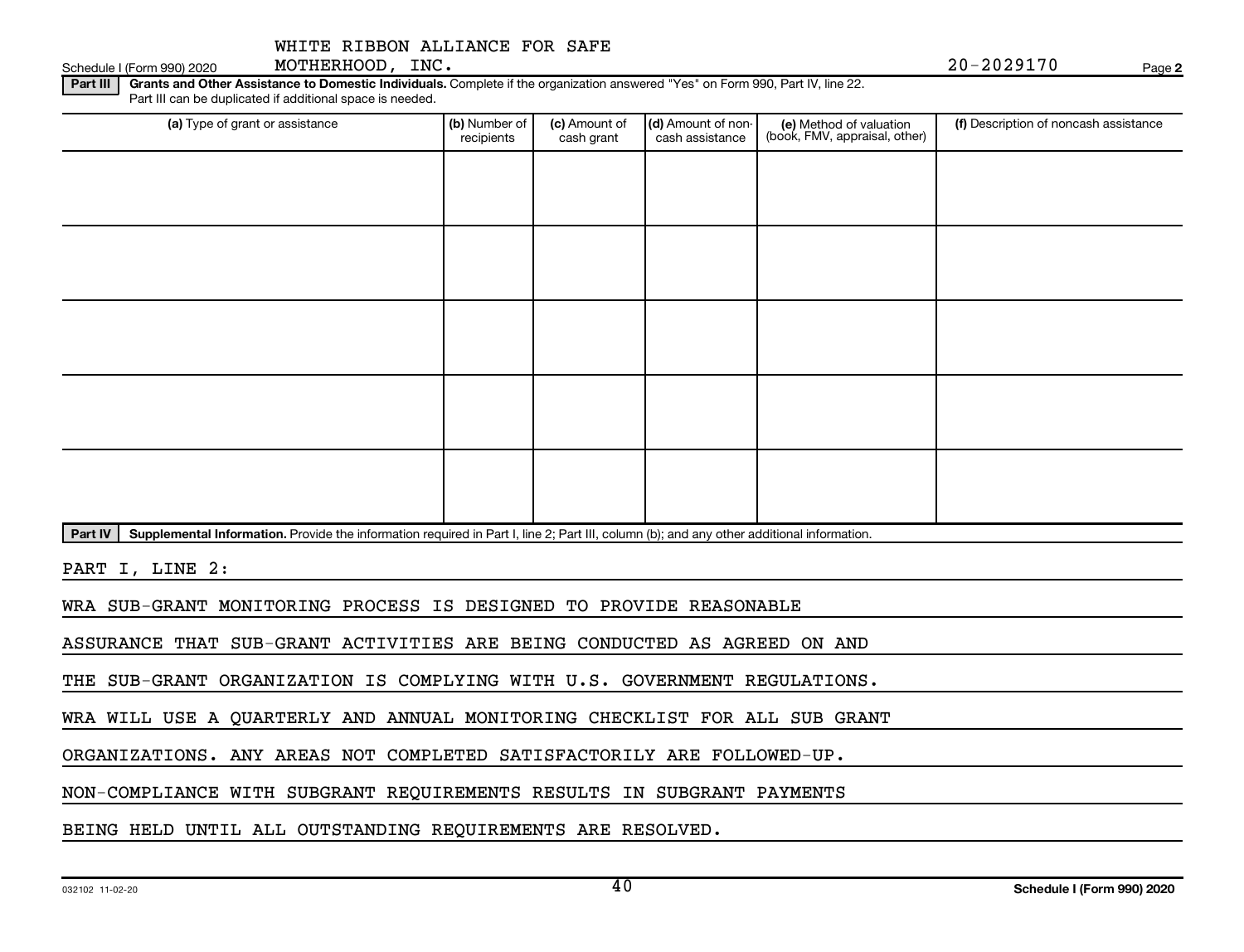|    | <b>Compensation Information</b><br><b>SCHEDULE J</b>                                                                            |                                       | OMB No. 1545-0047     |            |                              |  |
|----|---------------------------------------------------------------------------------------------------------------------------------|---------------------------------------|-----------------------|------------|------------------------------|--|
|    | (Form 990)<br>For certain Officers, Directors, Trustees, Key Employees, and Highest                                             |                                       |                       |            |                              |  |
|    | <b>Compensated Employees</b>                                                                                                    |                                       | 2020                  |            |                              |  |
|    | Complete if the organization answered "Yes" on Form 990, Part IV, line 23.<br>Attach to Form 990.<br>Department of the Treasury |                                       | <b>Open to Public</b> |            |                              |  |
|    | Go to www.irs.gov/Form990 for instructions and the latest information.<br>Internal Revenue Service                              |                                       | Inspection            |            |                              |  |
|    | WHITE RIBBON ALLIANCE FOR SAFE<br>Name of the organization                                                                      | <b>Employer identification number</b> |                       |            |                              |  |
|    | MOTHERHOOD, INC.                                                                                                                | $20 - 2029170$                        |                       |            |                              |  |
|    | <b>Questions Regarding Compensation</b><br>Part I                                                                               |                                       |                       |            |                              |  |
|    |                                                                                                                                 |                                       |                       | <b>Yes</b> | No                           |  |
|    | Check the appropriate box(es) if the organization provided any of the following to or for a person listed on Form 990,          |                                       |                       |            |                              |  |
|    | Part VII, Section A, line 1a. Complete Part III to provide any relevant information regarding these items.                      |                                       |                       |            |                              |  |
|    | First-class or charter travel<br>Housing allowance or residence for personal use                                                |                                       |                       |            |                              |  |
|    | Payments for business use of personal residence<br>Travel for companions                                                        |                                       |                       |            |                              |  |
|    | X.<br>Health or social club dues or initiation fees<br>Tax indemnification and gross-up payments                                |                                       |                       |            |                              |  |
|    | Discretionary spending account<br>Personal services (such as maid, chauffeur, chef)                                             |                                       |                       |            |                              |  |
|    |                                                                                                                                 |                                       |                       |            |                              |  |
|    | <b>b</b> If any of the boxes on line 1a are checked, did the organization follow a written policy regarding payment or          |                                       |                       | X          |                              |  |
|    |                                                                                                                                 |                                       | 1b                    |            |                              |  |
| 2  | Did the organization require substantiation prior to reimbursing or allowing expenses incurred by all directors,                |                                       |                       | X          |                              |  |
|    |                                                                                                                                 |                                       | $\mathbf{2}$          |            |                              |  |
|    |                                                                                                                                 |                                       |                       |            |                              |  |
| З  | Indicate which, if any, of the following the organization used to establish the compensation of the organization's              |                                       |                       |            |                              |  |
|    | CEO/Executive Director. Check all that apply. Do not check any boxes for methods used by a related organization to              |                                       |                       |            |                              |  |
|    | establish compensation of the CEO/Executive Director, but explain in Part III.                                                  |                                       |                       |            |                              |  |
|    | Compensation committee<br>Written employment contract                                                                           |                                       |                       |            |                              |  |
|    | $ \mathbf{X} $ Compensation survey or study<br>Independent compensation consultant                                              |                                       |                       |            |                              |  |
|    | $ \mathbf{X} $ Form 990 of other organizations<br>$ \mathbf{X} $ Approval by the board or compensation committee                |                                       |                       |            |                              |  |
|    |                                                                                                                                 |                                       |                       |            |                              |  |
|    | During the year, did any person listed on Form 990, Part VII, Section A, line 1a, with respect to the filing                    |                                       |                       |            |                              |  |
|    | organization or a related organization:                                                                                         |                                       |                       |            |                              |  |
| а  | Receive a severance payment or change-of-control payment?                                                                       |                                       | 4a<br>4b              |            | х<br>$\overline{\textbf{x}}$ |  |
|    | b                                                                                                                               |                                       |                       |            |                              |  |
|    | 4c<br>If "Yes" to any of lines 4a-c, list the persons and provide the applicable amounts for each item in Part III.             |                                       |                       |            |                              |  |
|    |                                                                                                                                 |                                       |                       |            |                              |  |
|    | Only section 501(c)(3), 501(c)(4), and 501(c)(29) organizations must complete lines 5-9.                                        |                                       |                       |            |                              |  |
| b. | For persons listed on Form 990, Part VII, Section A, line 1a, did the organization pay or accrue any compensation               |                                       |                       |            |                              |  |
|    | contingent on the revenues of:                                                                                                  |                                       |                       |            |                              |  |
| a  |                                                                                                                                 |                                       | 5a                    |            | х                            |  |
|    |                                                                                                                                 |                                       | 5b                    |            | X                            |  |
|    | If "Yes" on line 5a or 5b, describe in Part III.                                                                                |                                       |                       |            |                              |  |
| 6. | For persons listed on Form 990, Part VII, Section A, line 1a, did the organization pay or accrue any compensation               |                                       |                       |            |                              |  |
|    | contingent on the net earnings of:                                                                                              |                                       |                       |            |                              |  |
| a  |                                                                                                                                 |                                       | 6a                    |            | х                            |  |
|    |                                                                                                                                 |                                       | 6b                    |            | X                            |  |
|    | If "Yes" on line 6a or 6b, describe in Part III.                                                                                |                                       |                       |            |                              |  |
|    | 7 For persons listed on Form 990, Part VII, Section A, line 1a, did the organization provide any nonfixed payments              |                                       |                       |            |                              |  |
|    |                                                                                                                                 |                                       | $\overline{7}$        | X          |                              |  |
| 8  | Were any amounts reported on Form 990, Part VII, paid or accrued pursuant to a contract that was subject to the                 |                                       |                       |            |                              |  |
|    |                                                                                                                                 |                                       | 8                     |            | x.                           |  |
| 9  | If "Yes" on line 8, did the organization also follow the rebuttable presumption procedure described in                          |                                       |                       |            |                              |  |
|    |                                                                                                                                 |                                       | 9                     |            |                              |  |
|    | LHA For Paperwork Reduction Act Notice, see the Instructions for Form 990.                                                      | Schedule J (Form 990) 2020            |                       |            |                              |  |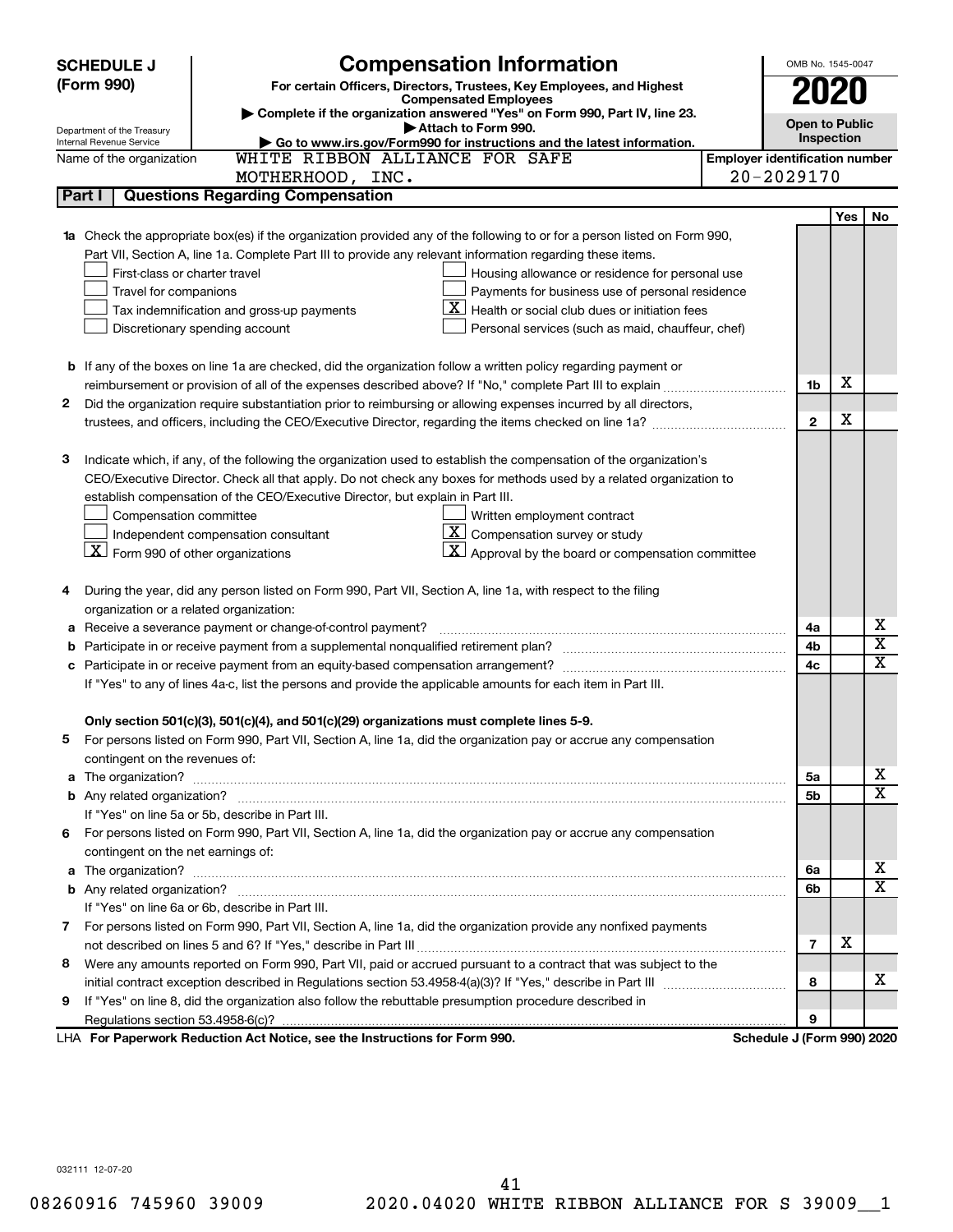Schedule J (Form 990) 2020  $MOTHERHOOD$ ,  $INC.$   $20-2029170$ 

Part II | Officers, Directors, Trustees, Key Employees, and Highest Compensated Employees. Use duplicate copies if additional space is needed.

For each individual whose compensation must be reported on Schedule J, report compensation from the organization on row (i) and from related organizations, described in the instructions, on row (ii). Do not list any individuals that aren't listed on Form 990, Part VII.

Note: The sum of columns (B)(i)-(iii) for each listed individual must equal the total amount of Form 990, Part VII, Section A, line 1a, applicable column (D) and (E) amounts for that individual.

|                          |                          |                                           | (B) Breakdown of W-2 and/or 1099-MISC compensation |                                | (C) Retirement and          | (D) Nontaxable   | (E) Total of columns                                       | (F) Compensation |
|--------------------------|--------------------------|-------------------------------------------|----------------------------------------------------|--------------------------------|-----------------------------|------------------|------------------------------------------------------------|------------------|
| (A) Name and Title       | (i) Base<br>compensation | (ii) Bonus &<br>incentive<br>compensation | (iii) Other<br>reportable<br>compensation          | other deferred<br>compensation | benefits                    | $(B)(i)$ - $(D)$ | in column (B)<br>reported as deferred<br>on prior Form 990 |                  |
| BETSY MCCALLON<br>(1)    | (i)                      | 189,544.                                  | 200.                                               | $\overline{0}$ .               | 9,487.                      | 6,805.           | 206,036.                                                   | $0$ .            |
| CHIEF EXECUTIVE OFFICER  | $\vert$ (ii)             | $\overline{0}$ .                          | $\overline{0}$ .                                   | $\overline{0}$ .               | $\overline{\mathfrak{o}}$ . | $\overline{0}$ . | $\overline{\mathfrak{o}}$ .                                | $\overline{0}$ . |
| KRISTY KADE<br>(2)       | (i)                      | 168,039.                                  | 200.                                               | $\overline{0}$ .               | 8,412.                      | $\overline{0}$ . | 176,651.                                                   | $\overline{0}$ . |
| DEPUTY EXECUTIVE OFFICER | $\vert$ (ii)             | $\overline{0}$ .                          | $\overline{0}$ .                                   | 0.                             | $\overline{\mathfrak{o}}$ . | $\overline{0}$ . | $\overline{\mathfrak{o}}$ .                                | $\overline{0}$ . |
|                          | (i)                      |                                           |                                                    |                                |                             |                  |                                                            |                  |
|                          | <u>(ii)</u>              |                                           |                                                    |                                |                             |                  |                                                            |                  |
|                          | (i)                      |                                           |                                                    |                                |                             |                  |                                                            |                  |
|                          | <u>(ii)</u>              |                                           |                                                    |                                |                             |                  |                                                            |                  |
|                          | (i)                      |                                           |                                                    |                                |                             |                  |                                                            |                  |
|                          | <u>(ii)</u>              |                                           |                                                    |                                |                             |                  |                                                            |                  |
|                          | (i)                      |                                           |                                                    |                                |                             |                  |                                                            |                  |
|                          | <u>(ii)</u>              |                                           |                                                    |                                |                             |                  |                                                            |                  |
|                          | (i)                      |                                           |                                                    |                                |                             |                  |                                                            |                  |
|                          | (ii)                     |                                           |                                                    |                                |                             |                  |                                                            |                  |
|                          | (i)                      |                                           |                                                    |                                |                             |                  |                                                            |                  |
|                          | $\vert$ (ii)             |                                           |                                                    |                                |                             |                  |                                                            |                  |
|                          | (i)                      |                                           |                                                    |                                |                             |                  |                                                            |                  |
|                          | $\vert$ (ii)<br>(i)      |                                           |                                                    |                                |                             |                  |                                                            |                  |
|                          | <u>(ii)</u>              |                                           |                                                    |                                |                             |                  |                                                            |                  |
|                          | (i)                      |                                           |                                                    |                                |                             |                  |                                                            |                  |
|                          | <u>(ii)</u>              |                                           |                                                    |                                |                             |                  |                                                            |                  |
|                          | (i)                      |                                           |                                                    |                                |                             |                  |                                                            |                  |
|                          | <u>(ii)</u>              |                                           |                                                    |                                |                             |                  |                                                            |                  |
|                          | (i)                      |                                           |                                                    |                                |                             |                  |                                                            |                  |
|                          | (ii)                     |                                           |                                                    |                                |                             |                  |                                                            |                  |
|                          | (i)                      |                                           |                                                    |                                |                             |                  |                                                            |                  |
|                          | $\vert$ (ii)             |                                           |                                                    |                                |                             |                  |                                                            |                  |
|                          | (i)                      |                                           |                                                    |                                |                             |                  |                                                            |                  |
|                          | $\vert$ (ii)             |                                           |                                                    |                                |                             |                  |                                                            |                  |
|                          | (i)                      |                                           |                                                    |                                |                             |                  |                                                            |                  |
|                          | (ii)                     |                                           |                                                    |                                |                             |                  |                                                            |                  |

**2**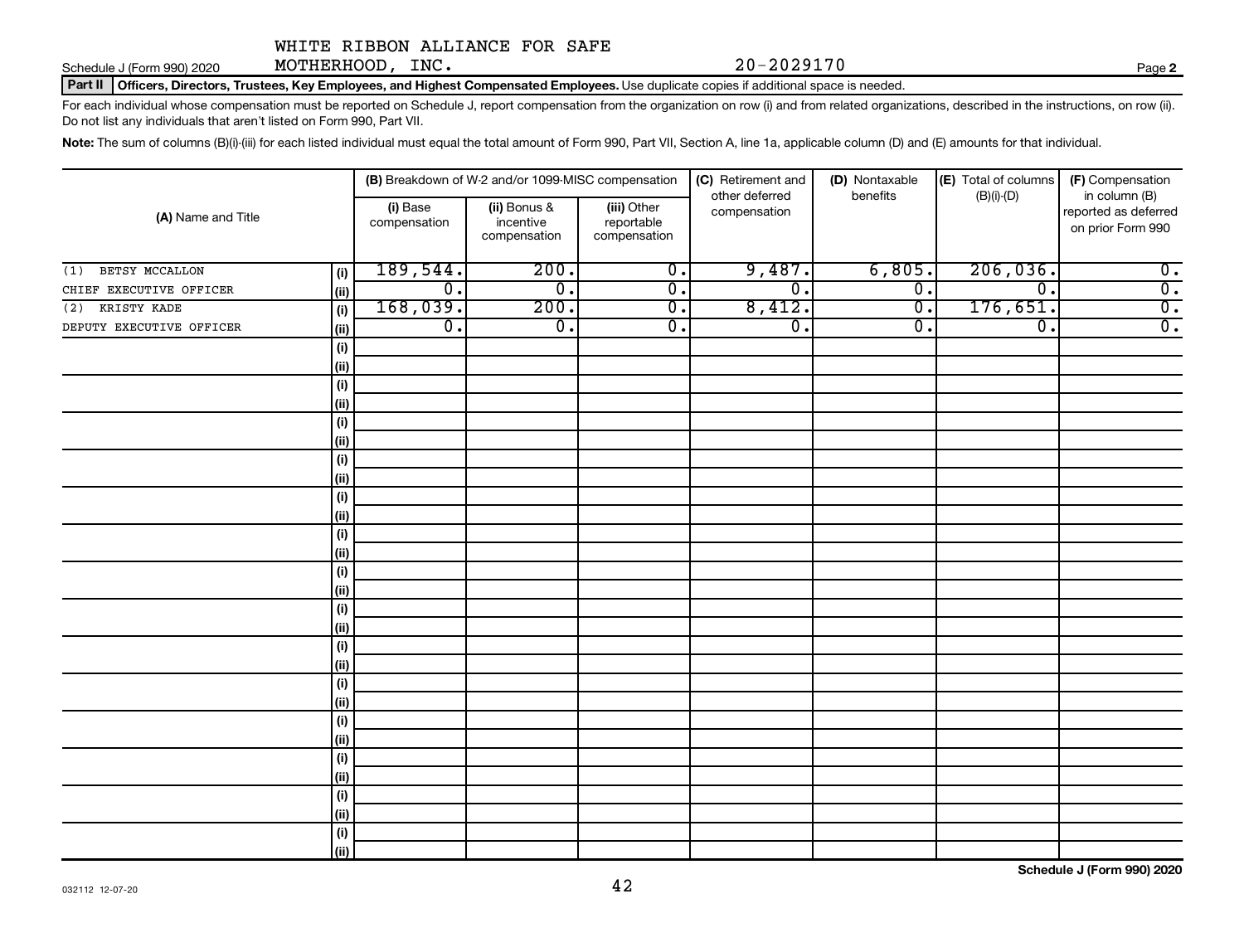#### **Part III Supplemental Information**

Provide the information, explanation, or descriptions required for Part I, lines 1a, 1b, 3, 4a, 4b, 4c, 5a, 5b, 6a, 6b, 7, and 8, and for Part II. Also complete this part for any additional information.

#### PART I, LINE 1A:

CONSISTENT WITH THE ORGANIZATIONAL POLICY, WHITE RIBBON ALLIANCE REIMBURSES

EMPLOYEES FOR HEALTH AND GYM FEES AS TAXABLE WAGES. THIS IS CONSISTENT WITH

CCA 201622031 THAT STATES REPORTABLE GROSS INCOME FOR AN EMPLOYEE INCLUDES

EMPLOYER-PROVIDED CASH REWARDS AND NONMEDICAL CARE BENEFITS FOR

PARTICIPATING IN A WELLNESS PROGRAM.

ADDITIONALLY, DUE TO CORONVIRUS IN 2020, ALL EMPLOYEES BEGAN WORKING REMOTE

AND IN ORDER TO CONTINUE TO WORK EFFECTIVELY WERE GIVEN A ONE TIME BONUS

PAYMENT TO SUPPORT THE COST OF EXPENSES FOR A FUNCTIONAL WORKING

ENVIRONMENT IN THE HOME.

PART I, LINE 7:

EACH OF THE FOLLOWING EMPLOYEES RECEIVED BONUSES OF \$200:

BETSY MCCALLON

#### KRISTY KADE

#### STEPHANIE BOWEN

KIMBERLY VITOLO

#### KIMBERLY WHIPKEY

**Schedule J (Form 990) 2020**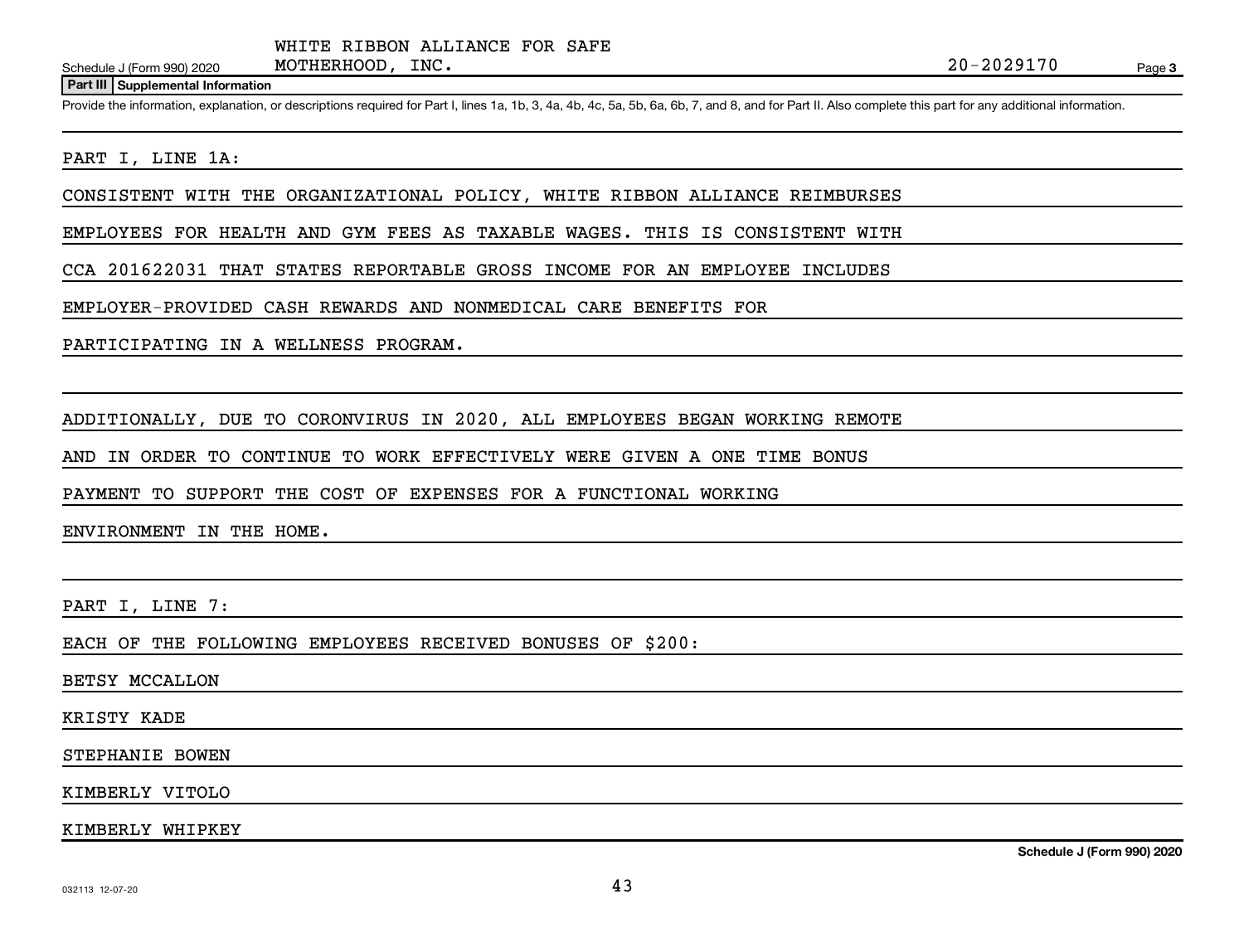Internal Revenue Service

Department of the Treasury **(Form 990 or 990-EZ)**

Name of the organization

**Complete to provide information for responses to specific questions on Form 990 or 990-EZ or to provide any additional information. | Attach to Form 990 or 990-EZ. | Go to www.irs.gov/Form990 for the latest information. SCHEDULE O Supplemental Information to Form 990 or 990-EZ 2020**<br>(Form 990 or 990-EZ) Complete to provide information for responses to specific questions on



**Employer identification number** MOTHERHOOD, INC. 20-2029170

#### FORM 990, PART VI, SECTION B, LINE 11B:

THE IRS FORM 990 FOR WHITE RIBBON ALLIANCE IS PREPARED BY AN OUTSIDE

WHITE RIBBON ALLIANCE FOR SAFE

ACCOUNTING FIRM BASED ON INFORMATION PROVIDED BY THE ORGANIZATION'S

MANAGEMENT. THE DRAFT IS REVIEWED AND APPROVED BY THE CHIEF EXECUTIVE

OFFICER, DIRECTOR OF OPERATIONS AND FINANCE & AUDIT COMMITTEE OF THE BOARD

OF DIRECTORS. THE FINAL FORM 990 IS DISTRIBUTED TO THE FULL BOARD OF

DIRECTORS IN ADVANCE OF FILING.

FORM 990, PART VI, SECTION B, LINE 12C:

ANY EMPLOYEE WHO ENCOUNTERS A CONFLICT OF INTEREST MUST RECUSE

HIMSELF/HERSELF FROM THE SITUATION AND MUST IMMEDIATELY SUBMIT TO WRA'S CHIEF EXECUTIVE OFFICER A MEMORANDUM STATING THE NATURE OF THE CONFLICT OF INTEREST AND THE REASONS FOR RECUSAL. IN THE EVENT THAT THE SITUATION MAY CREATE THE APPEARANCE OF A CONFLICT OF INTEREST, THE EMPLOYEE MUST SIMILARLY SUBMIT A MEMORANDUM TO THE CHIEF EXECUTIVE OFFICER DETAILING THE REASON(S) WHY THE SITUATION MAY GIVE THE APPEARANCE OF A CONFLICT OF INTEREST. THE CHIEF EXECUTIVE OFFICER WILL DECIDE WHETHER A RECUSAL IS NECESSARY. IN ALL CASES, RESPONSIBILITY FOR REPORTING ACTUAL OR APPARENT CONFLICTS OF INTEREST RESTS WITH THE EMPLOYEE CONCERNED. WRA HAS ZERO TOLERANCE FOR BEHAVIOR OR ACTIVITIES UNDERTAKEN BY EMPLOYEES IN VIOLATION OF THIS POLICY. ANY EMPLOYEE DETERMINED TO BE IN VIOLATION OF THIS POLICY WILL BE SUBJECT TO DISCIPLINARY ACTION, UP TO AND INCLUDING TERMINATION. THIS POLICY IS REVIEWED AND SIGNED BY ALL EMPLOYEES ON AN ANNUAL BASIS. BOARD MEMBERS ALSO FOLLOW THE SAME POLICY, COMPLETING A DISCLOSURE STATEMENT UPON ELECTION TO THE BOARD, AND UPDATING AS NECESSARY THROUGHOUT

#### THEIR TERM.

08260916 745960 39009 2020.04020 WHITE RIBBON ALLIANCE FOR S 39009 1